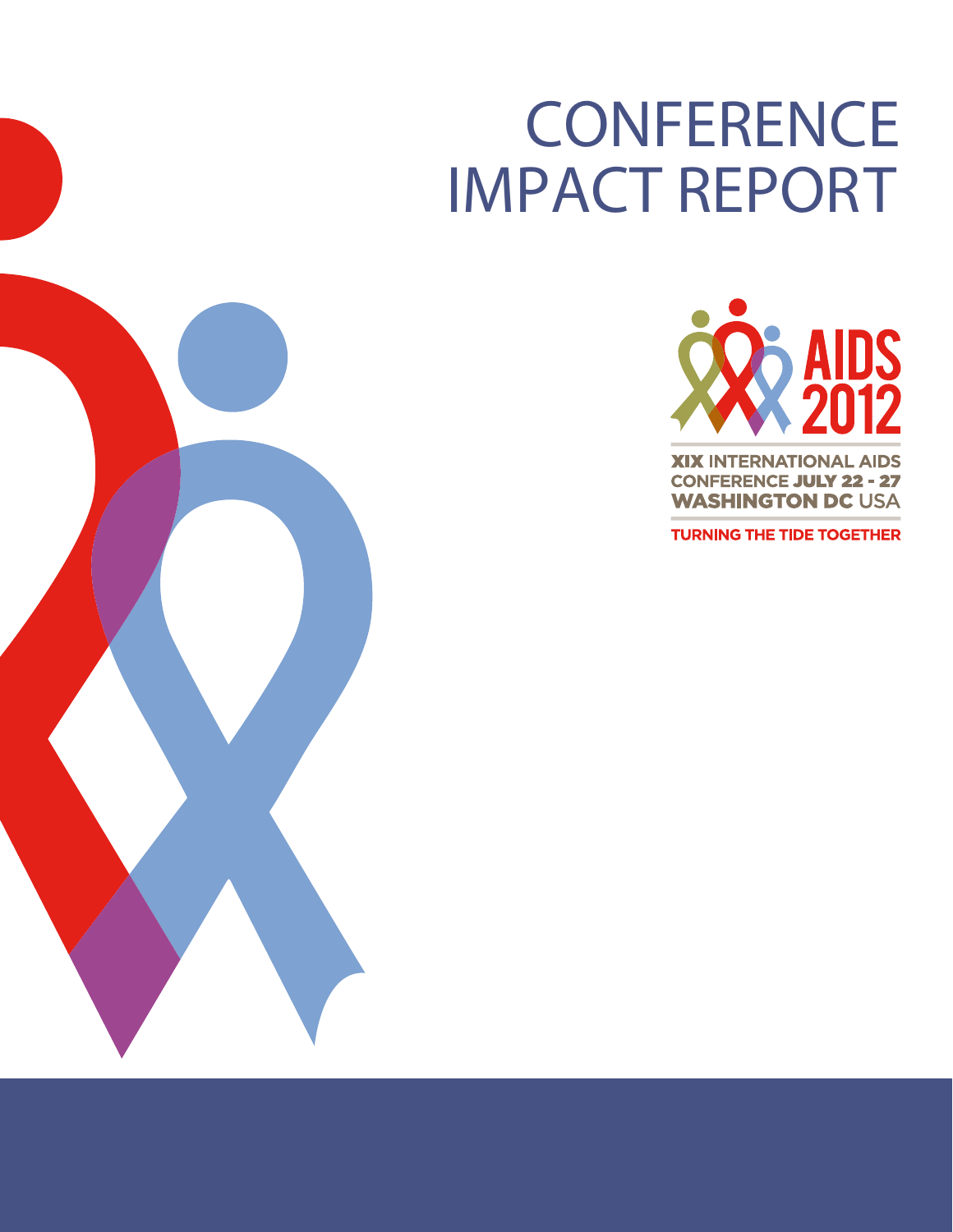© 2013 Copyright International AIDS Society (IAS)

Reproduction, adaptation or translation without prior written permission is prohibited, except as allowed under the copyright laws.

International AIDS Society Avenue de France 23 CH 1202 Geneva **Switzerland** Tel: +44 22 710 08 00 Fax: +41 22 710 08 99 Email: info@iasociety.org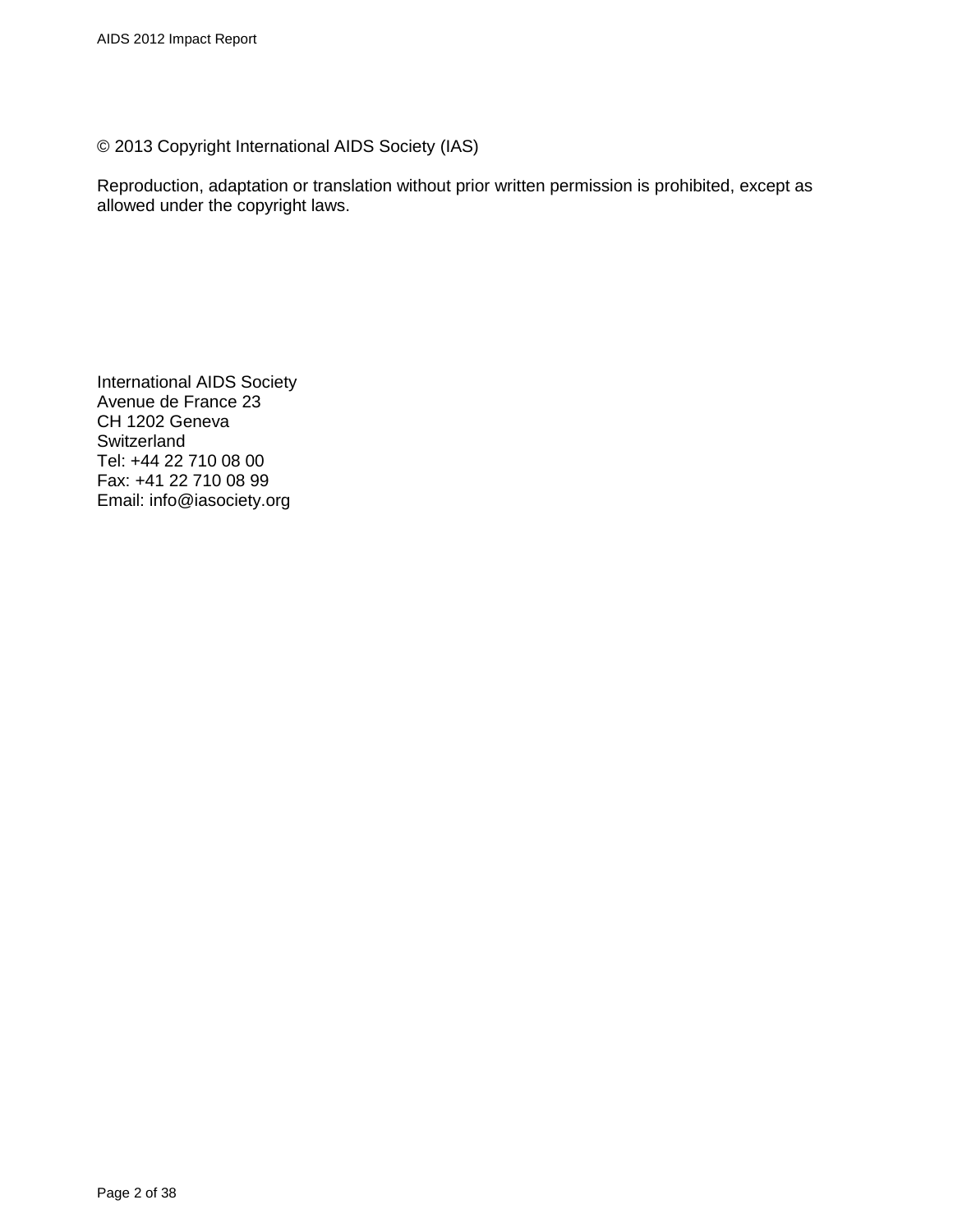## **TABLE OF CONTENTS**

<span id="page-2-0"></span>

| Did the conference have had any impact/influences beyond delegates and their organization? 29 |  |
|-----------------------------------------------------------------------------------------------|--|
|                                                                                               |  |
|                                                                                               |  |
|                                                                                               |  |
|                                                                                               |  |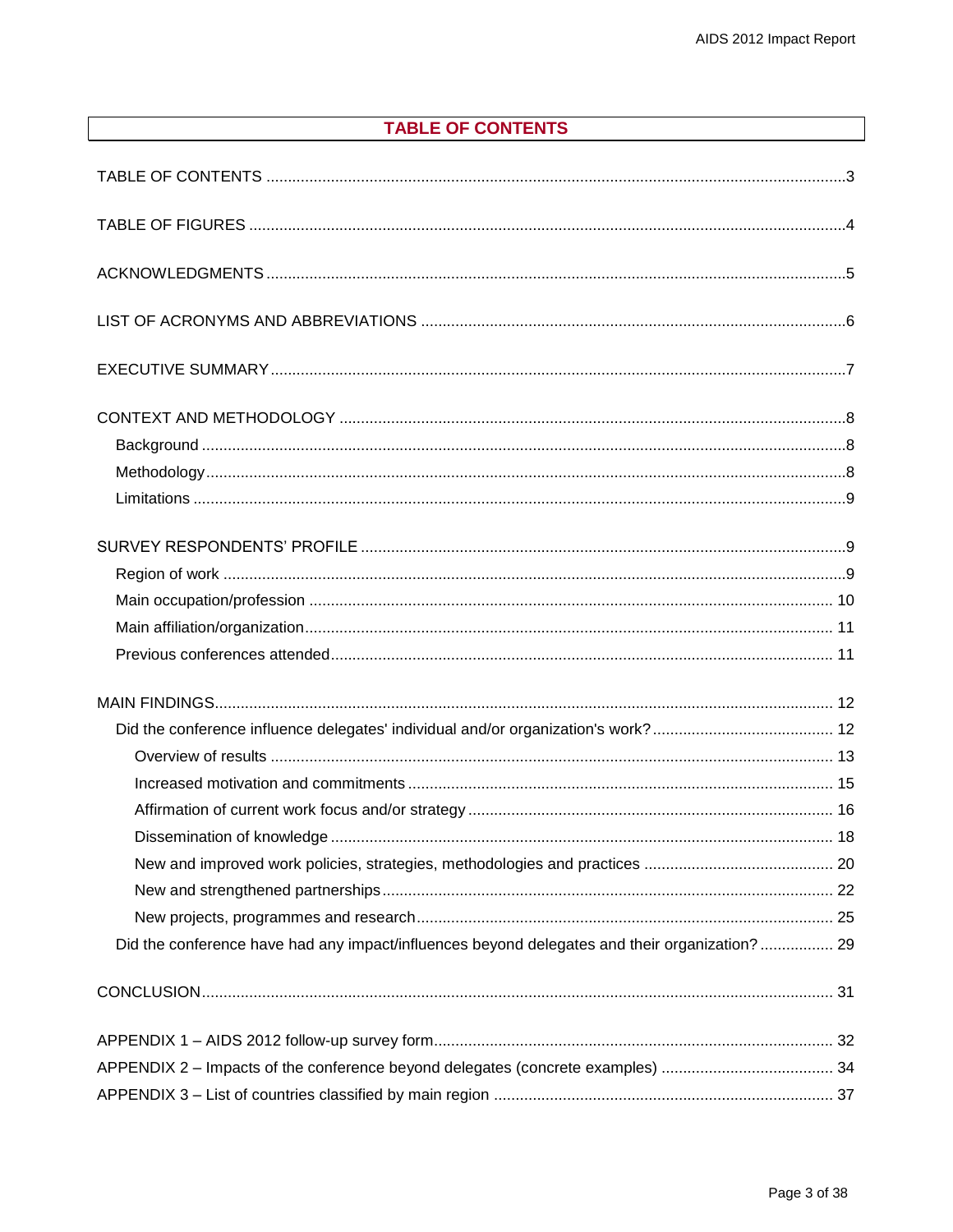## **TABLE OF FIGURES**

<span id="page-3-0"></span>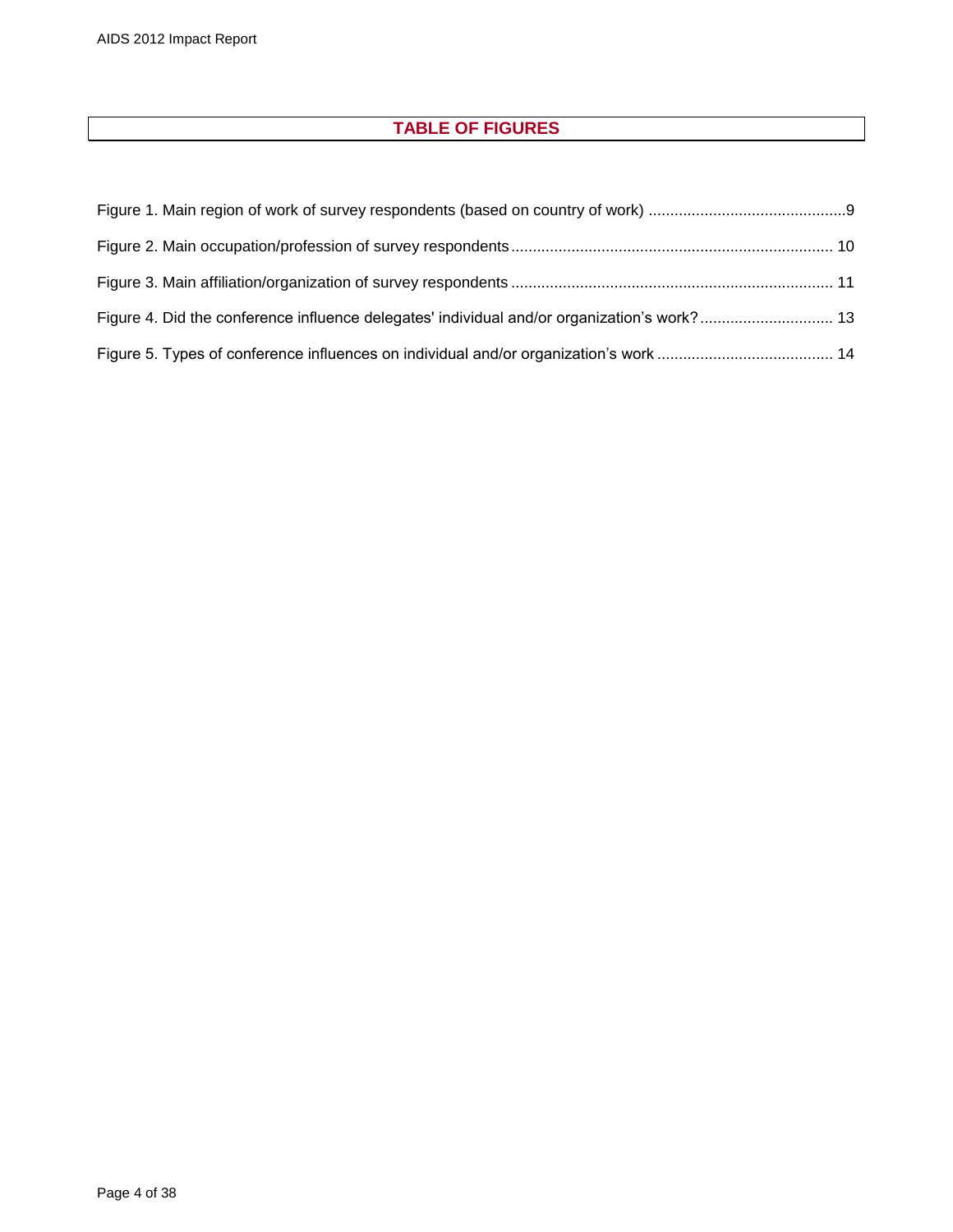## **ACKNOWLEDGMENTS**

<span id="page-4-0"></span>The author of this report is Laetitia Lienart, Evaluation Consultant who conducted the AIDS 2012 follow-up survey.

Thanks are extended to all AIDS 2012 delegates who completed the online survey.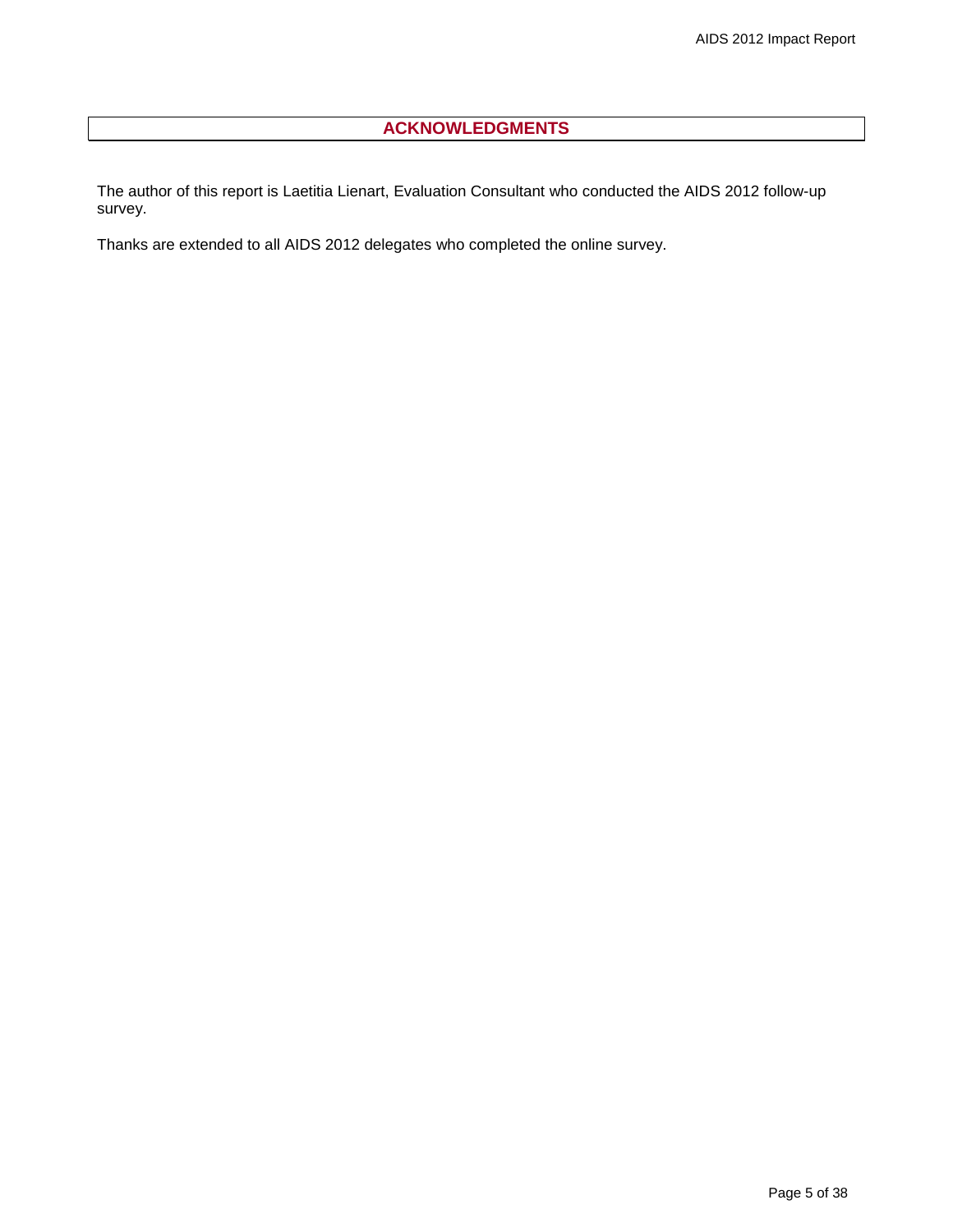## **LIST OF ACRONYMS AND ABBREVIATIONS**

<span id="page-5-0"></span>

| <b>AIDS 2008</b> | XVII International AIDS Conference (Mexico City, Mexico, 2008)  |
|------------------|-----------------------------------------------------------------|
| <b>AIDS 2010</b> | XVIII International AIDS Conference (Vienna, Austria, 2010)     |
| <b>AIDS 2012</b> | XIX International AIDS Conference (Washington, D.C., USA, 2012) |
| <b>ART</b>       | Antiretroviral therapy                                          |
| <b>ARV</b>       | Antiretroviral                                                  |
| <b>CBO</b>       | Community-based organization                                    |
| <b>CDC</b>       | Centers for Disease Control and Prevention (US)                 |
| <b>EECA</b>      | Eastern Europe and Central Asia                                 |
| <b>HAART</b>     | Highly active antiretroviral therapy                            |
| <b>HCV</b>       | Hepatitis C virus                                               |
| <b>IAC</b>       | International AIDS Conference                                   |
| <b>IAS</b>       | <b>International AIDS Society</b>                               |
| <b>IDU</b>       | Injecting drug user                                             |
| <b>ILO</b>       | International Labour Organization (United Nations)              |
| <b>LGBT</b>      | Lesbian, gay, bisexual and transgender                          |
| M&E              | Monitoring and evaluation                                       |
| <b>MARP</b>      | Most-at-risk population                                         |
| <b>MNCH</b>      | Maternal, neonatal and child health                             |
| <b>MSM</b>       | Men who have sex with men                                       |
| <b>NGO</b>       | Non-governmental organization                                   |
| <b>PEPFAR</b>    | U.S. President's Emergency Plan for AIDS Relief                 |
| <b>PLHIV</b>     | People living with HIV                                          |
| <b>PMTCT</b>     | Prevention of mother to child transmission                      |
| <b>PrEP</b>      | Pre-exposure prophylaxis                                        |
| <b>SADC</b>      | Southern African Development Community                          |
| STI              | Sexually transmitted infection                                  |
| TВ               | Tuberculosis                                                    |
| ΤG               | Transgender                                                     |
| <b>UNAIDS</b>    | Joint United Nations Programme on HIV/AIDS                      |
| <b>UNICEF</b>    | United Nations Children's Fund                                  |
| <b>USA</b>       | <b>United States of America</b>                                 |
| <b>VCT</b>       | Voluntary counselling and testing                               |
| <b>WHO</b>       | World Health Organization (United Nations)                      |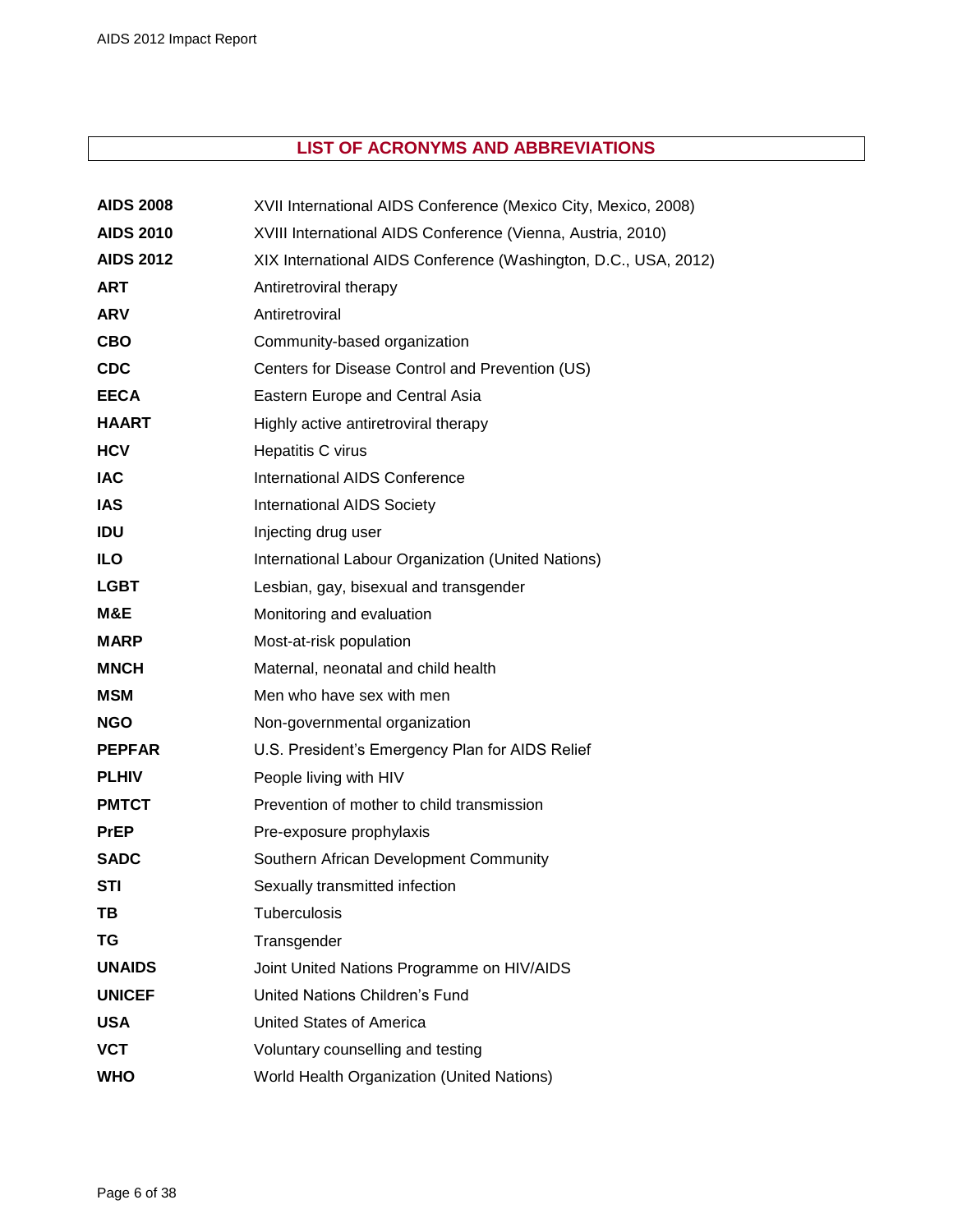## **EXECUTIVE SUMMARY**

<span id="page-6-0"></span>The XIX International AIDS Conference (AIDS 2012) was held in Washington, D.C., United States of America (USA), from 22 to 27 July 2012, attracting more than 23,000 participants, including about 18,000 delegates from 176 countries. As in 2008 and 2010, a comprehensive evaluation of this conference was conducted after the conference. In order to collect feedback from a wide range of delegates on the medium- to long-term influence of the conference, an online follow-up survey was conducted in June 2013 by an independent evaluation consultant. A total of 2,123 conference delegates completed the survey, the majority of whom were health care workers/social services providers and researchers, and worked mainly in North America and sub-Saharan Africa.

The vast majority of surveyed delegates indicated that AIDS 2012 had influenced their individual and/or organizations' work (86%). As for AIDS 2010, the three most frequently noted influences were: 1) motivating people in their work on HIV; 2) affirming current work focus/strategy; and 3) sharing information, best practices and/or skills gained at the conference (each selected by more than 60% of respondents). It is also encouraging to note that half the respondents indicated that they had improved/refined work practices and /or methodologies, and that almost 40% had created new partnerships as a result of attending AIDS 2012.

Thanks to the conference media coverage and information sharing by delegates with those who could not attend the conference, AIDS 2012 has also had some impact on HIV work, policies and advocacy at the local, national, regional and global level.

More than 1,000 concrete examples were provided by delegates to illustrate the conference's impacts at all levels (see details in the report), with the most recurrent themes being:

- Development or revision of policies, strategies, protocols, practices and/or guidelines related to HIV/AIDS prevention and treatment, as well as the protection of rights of the most-at-risk populations (MARPs)
- Better access to or scale up of HIV prevention, treatment, care and/or support services/programmes and better integration of HIV and other health related services
- Increased advocacy efforts, awareness and/or engagement of leaders, including policy makers, through discussions, debates, media coverage, public campaigns, organization of conference hubs and other types of information sharing (mainly related to HIV prevention and treatment, need for more funding and elimination of discrimination)
- Increased focus on prevention
- Increased collaboration and new partnerships at all levels of the response to HIV/AIDS
- New projects, programmes and research initiatives in the field of HIV/AIDS
- Increased confidence, motivation/energy towards the fight against HIV/AIDS at all levels
- Change in behaviour/attitudes towards HIV/AIDS by both PLHIV and HIV negative people.

In conclusion, this follow-up survey confirmed the results of the AIDS 2008 and AIDS 2010 follow-up surveys, proving that far more than being simply a five-day event, the International AIDS Conference is a key forum for those working in HIV and AIDS, influencing both delegates and their organizations, and reaching thousands of non-attendees, thus accelerating the national, regional and global response to HIV.

Although it is very challenging to get a comprehensive picture of the real impacts of the conference through a single online follow-up survey, it is recommended to conduct similar surveys for future International AIDS Conferences and to complement them with phone/skype interviews of delegates and non-attendees in order to validate survey results and get more details on the conference's impacts. If budget permits it, it would be also ideal to make a further assessment to track the implementation status of commitments made at the conference (at the financial, policy and programmatic levels among others) and progress of the advocacy initiatives generated at or catalyzed by the conference.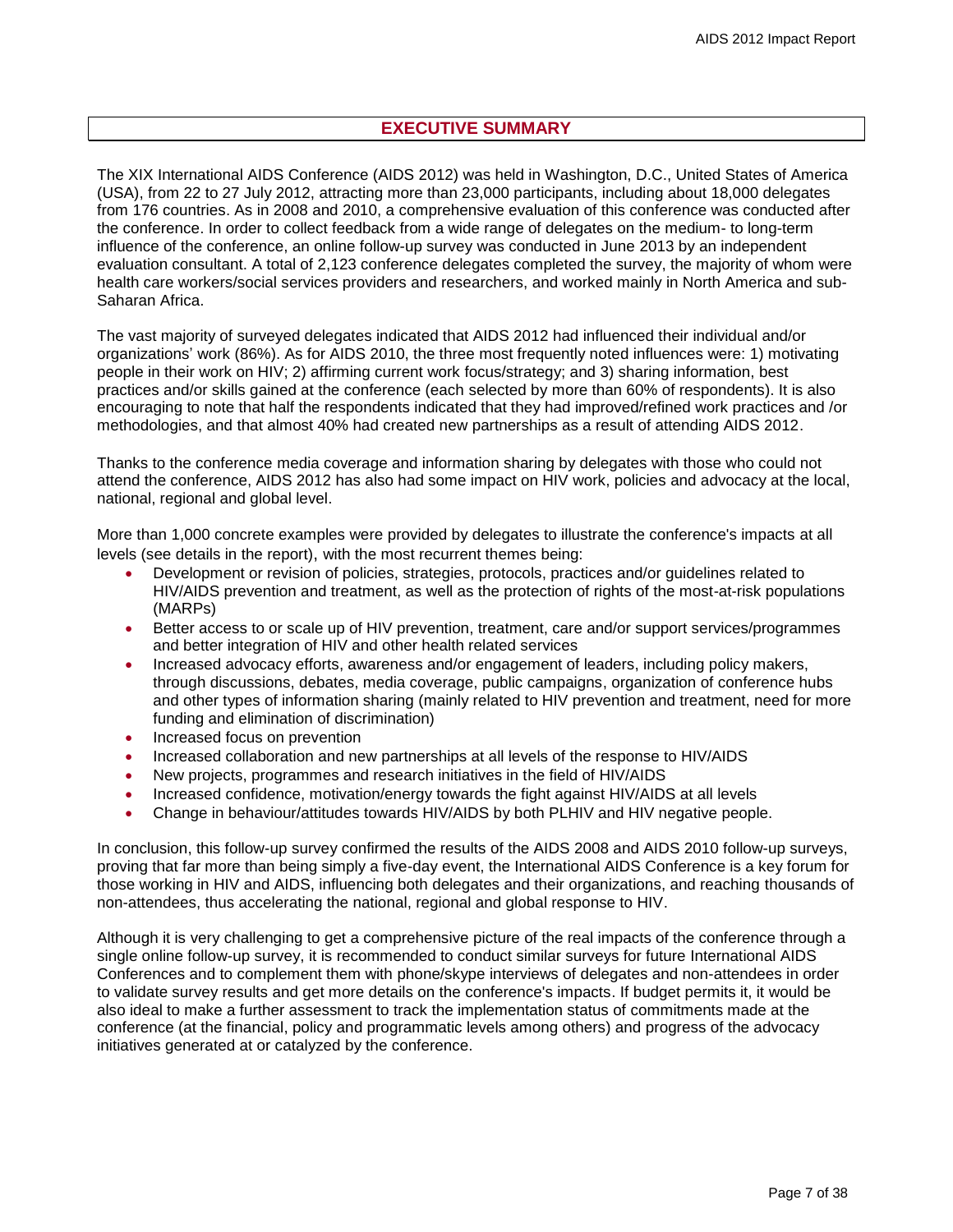## <span id="page-7-0"></span>**CONTEXT AND METHODOLOGY**

#### <span id="page-7-1"></span>**Background**

The XIX International AIDS Conference (AIDS 2012) was held in Washington, D.C., USA, from 22 to 27 July 2012, attracting more than 23,000 participants, including about 18,000 delegates from 176 countries. A comprehensive evaluation of AIDS 2012<sup>1</sup> was done, mainly through an online survey sent to delegates 10 days after the conference had ended. This survey had a high level of engagement, representing the views of 4,507 delegates, most of whom were first-time attendees (61%). A number of other instruments were used to gather information on specific conference activities, areas and services. This included online surveys, as well as individual and focus group face-to-face interviews, conducted before, during and after the conference.

The immediate objective of the evaluation was to collect feedback from delegates on the conference programme and support provided by the International AIDS Society (IAS<sup>2</sup>) on site and online. The evaluation also focused on the main benefits gained by delegates and the way that they anticipated using them. It was found that, similar to the previous International AIDS Conferences that were evaluated (AIDS 2006, AIDS 2008 and AIDS 2010), almost 100% of survey respondents reported that they had gained at least one benefit, with the most frequently reported benefits being new knowledge (73%) and new contacts and/or opportunities for future collaboration (57%). As in 2008 and 2010, most respondents anticipated using what they had gained at the conference by sharing information with colleagues or peers (83%).

In June 2013, the AIDS 2012 evaluation coordinator, an independent consultant, emailed a follow-up survey to about 12,500 delegates<sup>3</sup> aimed at assessing the medium-term impact of the conference on their attitudes and practices in their HIV work<sup>4</sup>. After one reminder, sent out about two weeks after the survey was launched, a total of 2,123 survey forms were completed $5$ . A similar assessment was done for the two previous conferences AIDS 2008 and AIDS 2010 $^6$ .

#### <span id="page-7-2"></span>**Methodology**

The online survey remained active for three weeks. The survey was available only in English and contained 10 questions, including two open-ended questions to give respondents the opportunity to fully articulate their opinions.

The online survey was created and administered using [Cvent, Inc.,](http://www.cvent.com/) a web survey programme.

Data analysis was conducted using statistical analysis software that included frequencies and crosstabulations for closed questions. Total numbers vary in some instances because non-responses were excluded from valid data. Statistical comparisons, including chi-square, were employed in the analysis of the data, although for clarity, the details of these are not included in this report. Where the term, "significant", is used in the report, differences have been found with a probability of, at most, 0.05.

 $\overline{a}$ 

<sup>&</sup>lt;sup>1</sup> The AIDS 2012 evaluation report is available on the IAS website [\(www.iasociety.org\)](http://www.iasociety.org/) through the Evaluation page, as well as on the AIDS 2012 website [\(www.aids2012.org\)](../../../../../../../../../../../Documents%20and%20Settings/lli/Local%20Settings/Temporary%20Internet%20Files/OLKC/www.aids2010.org).<br><sup>2</sup> The International AIDS Seciety is esting as the li

The International AIDS Society is acting as the International AIDS Conference Secretariat.

 $3$  Only delegates with a valid email address as of late July 2012 received a survey invitation.

<sup>&</sup>lt;sup>4</sup> A copy of the survey form is available in Appendix 1.

<sup>&</sup>lt;sup>5</sup> The response rate is 17%. However, it is underestimated since many delegates had changed email address between AIDS 2012 and June 2013 and some ones reported that they eventually did not attend the conference due to visa and/or travel issues.

 $^6$  The reports are available on the IAS website [\(www.iasociety.org\)](http://www.iasociety.org/) through the Evaluation page.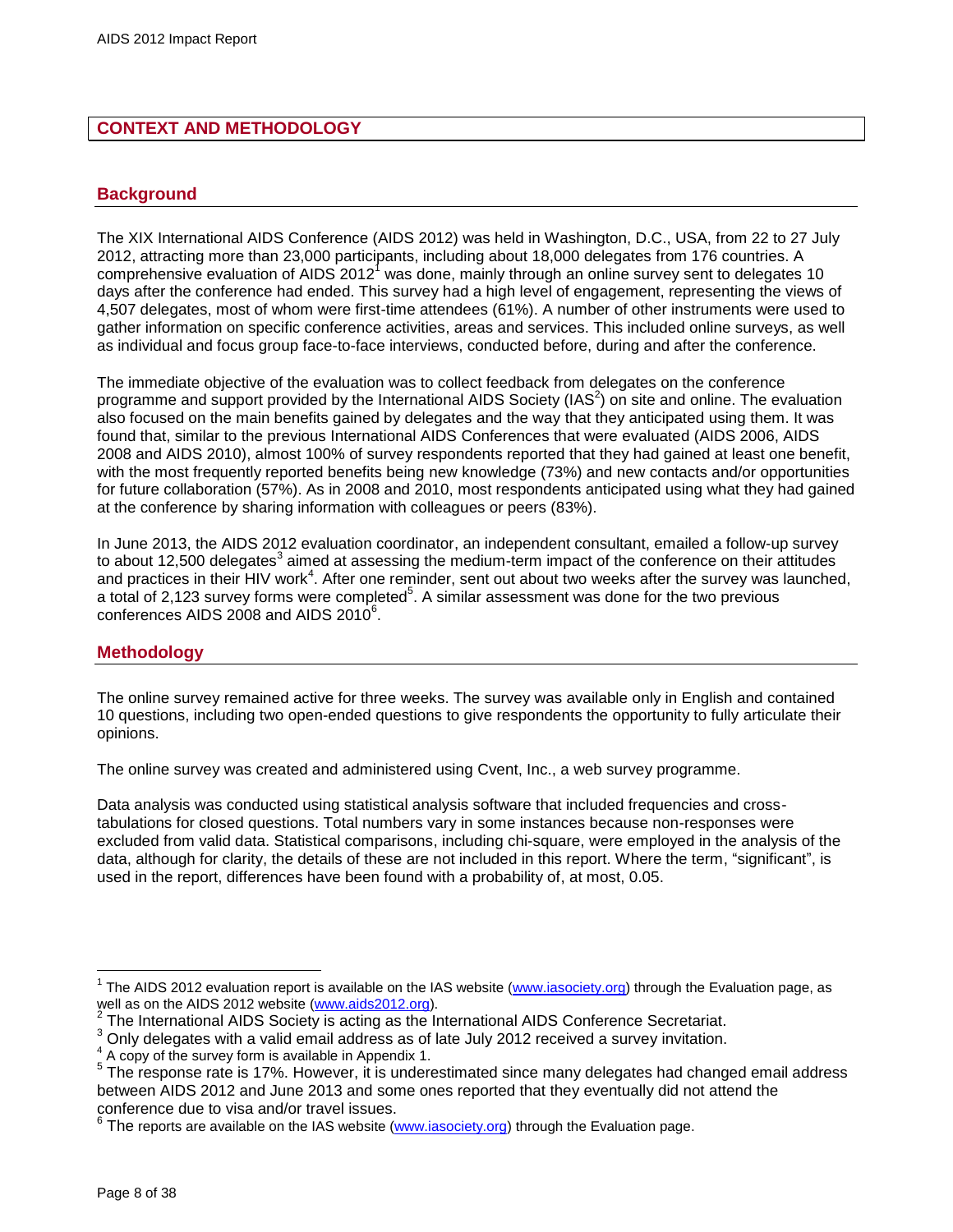#### <span id="page-8-0"></span>**Limitations**

The views of delegates whose first language is not English or who do not have ready or reliable internet access may be slightly under-represented due to the fact that the survey was offered only online and in English.

#### <span id="page-8-1"></span>**SURVEY RESPONDENTS' PROFILE**

The survey sample was representative overall of the delegate population with respect to their main occupation/profession and their main affiliation/organization type. Comparison of the survey sample with the delegate population for delegates' main country of work/residence was not possible due to differences in the type of data collected (e.g., country of work for survey respondents vs. country of residence for delegates). In addition, some demographic details were not asked for in the follow-up survey, such as delegates' gender, age and the number of years they had worked in the HIV field.

It should be noted that demographic information was not available for all survey respondents (the number of people for which the information is available is provided in brackets in all figures of this section).

#### <span id="page-8-2"></span>**Region of work**

Surveyed delegates represented a total of 134 countries. The largest number of survey respondents reported that they worked mainly in North America (39%), followed by sub-Saharan Africa (25%) and Western and Central Europe (10%, see Figure 1). This trend was also observed in the post-conference delegate survey.

<span id="page-8-3"></span>

#### **Figure 1. Main region of work of survey respondents (based on country of work)**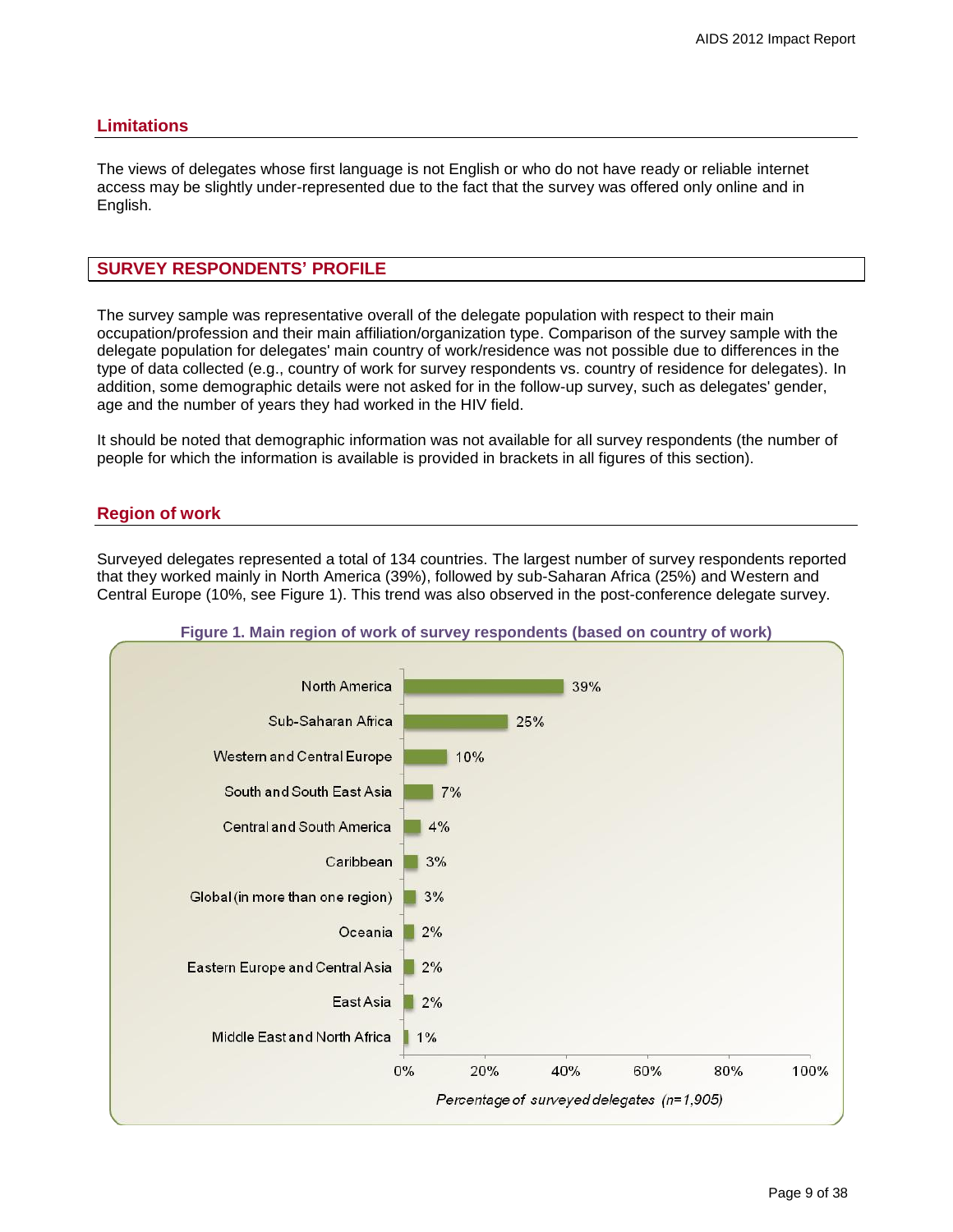## <span id="page-9-0"></span>**Main occupation/profession**

Health care workers/social services providers and researchers were the most represented professions among survey respondents (see Figure 2).

<span id="page-9-1"></span>

#### **Figure 2. Main occupation/profession of survey respondents**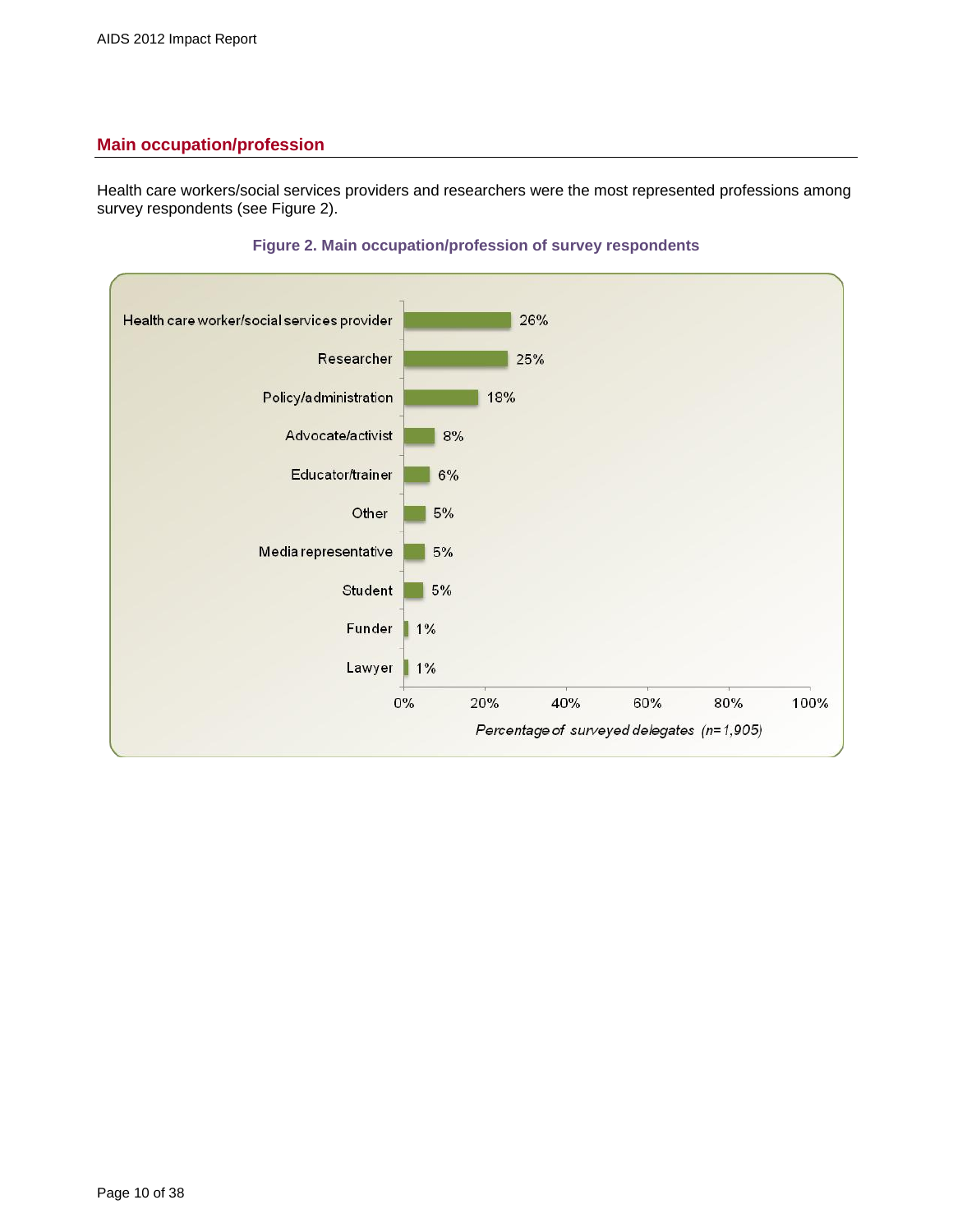#### <span id="page-10-0"></span>**Main affiliation/organization**

The majority of survey respondents reported being affiliated with and/or working in non-governmental organizations (NGOs) and the academic sector (26% and 25%, respectively, see Figure 3).

<span id="page-10-2"></span>

#### **Figure 3. Main affiliation/organization of survey respondents**

#### <span id="page-10-1"></span>**Previous conferences attended**

For more than half of surveyed delegates, AIDS 2012 was their first International AIDS Conference (54% vs. 46% who had attended at least one similar conference in the past).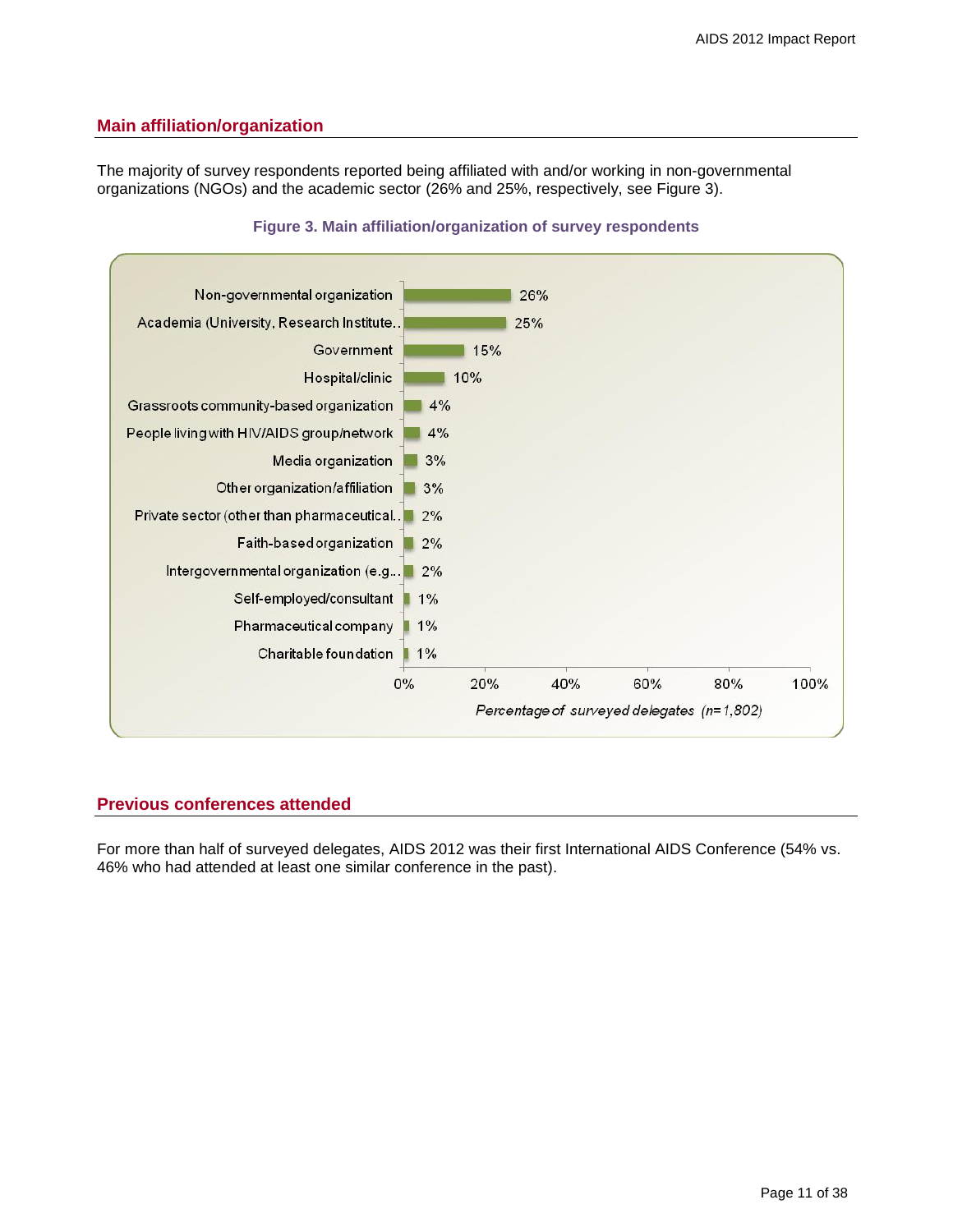## **MAIN FINDINGS**

## <span id="page-11-1"></span><span id="page-11-0"></span>**Did the conference influence delegates' individual and/or organization's work?**

#### **Voices of surveyed delegates**

#### Examples of influences that the conference has had on delegates' individual and/or organizations' work and/or concrete actions taken as a result of attending AIDS 2012

- $\approx$  "After the conference we have started the Red Cord Initiative, to assist sex workers in receiving riskreduction education, access to substance abuse treatment, and if they wish, assistance in leaving the streets. We have partnered with local law enforcement, courts, and non-profits to create a system to help women and men who are ready for change or need support while involved in prostitution." (administrator, charitable foundation, USA)
- $\approx$  "We were able to share all of the HIV-TB integration conference presentations with colleagues across Mexico working in TB-HIV/AIDS collaboration. We were able to refine some of the presentation detailing our own work, based on the integration concepts shared at AIDS 2012." (physician, NGO, Mexico)
- $\epsilon$  "The conference has allowed for me to start a new movement in Jamaica and I now have wider advocacy capabilities in reaching out to others. The operation of Healing with hope, a faith based approach, has taken off in Jamaica and has several international partners." (counsellor, people living with HIV/AIDS group/network, Jamaica)
- $\mathscr Z$  "The scientific discoveries and policy issues presented at the conference have been crucial to the formulation of national ... legal framework of universal access to ARV policy in Brazil." (researcher, academia, Brazil)
- $\approx$  "We had recently started a program in providing service to MSM. Engaging and providing MSM to services had been a major challenge; especially providing HIV testing. Through discussions with other organizations we have been able to expand our intervention using other approaches." (physician, organization unknown, South Africa)
- $\mathscr Z$  "The knowledge gained during the conference assisted in advocacy for the Ministerial management to adopt the implementation of option B+. The national eMTCT plan 2012 - 2015 was developed and launched by His Excellency President Dr M J Kikwete on December 1st, 2012." (physician, government, Tanzania)
- $\leq$  "At the office we have set up a volunteer team ... to pick street kids and ... counsel them, then take them back to their respective homes." (counsellor, government, Uganda)
- $\approx$  "News partnerships help us to get new material for testing and new equipment for CD4." (manager/director, private sector, Guinea)
- $\approx$  "After the conference, we initiated new research, specifically concerning the use of female condoms in our country... We are [also] conducting a survey on condom use among military personnel, youth and truckers and a survey on willingness to pay condoms by Congolese people." (prevention science, NGO, Democratic Republic of Congo)
- "I attended several sessions on aging in HIV, and was particularly struck by older people living with HIV advocating for themselves and their expertise to be included in developing work for this cohort. I introduced this idea at our organisation and it has been implemented." (health care worker/social service provider, hospital/clinic, United Kingdom)
- $\approx$  "I have been able to build research collaborations with US collaborators to work with MSM and TG communities in Mumbai, India." (researcher, grassroots community-based organization, India)
- $\ll$  "The finding on the treatment as prevention was applied to the community, ... Ensuring ART adherence, early treatment was strengthened at the community. As the result from our organization, 1702 couples had maintained their negative status by the end of 2012." (social or behavioural science, NGO, Cambodia)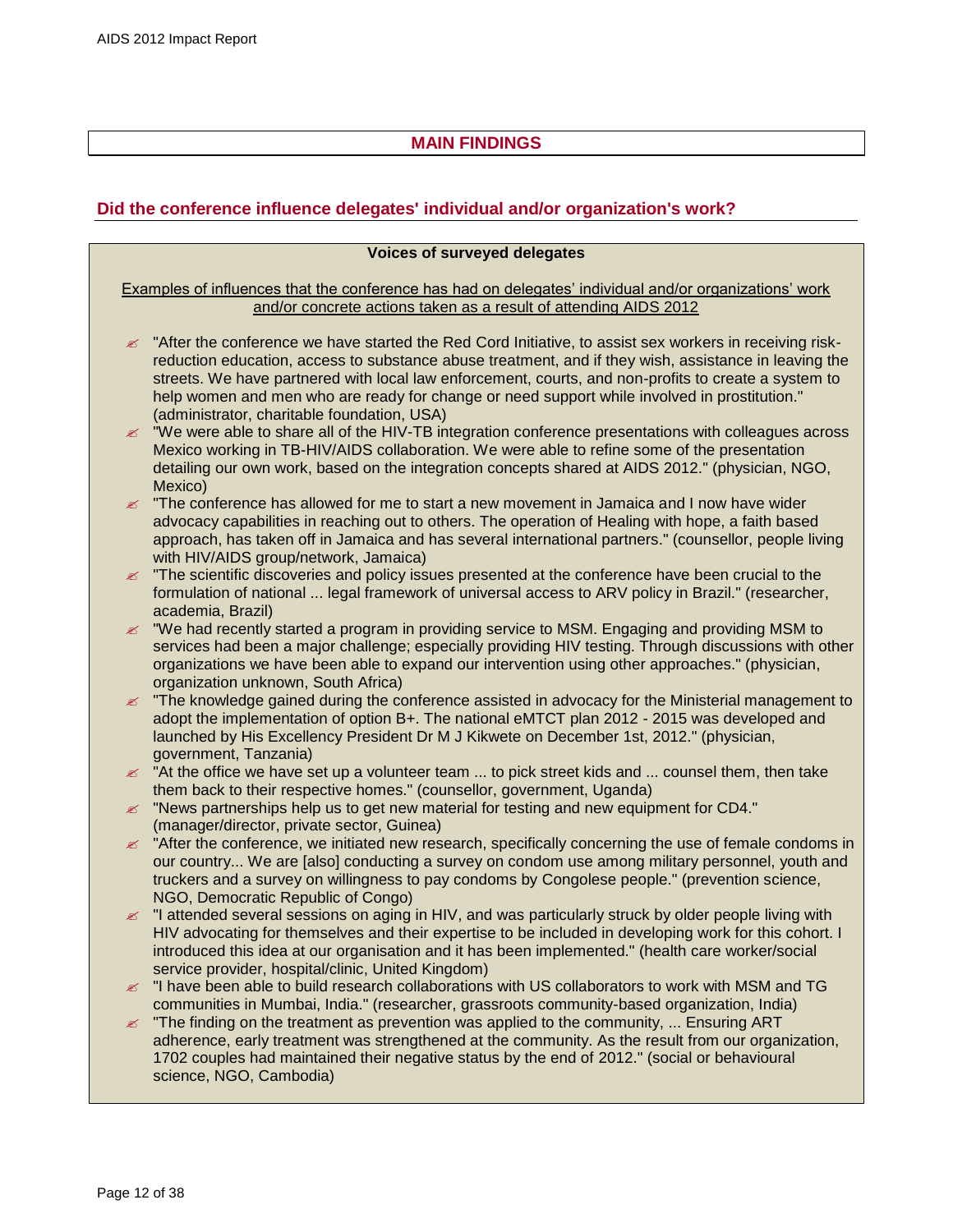## <span id="page-12-0"></span>*Overview of results*

 $\overline{a}$ 

Surveyed delegates were asked if AIDS 2012 had influenced their individual and/or organizations' work in any way. As shown in Figure 4, the vast majority of survey respondents (86%) reported that this had been the case (vs. 90% of AIDS 2010 delegates).

<span id="page-12-1"></span>

#### **Figure 4. Did the conference influence delegates' individual and/or organization's work?**

## **WHO WAS MORE LIKELY TO INDICATE THAT THE CONFERENCE HAD INFLUENCED HIS/HER INDIVIDUAL AND/OR ORGANIZATION'S WORK?**

When this question was analyzed looking for statistically significant differences in survey respondents' profile and the likelihood the conference had influenced their individual and/or organization's work, the following was found:

- First-time attendees (89%) compared with delegates who had attended at least one previous International AIDS Conference (83%, p <0.05)
- Delegates working in/affiliated with NGOs (88%) compared with those working in academia (79%, p  $<0.05$ <sup>7</sup>.
- Delegates working in sub-Saharan Africa (90%) compared with those working in North America  $(79\%, p < 0.05)^8$ .

No statistically significant correlation was found between the likelihood that the conference had influenced delegates' individual and/or organization work and their main occupation/profession.

<sup>7</sup> Only the two most represented affiliation/organization types were included in the analysis.

<sup>&</sup>lt;sup>8</sup> Only the two most represented regions (where delegates work) were included in the analysis.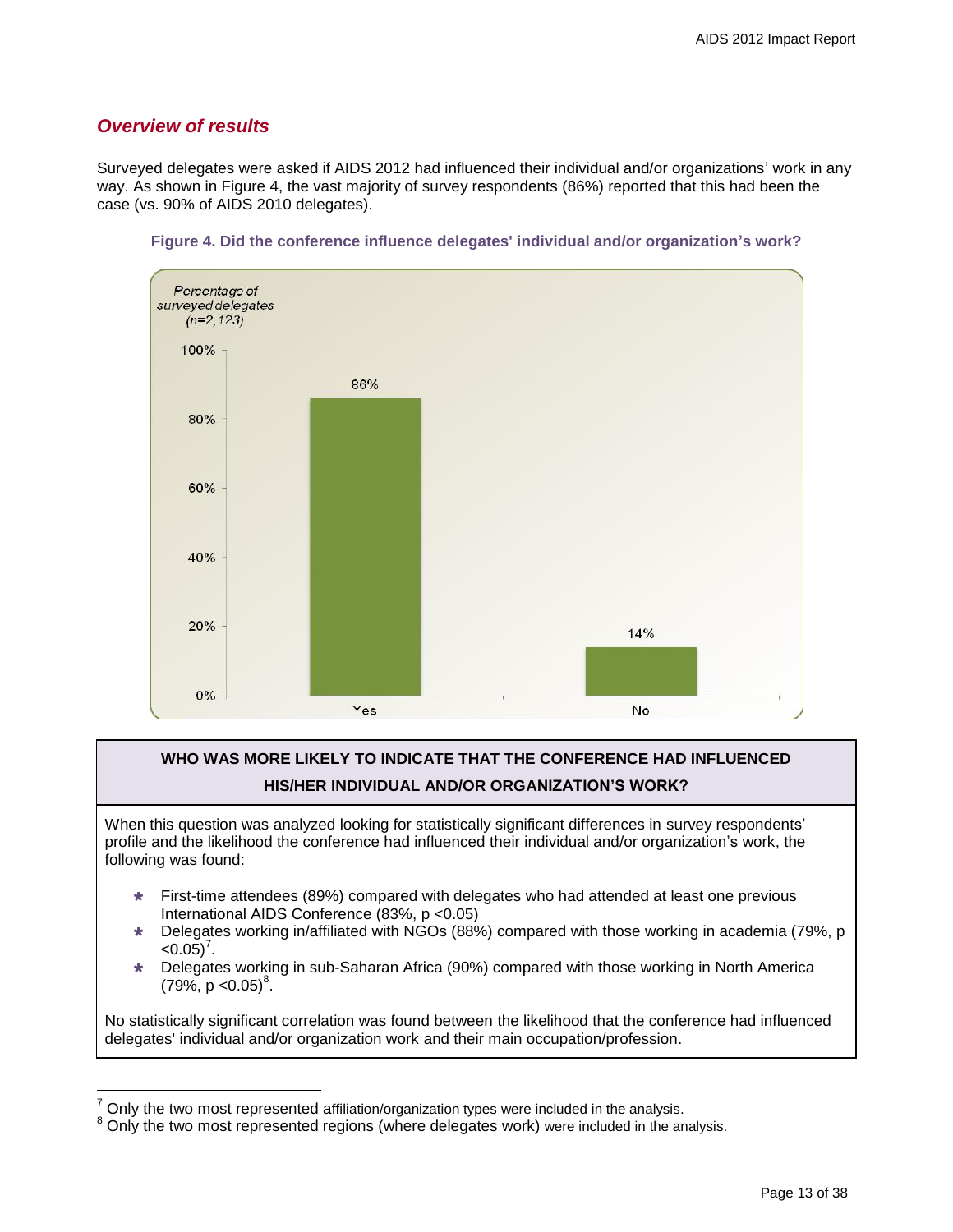Respondents who reported that this had been the case were asked to select from a 13-item list the types of influences that the conference has had on their individual and/or organizations' work and/or concrete actions taken as a result of attending AIDS 2012. As for AIDS 2010, the three most frequently noted influences were: 1) motivating people in their work on HIV; 2) affirming current work focus/strategy; and 3) sharing information, best practices and/or skills gained at the conference (each selected by more than 60% of respondents). It is also encouraging to note that half the respondents indicated that they had improved/refined work practices and /or methodologies, and that almost 40% had created new partnerships as a result of attending AIDS 2012 (see details in Figure 5).

<span id="page-13-0"></span>



 9 Total exceeds 100% because respondents were able to select more than one item.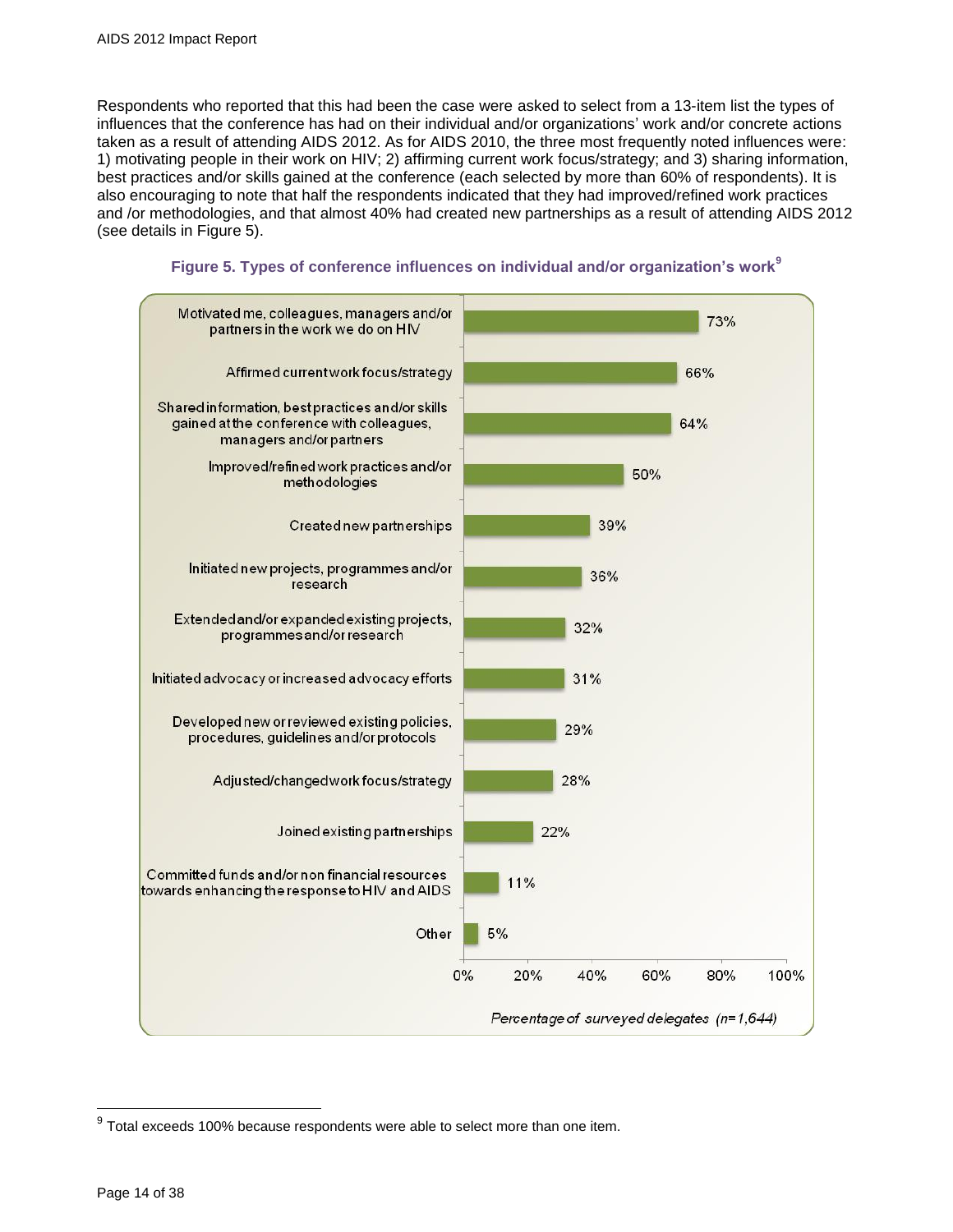Surveyed delegates were also asked if they had kept in contact with people they met for the first time at AIDS 2012. Of 2,097 respondents, 65% said "yes" (vs. 72% of AIDS 2010 delegates). This finding is consistent with the fact that half of surveyed delegates reported that they had created new partnerships as a result of attending the conference.

Survey respondents indicating the conference had influenced their individual and/or organizations' work were asked to provide a concrete example to demonstrate that or to describe how they concretely used what they gained at the conference (a total of 771 delegates provided such examples, representing 47% of all eligible survey respondents). A sample of concrete examples (verbatim responses) illustrating each of the top six themes is provided in the following sub-sections (they are ordered by region). It should be noted that many examples contain several different themes; they are only cited once to avoid redundancy across sections<sup>10</sup>.

## <span id="page-14-0"></span>*Increased motivation and commitments*

Of 1,644 survey respondents, 73% reported that the conference had motivated them, colleagues, managers and/or partners in the work they did on HIV.

The following examples illustrate this theme:

 $\overline{a}$ 

- $\approx$  "As basic science researcher, ... I had the chance to listen during AIDS 2012 to a researcher in sociology/activist presenting his work about a survey made in the community about the expectation of HIV infected people regarding HIV cure. It changed completely my perception of it, for the best. Knowing the point of view of HIV infected people drives my work." (biology and pathogenesis research, academia, USA)
- "I personally joined our HIV Prevention Council .... Combining both perspective of prevention and care was an inspiration from the conference." (policy/programme analyst, academia USA)
- $\leq$  "I took away a renewed sense of urgency for a cure which seems within our reach. [...] I am pushing my organization to endorse a new policy urging research and efforts towards the cure. Previous to the conference, it, sadly, was not on my radar." (postgraduate, NGO, USA)
- $\approx$  "Re-energized our work and led to enhanced focus on follow up of ARV exposed, uninfected children." (clinical science, government, USA)
- $\mathbb Z$  "The response of conference attendees to our presentation about the novel vaccine approach encouraged not only people directly involved in the research project, but other collaborators." (researcher, academia, Canada)
- $\mathscr Z$  "Our study group on Epidemiology of Infectious Diseases has resumed research on themes inspired by the conference." (epidemiology, academia, Brazil)
- $\leq$  "The many youth sessions I attended, motivated and encouraged me to pursue a higher level of education so that I am able to continue my work in community service." (counsellor, NGO, Honduras)
- $\le$  "I increased my motivation to do activities ... to decrease the impact of HIV/AIDS in the communities. I had the capacity to do new projects with young people like advocacy training and rebuilt the participation networks." (broadcast journalist - radio, people living with HIV/AIDS group/network, Ecuador)
- $\epsilon$  "The conference helped me in terms of disclosure of my HIV status to my peers ... and ways to deal with stigma and discriminations in the MSM community." (community health worker, NGO, Nigeria)
- $\leq$  "From the workshop [attended during AIDS 2012], I got the motivation to talk to more mothers on the prevention of mother to child infection .... The importance of ARVs and the frequent check-ups to keep the viral load to undetected levels was made more real during the workshop." (social worker, NGO, Kenya)
- $\approx$  "I was able to more confidently encourage prophylaxis in HIV positive patients." (physician, private sector, South Africa)
- $\ll$  "Now I have new vision about HIV and AIDS [and] in our parliament, we are preparing [a] policy for caregivers in Mozambique." (lawyer, government, Mozambique)

<sup>&</sup>lt;sup>10</sup> The section titles were slightly different from the main themes listed in Figure 5 in order to better reflect the content of examples.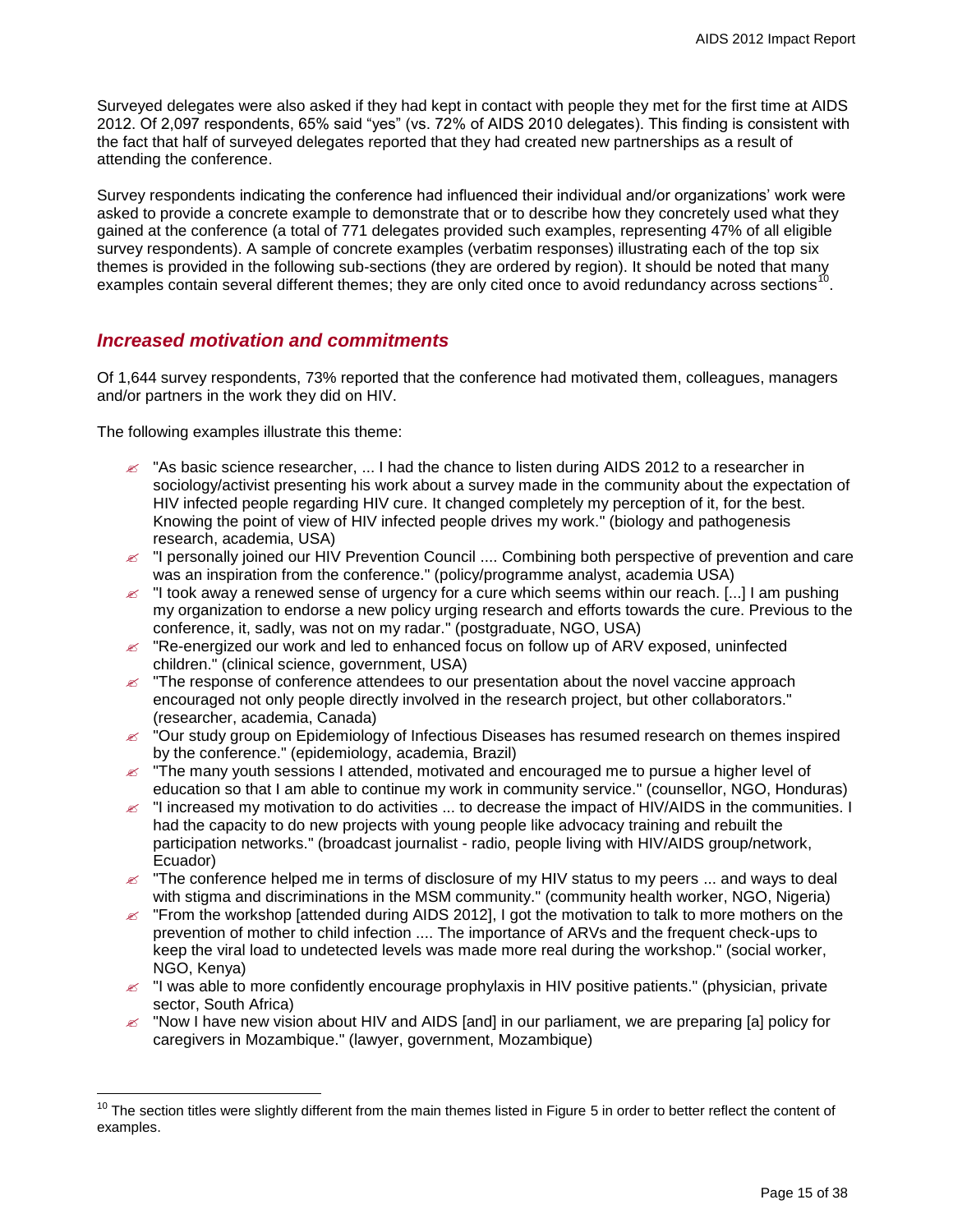- $\mathscr{\mathscr{L}}$  "We are now encouraging more people to come forward for testing and treatment initiation..." (community health worker, NGO, Tanzania)
- $\epsilon$  "The various meetings and discussions that I had made gave me more energy to move forward. If before I was often behind the scenes, since this conference I come forward and [have] more courage to negotiate and bring new ideas for workshops or meetings with stakeholders. Again, the conference showed that apart from scientific research, psychological and social support is very important in the fight. We were able to develop a more effective support program by mobilizing volunteers of the association." (social worker, NGO, Madagascar)
- $\ll$  "With the skill sets I obtained, I felt way more energized to advocate for translation of science to implementation & in Africa, this largely implies great advocacy efforts." (prevention science, academia, sub-Saharan Africa)
- $\approx$  "The conference has inspired me to undertake further research in HIV and change my role to focus on clinical research." (nurse, hospital/clinic, United Kingdom)
- $\le$  "A re-commitment to HIV work [at] local, national and international [levels], a further development in the treatment and cure research programmes." (advocate, grassroots community-based organization, Europe)
- $\approx$  "AIDS 2012 helped us organize a new understanding of the work of community-based organizations in AIDS [and their] role in helping us to treatment and care from prevention campaigns." (social worker, people living with HIV/AIDS group/network, China)
- $\ll$  "[We are now] considering offering PrEP to MSM, taking into account current research findings and practice around the world." (physician, organization unknown, Hong Kong)
- $\approx$  "Early treatment of HIV to reduce HIV transmission ... is now being studied in our MSM." (physician, NGO, Thailand)
- $\mathscr{\mathscr{L}}$  "The increased number of women delegates impressed me and encouraged to motivate more women activists in the field of HIV/AIDS." (manager/director, NGO, India)
- $\epsilon$  "It was a fantastic opportunity to see the scope of the work that is being done across the world in such varied circumstances. Also as someone that is now leaving the youth age range it was great to connect with some other young people who are so keen to take on leadership roles." (educator/trainer, grassroots community-based organization, Australia)

## <span id="page-15-0"></span>*Affirmation of current work focus and/or strategy*

Of 1,644 survey respondents, 66% reported that the conference allowed them to affirm current work focus and/or strategy (e.g., the conference provided evidence that the delegate or his/her organization was doing the right thing and in the right way).

- $\ll$  "The conference added justification to my work on MSM and on intersectionality/homophobia as factor of western men epidemic." (social or behavioural science, academia, Canada)
- $\leq$  "The conference's broader focus on non-science work (i.e. social justice issues) was really well done and gave me a further appreciation for the work I was doing and the people it could potentially help in the future." (undergraduate, government, Canada)
- $\approx$  "The conference has led us to re-affirm our commitment to GIPA/MIPA principles and evaluate how PLWH, drug users, sex workers and indigenous people are involved in our organization. In the outreach program I manage we have begun to better incorporate clients into service provision and the decision making process." (advocate, grassroots community-based organization, Canada)
- $\ll$  "At the conference, I learned about what people outside of my field were doing for the fight against HIV/AIDS. I was also able to learn about and speak with others in my field about their work. This gave me confirmation that I was on the right track with my research and I gained some new strategies for expanding my work." (prevention science, academia, USA)
- $\approx$  "The conference confirmed, for me, the primacy of addressing social determinants of health." (lawyer, hospital/clinic, USA)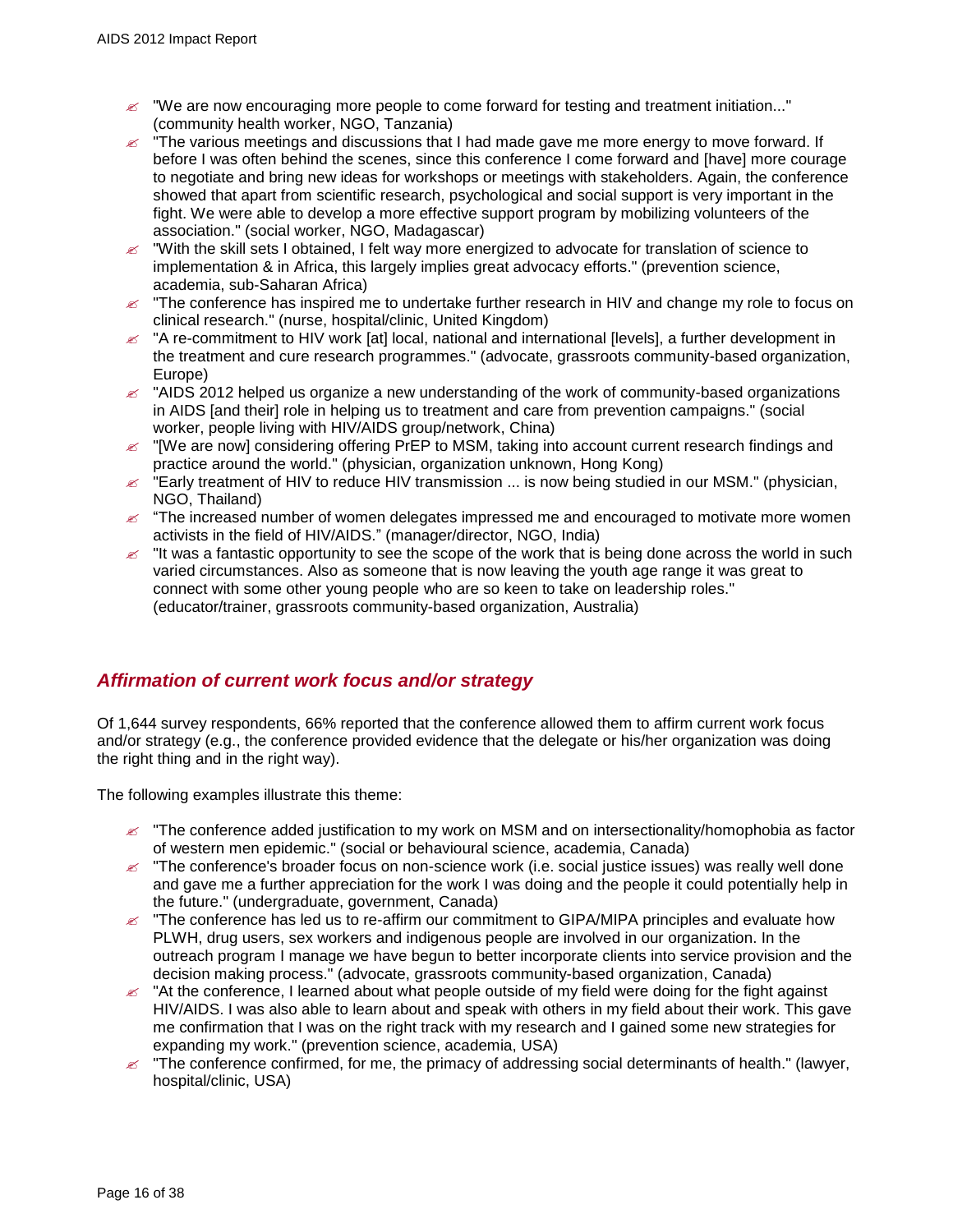- $\mathscr{\mathscr{L}}$  "Meeting with other HIV positive advocates reaffirmed my commitment to press for increased legislative action towards adequate funding for treatment and improved access to care." (health care worker/social service provider, hospital/clinic, USA)
- $\approx$  "Having attended conferences since 1992, the impact was understandably more of an affirmation than a propulsion. I always learn a lot. In this case, I learned that there are a lot of younger people in whom I can have confidence as my own energy declines and personal priorities take more time." (advocate/activist, grassroots community-based organization, USA & Nepal)
- $\leq$  "I find out that our organization PLANETA AMOR is doing the care and prevention as it should be." (health care worker/social service provider, NGO, Columbia)
- $\epsilon$  "We analysed our model of integrated attention for people with HIV and found that most of the international components for combined prevention techniques are present in our model of service." (policy/administration, faith-based organization, Guatemala)
- $\ll$  "At the conference [by] meeting with many agencies we concluded we were on the right track as testing is the key to good service provision and development ... . We have now intensified our efforts to expand community testing with Rakai area and beyond, and the results are excellent." (manager/director, grassroots community-based organization, Uganda)
- $\approx$  "My organization looks at the social and economic impact of HIV and AIDS. The conference [confirmed] the need for combination prevention including social mobilization for enhancing community driven responses and ownership of prevention methodologies and programs by communities themselves. The Community Capacity Enhancement program that we presented on the skills building satellite session has influenced the approach to service delivery in the area of OVC programming and support as well as in the area of prevention for all target groups." (manager/director, government, South Africa)
- $\epsilon$   $\dot{\phantom{\phi}}$  I work on international surveys on violence against children. This conference affirmed that violence and HIV are linked, but also encouraged us to seriously think about adding HIV testing to our survey." (social or behavioural science, organization unknown, Zambia)
- $\epsilon$  "The conference reinforced the message that we can defeat AIDS. As a result, increased focus had been put on interventions that have the greatest potential to turn the tide; an example in the enhancement of the PMTCT program with the objective of eliminating mother to child transmission and increased commitment to the 'test and treat' strategy." (manager/director, NGO, Uganda)
- $\le$  "The additional information received [at AIDS 2012] and other interactions with constituent members have reinforced my belief that it is only a good balance between prevention, service delivery and advocacy that can make the difference in our response." (policy/programme analyst, government, Ghana)
- $\approx$  "During the conference I had the opportunity of presenting some case studies on the work we were doing on the meaningful participation of women living with HIV in decision-making and the feedback I got gave me confidence that we were doing the right things...." (pharmacist, NGO, sub-Saharan Africa)
- $\mathscr Z$  "As a donor we are constantly asking questions about our relevance and if we are 'on top' of issues. The [conference] often confirms that we are on track on points ... to where we need to have a closer look." (funder, organization unknown, sub-Saharan Africa)
- $\approx$  "I used interactions at the conference to extend and re-affirm an ongoing clinical collaboration with another company. The theme of progress towards an AIDS-free generation was highly motivating." (profession unknown, pharmaceutical company, Belgium)
- $\ll$  "The focus on 'the leaky cascade' and ways of tackling loss-to-follow-up echoed my experience of NIM-ART mentoring in South Africa where I continue to have contact with local mentors and was able to share this." (nurse, hospital/clinic, United Kingdom)
- $\epsilon$  "I was affirmed that the work we conduct in the prison system is in line with international standards and procedures. After returning to my home country, myself and my team developed a new project proposal on Healthcare in Prisons and currently we are waiting for results of the tender." (manager/director, NGO, Tajikistan)
- $\mathbb{Z}$  "The conference ... gave me good feedback that the work we are undertaking is interesting, important and will lead to tangible outcomes. We have since started some new work with new collaborators who we discussed some recent findings with and hopefully this will lead to co-authored publications and new avenues of research." (biology and pathogenesis research, academia, Australia)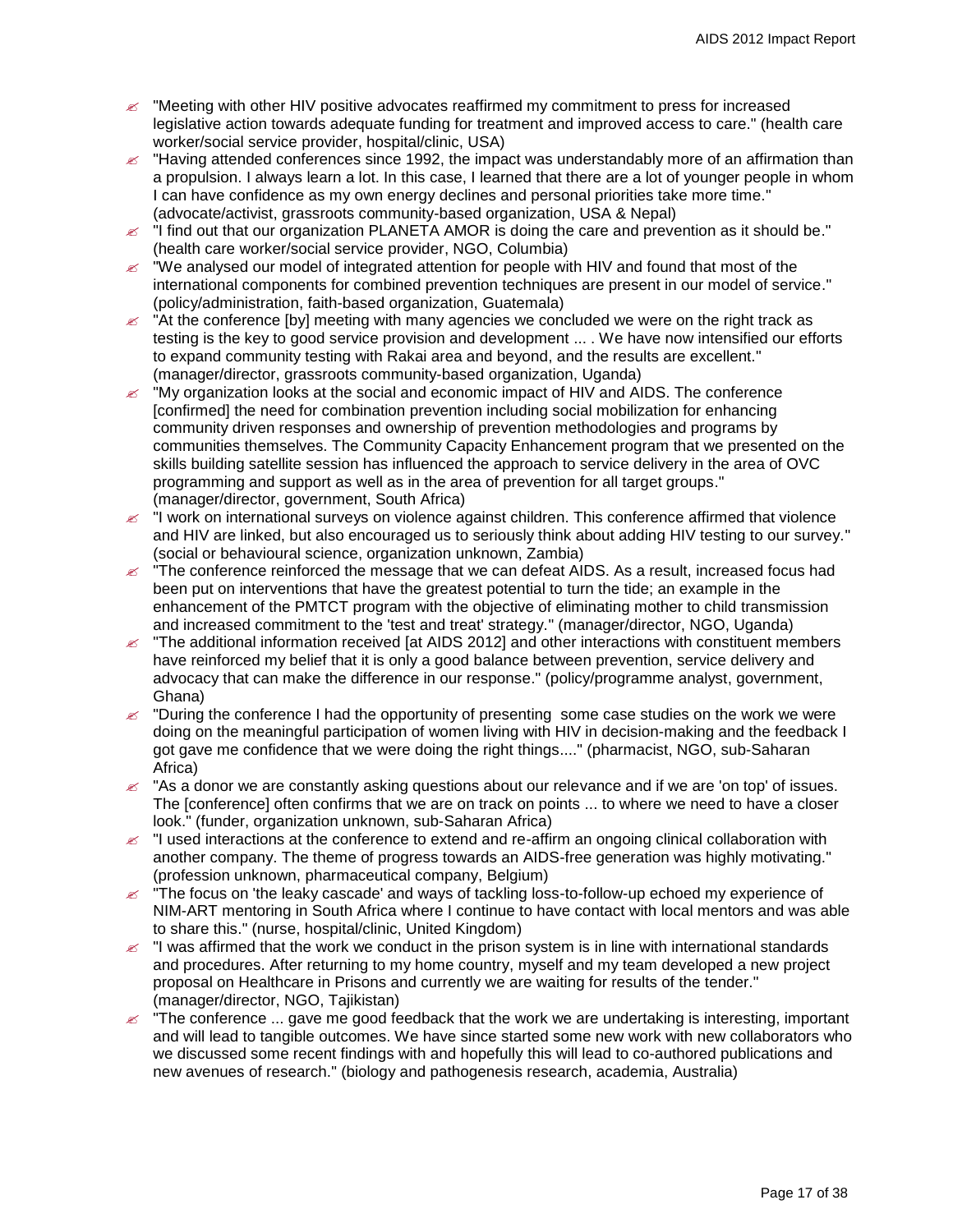## <span id="page-17-0"></span>*Dissemination of knowledge*

Of 1,644 survey respondents, 64% reported that they had shared information, best practices and/or skills gained at the conference with colleagues, managers and/or partners.

- $\ll$  "We consistently use information and presentation ideas that we gained from the conference when working with all ages, but especially youth. We have developed a Lunch and Learn type workshop for professionals within a local health region and school district focusing on the stigma and discrimination stemming from HIV." (community health worker, NGO, Canada)
- $\approx$  "All attendees from our organization prepared posters and shared information with all of our employees." (policy/programme analyst, government, USA)
- $\approx$  "As a perinatally infected young woman I was able to connect with other HIV+ Latino youth and participate in the formation of a Latin American and Caribbean HIV+ Youth network. In my organization I brought back the message of sex positivity that I heard in a panel. I developed a presentation on sex positivity with youth and have been disseminating that message in my community." (social worker, hospital/clinic, USA)
- "Updated our technology and make a concerted effort to use Facebook to reach a large population." (administrator, faith-based organization, USA)
- $\approx$  "We organized a AIDS Conference Hub last fall, as sponsored by AIDS 2012." Physician Hospital/clinic USA
- $\le$  "I have written numerous blog postings about issues and information I gained at AIDS2012. Many of the advocates I met there remain friends and colleagues. I have taken on new advocacy issues as a result of things learned at AIDS2012." (activist, people living with HIV/AIDS group/network, USA)
- $\approx$  "As Vice-President of San Juan EMA HIV/AIDS Planning Council (Puerto Rico) I was available to share with other council members new ideas for our work; especially how can we obtain other funds to give the people we serve other categories of services." (lawyer, NGO, Puerto Rico)
- $\ll$  "We have taken the initiative to conduct weekly life skill sessions with 30 MSMs over a three month period, using edutainment as our platform to attract these individuals. We also conduct monthly VCT sessions with out of school youths." (social or behavioural science, NGO, Jamaica)
- $\approx$  "What I took back to my country was the information that I gained from the global village." (peer educator, people living with HIV/AIDS group/network, Barbados)
- $\leq$  "The skills and knowledge gained was also passed on to other people in my organization. For example I learned about a community model that actively makes the community members participate in the project being implemented. This model emphasizes on using the bottom up approach where the implementers ask the community what the problem is and not assume and force a project on them. This model involves the community in coming up with solutions to the problem they are facing thereby ensuring sustainability." (advocate, NGO, Malawi)
- $\leq$  "I have also toured townships of my country and sharing the extraordinary stories of hope. Some people in denial have come out and [are] now assured of a longer life because they are on ARVs." (broadcast journalist - radio media organization, South Africa)
- $\leq$  "As a person that works with community based key groups (MSM) I have been able to share my knowledge with these populations .... I have also been able to influence policy change through the knowledge gained as I am a member of the MARPs Technical Working Group in the Ministry of Health in Swaziland. Beside the knowledge gained, I have also been able to network with organizations like International Rectal Microbicides Advocacy (IRMA) and AVAC which updates me on current affairs. After attending the conference, I have been able to mobilize resource for one of the MSM community based organizations." (skills building trainer, grassroots community-based organization, Swaziland)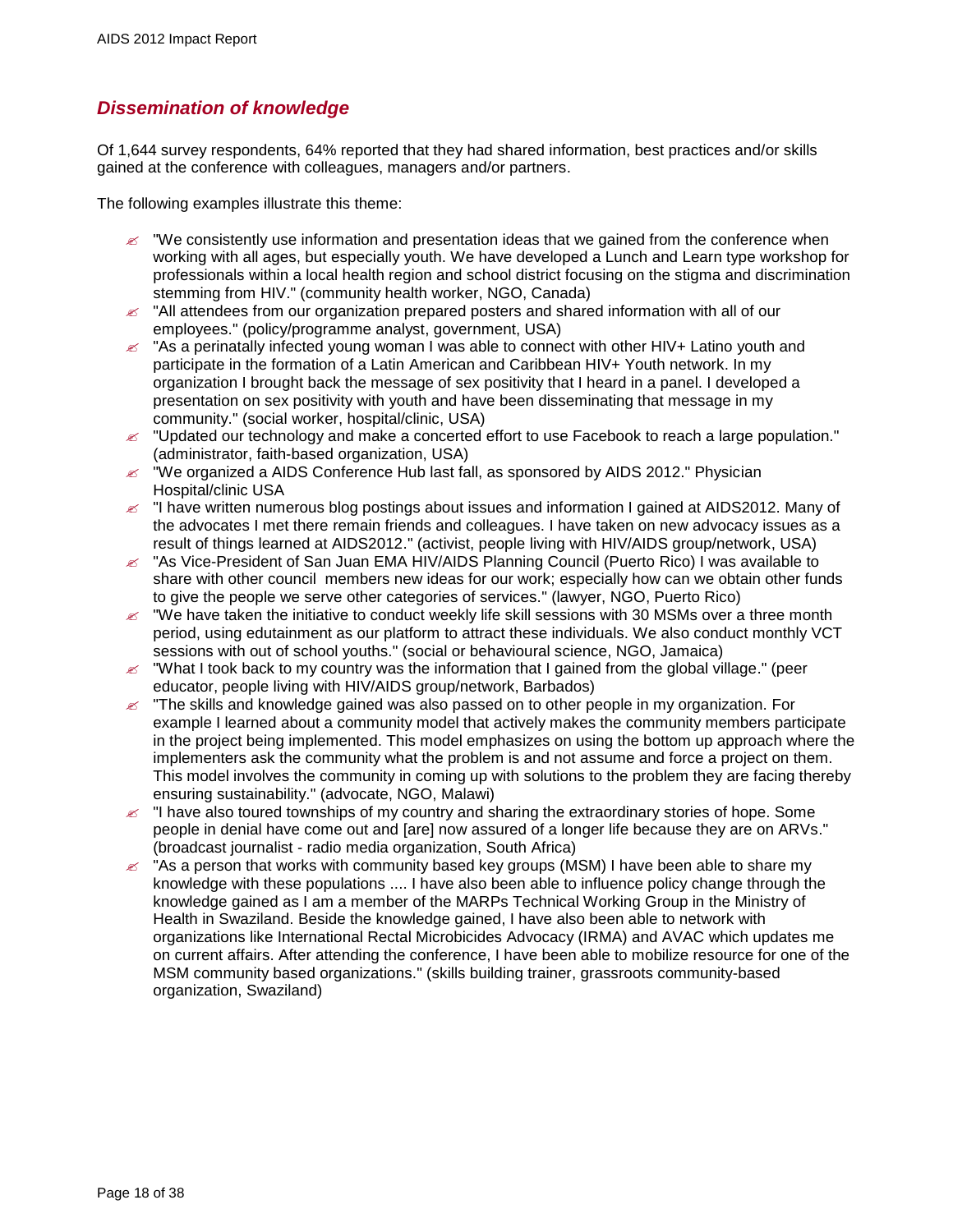- $\approx$  "After the conference we managed to focus our programming on increasing community mobilisation activities so as to create awareness of available HIV and PMTCT services in hard to reach areas and marginalised communities, and generate demand for HIV testing and counselling services and treatment care and support for both the infected and affected communities and individuals. We worked with commuter drivers, hair saloons and key people in the community so as to increase our coverage with HIV and PMTCT messages. Three community campaigns were conducted and we reached a large number of people with HIV information." (nurse, academia, Zimbabwe)
- $\mathbb Z$  "The report I wrote after attending the conference was approved by my Head of Mission in New York, which was ... widely received [by the] relevant Ministries and Agencies in charge of the subject. My recommendations on how to increase advocacy and awareness and how to improve strategies towards curtailing the disease and changing mindset to avoid discrimination were highly welcomed." (profession unknown, government, Nigeria)
- $\ll$  "After my return, I went on to the 2 local FM radio stations and held talk shows where there was very good listener participation, ... I was also able to hold the district HIV committee meeting where I gave the report to the district leaders (both political and administrators). I held health talk session at the AIDS support Organization centre, Tororo and shared information with peers concerning what I learnt at the conference ... also visited schools in my catchment area .... This has helped in my mobilization of peers ..., we now have more members disclosing their status and joining the network of people living with HIV." (teacher/lecturer, people living with HIV/AIDS group/network, Uganda)
- $\approx$  "Materials and presentations received have assisted to scale up the Mother to Child prevention of HIV In the Zambia Defence Force Health facilities through capacity building , provision of equipment and data management." (educator/trainer, government, Zambia)
- $\le$  "[I received] a lot of training material, such as video CD and pamphlets, which I distributed in my work and church. I used the materials I got in to give feedback in my place of work .As a result of this conference the research committee of the hospital was born, of which I am a member. We already came up with some research topics such as "Assessing the adherence situation in Onandjokwe hospital, Namibia." (pharmacist, hospital/clinic, Namibia)
- $\approx$  "All attendees from leading partner agencies in Scotland that attended the conference presented their learning from the event to a wide group of people from other voluntary and statutory agencies. This has led to a more collaborative approach to leading work for people living with HIV. It led to the development of the first Positive Persons Forum attended by a wide range of people living with HIV and the resulting 'manifesto' led by them. This is out for consultation at the moment." (manager/director, NGO, United Kingdom)
- $\approx$  "I reported overall insights gained to the 'Working Group on Theology and Ethics' of the German NGO 'Campaign against AIDS', of which I am a member. I reported my experience as chaplan in the interfaith prayer room of the conference to pastors and priests of German churches who occupy special ministries in that field." (advocate, faith-based organization, Germany)
- $\leq$  "The conference allowed me to join an international advocacy network working in the field of prevention research. Back to France, I could organize a meeting on PrEPs partially funded by this network." (policy/programme analyst, NGO, France)
- $\leq$  "I have presented a lot of the lectures about the ... conference news [to] many professionals." (epidemiology, academia, Russian Federation)
- $\approx$  "I was inspired by reports of scientists about influence of ARV-therapy on the development of the HIV epidemic. After the conference, I began to lobby actively questions of commitment of PLHIV to ARVtherapy at forums, meetings, seminars, trainings for the state and NGOs." (manager/director, NGO, Kyrgyzstan)
- $\approx$  "We developed the Information Resource Center in the Provincial Implementation Unit of Provincial AIDS Control Program and got it connected with the Digital library of Dow Medical University to provide research facilities to the interns attached with the program and people working for HIV/AIDS Prevention. The knowledge gained during the conference was shared with the people working on HIV/AIDS Prevention both in the program and associated with the program." (manager/director, government, Pakistan)
- $\approx$  "I conducted conference hubs which were unofficial to the HIV clinic staff and to the patients to improve their knowledge." (physician, hospital/clinic, Sri Lanka)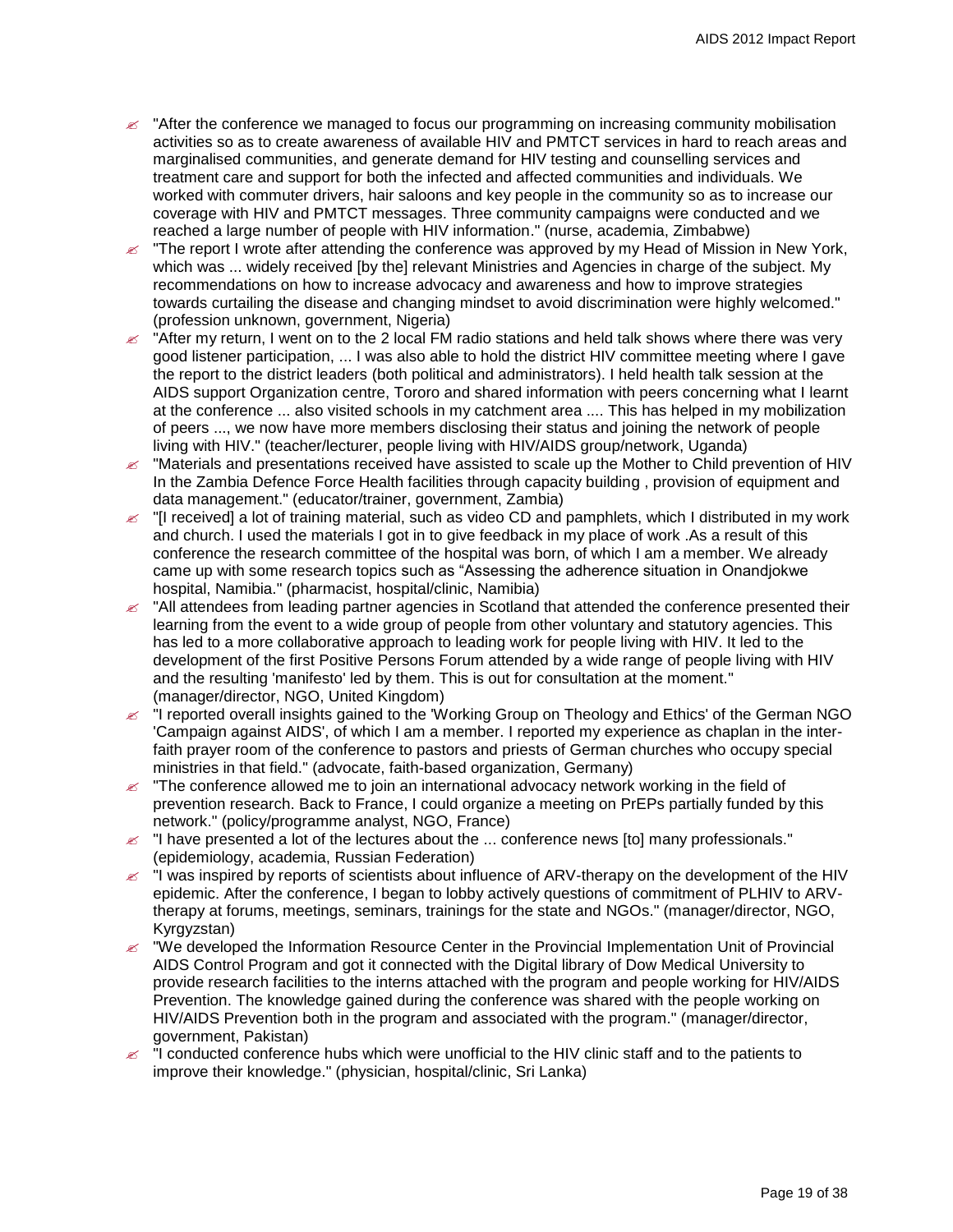- $\approx$  "As a public broadcaster we have enhanced the scope of our programs on HIV/AIDS. Launched more awareness programs about care and support, nutritional supplement etc., We also distributed kits to the children living with HIV highlighting the importance of living together and driving away stigma and discrimination." (broadcast journalist - television media organization, India)
- $\ll$  "Coming back from the conference, I have shared the experience, ... booklets, CDs, brochures with my colleagues at the bimonthly coordination meetings. What we have done is that in our code of conduct which every employee has to sign, we have inserted that each employee has [to] abide by the organization's HIV/AIDS policy. We have started HIV/AIDS awareness for each staff member who have joined the organization and also strengthened awareness porgramme among our program participants." (manager/director, NGO, Bangladesh)
- $\approx$  "After [the conference], I have shared my experience [with] my organization, partner CSOs, my colleagues and our volunteers when I meet them in meetings/workshops." (social worker, grassroots community-based organization, Lao people' democratic republic)
- $\approx$  "Disseminated information about HIV to students, senior high school and in the University, because according the the Base Health Survey in my country, the knowledge of students aged between 15 to 24 years about HIV-AIDS [is] only about 11%." (community health worker, organization unknown, Indonesia)
- $\approx$  "Participate in the National HIV programme review team and shared the learning in different stakeholder meetings as well as with the partner NGOs." (administrator, NGO, Nepal)
- $\ll$  "I could give updated information at seminar for healthcare workers." (physician, academia, Japan)
- $\leq$  "I contributed a piece to a blog which was widely read and well-received. The conference helped inform my work, my research and the work of my organization by providing a comprehensive snapshot of current thinking about international HIV policy, priorities and interventions. I continue to reference the conference and sentiments expressed there in articles and presentations." (manager/director, NGO, Australia)

## <span id="page-19-0"></span>*New and improved work policies, strategies, methodologies and practices*

Of 1,644 survey respondents, 50% reported that they had improved/refined work practices and/or methodologies as a result of attending the conference.

- $\le$  "I attended workshops that reflected my work area and two of the workshops have directly impacted my work: one of them being implemented into a discussion piece for participants to consider stigma, judgment and discrimination (key in addressing HIV) and the other on marketing and messaging to community which has assisted in my own program communications and promotional/poster design and messaging." (counsellor, organization unknown, Canada)
- **"Our HIV/AIDS Clinic is undergoing massive redesign in the face of the Affordable Care Act. Our staff** came to the [conference] to learn from others how they are adapting to these changes and we have incorporated the insights we gained into our redesign process." (nurse, hospital/clinic, USA)
- $\approx$  "It certainly was difficult to apply all I was taking [from the conference]. That said, returning to my program brought with it a renewed vigor to working on issues reflecting HIV and aging, looking at ways to restructure our clinic in order to be more sensitive to issues of aging. Additionally, although I work in the area of HIV treatment, I have begun to develop stronger ties with prevention programs, particularly looking at treatment as prevention and developing smoother transitional practices for linkages to care." (nurse, hospital/clinic, USA)
- $\ll$  "We brainstormed ideas of how to better focus our program to have the most impact and what we could be doing that we aren't doing. I also learned a different technique for conducting focus groups with high risk groups that will be useful in a project that my organization conducts." (physician, government, USA)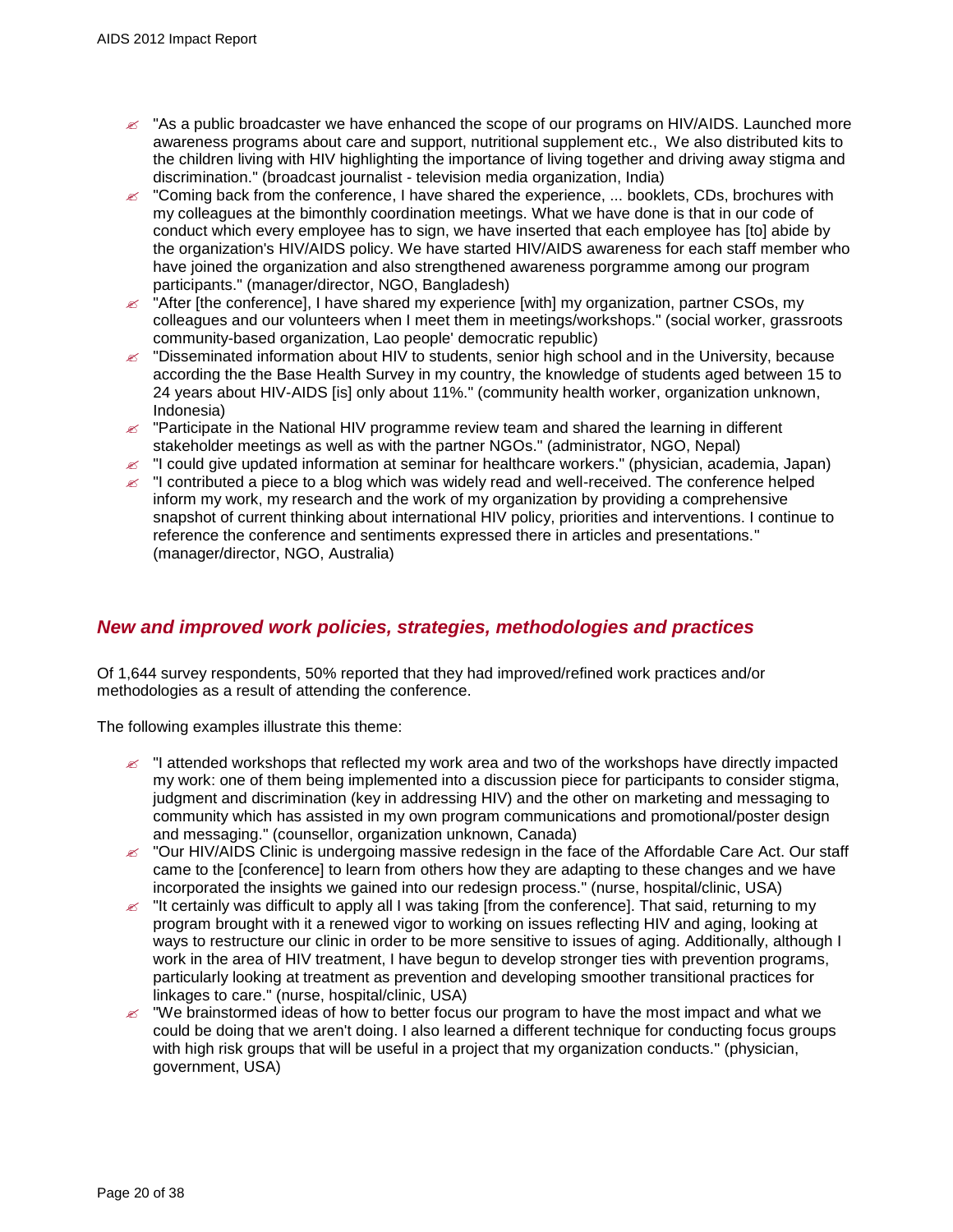- $\approx$  "At AIDS 2012 there was considerable emphasis placed on the need for inclusion of commercial sex workers in the fight against HIV. After attending the conference our HIV prevention workers were charged with utilizing these very influential members of our communities to recruit individuals for HIV testing." (educator/trainer, grassroots community-based organization, USA)
- "The conference has permitted my organization to revise the strategies of 2 main projects targeting the MARPs, and to better address the interventions of these projects." Manager/director NGO Haiti
- $\mathbb Z$  "Subsequent to the conference my organization has revamped and recreated its use of technology in addressing the epidemic among young people." (postgraduate, NGO, Jamaica)
- $\approx$  "We now work and guide all our programs by evidence. The amount of information gained was overwhelming and I had to come home and review many of my notes. As a direct result we developed an HIV stigma reduction campaign where for the first time in my country we placed a face to HIV, where real Belizeans publicly admitted we are HIV positive. Another direct result is the shift to gather data: since the conference we have done two major studies: the people with HIV risk profile and evaluation of the quality of services from the perspective of the users and will soon start implementing the people living with HIV stigma index." (activist, NGO, Belize)
- $\epsilon$  "Our organization has been able to acquire the GeneExpert after the successful presentations at the conference and this has seen our organization improving in the service delivery. I have also personally been more aware of the challenges of commercial sex workers and how they need [to have] their rights respected." (lab technician, academia, Botswana)
- $\approx$  "PMTCT services have been scaled up by engaging more Health Facilities to provide such services closer to the pregnant women." (administrator, government, Nigeria)
- $\leq$  "I have been able to rethink through most of my organisation's community engagement work with high risk fishing communities, developing innovative messaging - like designing armbands, community wall paintings." (social or behavioural science, academia, Uganda)
- $\ll$  "We have adopted innovations such as the use of mobile phones for money transfer and SMS reminders to improve management of logistics. We have improved efficiencies in terms of leveraging resources and ensuring that we maximize outputs for every dollar spent on activities." (manager/director, organization unknown, Uganda)
- $\leq$  "I am currently applying evaluation methodologies learnt at the conference for our BCC interventions. We are developing our fourth strategic plan and will advocate for a very simple summarized version like for Uganda I saw at the conference." (epidemiology, government, Kenya)
- $\ll$  "We have started few strategies that enable us to monitor the quality of the clinical service that is provided to patients such as CD4 testing and immunological test, monitor health progress of pediatric on ART and those enrolled to care." (health care worker/social service provider, NGO, Tanzania)
- $\leq$  "I attended Tony Harries and Rony Zacchariah's excellent Operational Research Workshop and we are implementing what we learned from that workshop. Our monitoring and evaluation manager will be pursing further training in this area." (manager/director, NGO, Malawi)
- $\ll$  "After the conference we managed to make programs to enroll all eligible clients on ART. ... We trained TBAs in PMTCT and we are working with them in follow-up of mothers and those eligible to be commenced on ART. ... After the conference we have put in measures to ensure all mothers receive results and eligible children are commenced on ART according to guidelines. We have also started a research in TB surveillance since 70% of our TB patients are HIV co-infected." (health care worker/social service provider, hospital/clinic, Zambia)
- $\approx$  "Now, I start the treatment of all the patients. I don't wait CD4 [to] be low." (physician, private sector, the Republic of Congo)
- $\ll$  "We started to move on a new policy for PMTCT in my program, moving from option A to B+ in order to create an AIDS free generation."(physician, NGO, Democratic Republic of Congo)
- $\approx$  "Reduction of discrimination and stigmatization of workers at workplaces. Improved care and support of workers affected and infected with HIV. Improved voluntary testing and counselling at workplaces." (advocate/activist, trade union, Ghana)
- $\ll$  "Change on whole program addressing MSM issues." (public servant, government, Burkina Faso)
- $\epsilon$  "Community counselor involvement in retention ... of PLHIV under ARV treatment. Our organization has adjusted SOP for counselors; they use reminder calls and document it." (physician, NGO, Ivory Coast)
- $\ll$  "[We are] starting HAART earlier, more focus on treatment as prevention, start[ed] HAART and studying cases of ARS." (physician, hospital/clinic, Israel)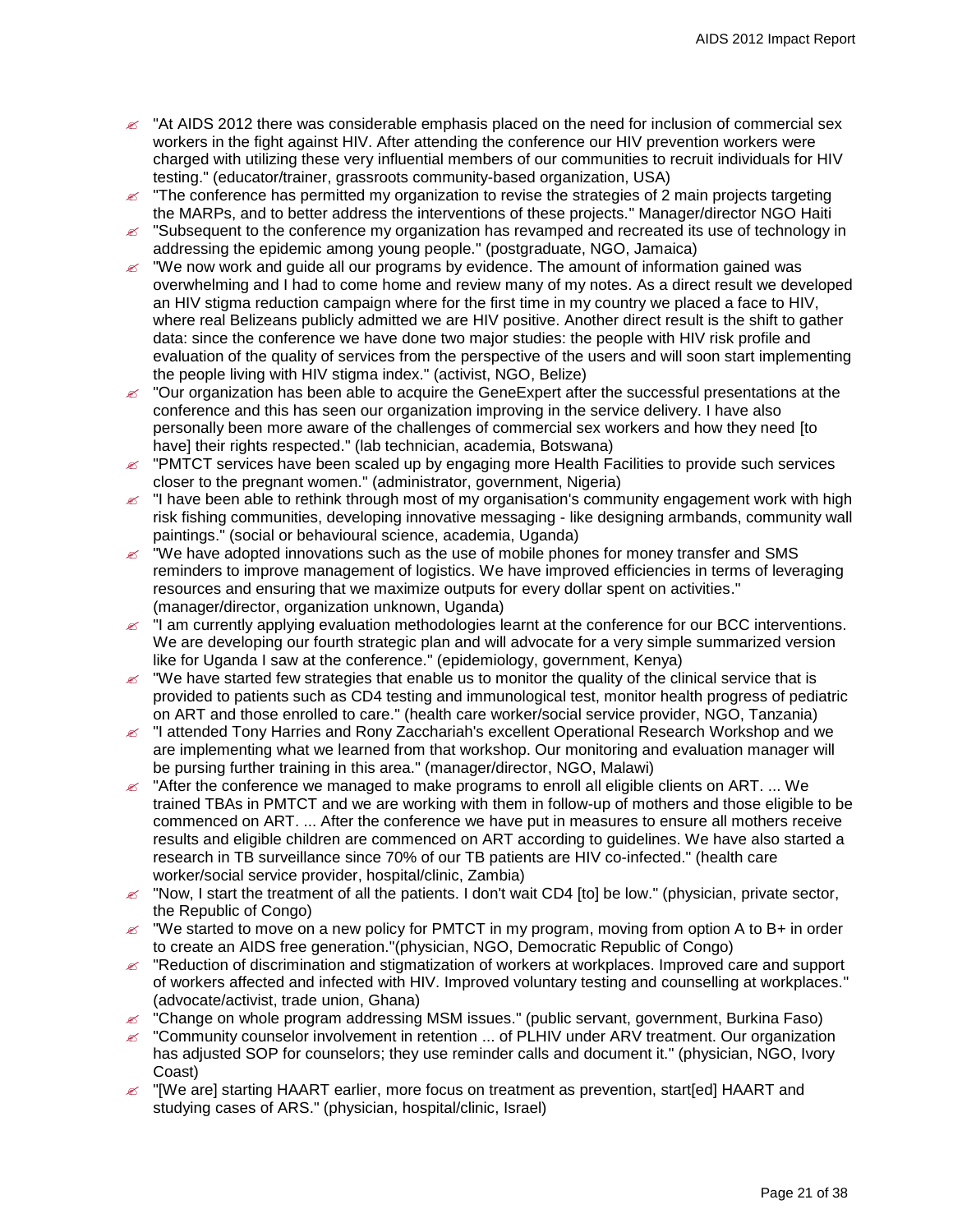- $\mathbb Z$  "I work in a national Government and the conference provided me with experience from other jurisdictions and novel approaches to tackling particular problems such as increasing diagnosis. Have been inspired by a piece of work in Paris to implement a different model of testing. Also gathered a great deal of knowledge on key emerging issues such as PrEP and home testing kits which has influenced policy development." (public servant, government, United Kingdom)
- $\mathscr Z$  "We used material on HIV and criminalisation to refine our own protocols and advocacy dossiers." (policy/programme analyst, NGO, Belgium)
- $\ll$  "TB prevention activities were improved in HIV positive population in our area." (epidemiology, hospital/clinic, Russian Federation)
- $\epsilon$  "During the conference I've got new methodologies and practices. I've implemented these methodologies during the seminars that Mykolayiv Association for Gays, Lesbians and Bisexuals 'LiGA' organized for workers of Ukrainian LGBT NGOs as Resource center." (skills building trainer, NGO, Ukraine)
- $\&\times$  "Comprehensive intervention package for injecting drug user with new concept of Hepatitis B vaccination and treatment ... [is being] implemented in both community and closed settings. ...This activity is more meaningful in project provinces where percentage of Hepatits infection among IDUs is very high." (physician, government, Vietnam)
- $\ll$  "We have tried to develop the strategic use of ART for further HIV prevention. Another example is on the focus of HIV prevention among youth." (public servant, government, Thailand)
- $\approx$  "We included TB-HIV coinfection activities in the TB program in order to improve their surveillance. Also before implementing a joint plan of both infection TB and HIV we developed a TB-HIV guideline, reviewed the existing AIDS policies as a legal management tool for both sides." (physician, government, Lao people' democratic republic)
- $\ll$  "We modified some of our programs after getting inputs from the participants of the program." (peer educator, people living with HIV/AIDS group/network, Bangladesh)
- $\ll$  "Some of the strategies of working with key population groups was new to me I decided to implement that strategy in my organization." (policy/programme analyst, NGO, India)
- $\epsilon$  "Information from a poster and speaking to the author of the poster gave me new insight into the use of CD31 - a marker of T cells that have recently left the thymus and we have modified the way that this markers was analysed in our laboratory as a result."(biology and pathogenesis research, academia, Australia)

## <span id="page-21-0"></span>*New and strengthened partnerships*

Of 1,644 survey respondents, 39% reported that they had created new partnerships as a result of attending the conference.

- $\approx$  "The conference gave me the possibility to reinforce partnerships with my colleagues of other French language organizations like Groupe Sida Genève, AIDES France and also Coalition Internationale Sida PLUS. Together, we developed a way to communicate a wide scale of information [presented at] the conference through different communication channels like our web sites or a magazine for people living with AIDS." (community-based journalist, NGO, Canada)
- $\approx$  "We met with others working in HIV Criminalization efforts and have been able to create a national network of allies." (advocate/activist, faith-based organization, USA)
- $\&\;$  "Due to the conference it led to a partnership with another organization to focus research on that I normally would not have been interested in." (physician, academia, USA)
- $\ll$  "One of our info-sharing partners met Laurindo Garcia at the conference and then introduced us and the programme I manage is now collaborating to support one aspect of Laurindo's work from which our own project may ultimately benefit." (manager/director, intergovernmental organization, USA)
- $\epsilon$  "Our organization developed a partnership with Kenya to implement and create HIV prevention programs for youth." (profession unknown, NGO, USA)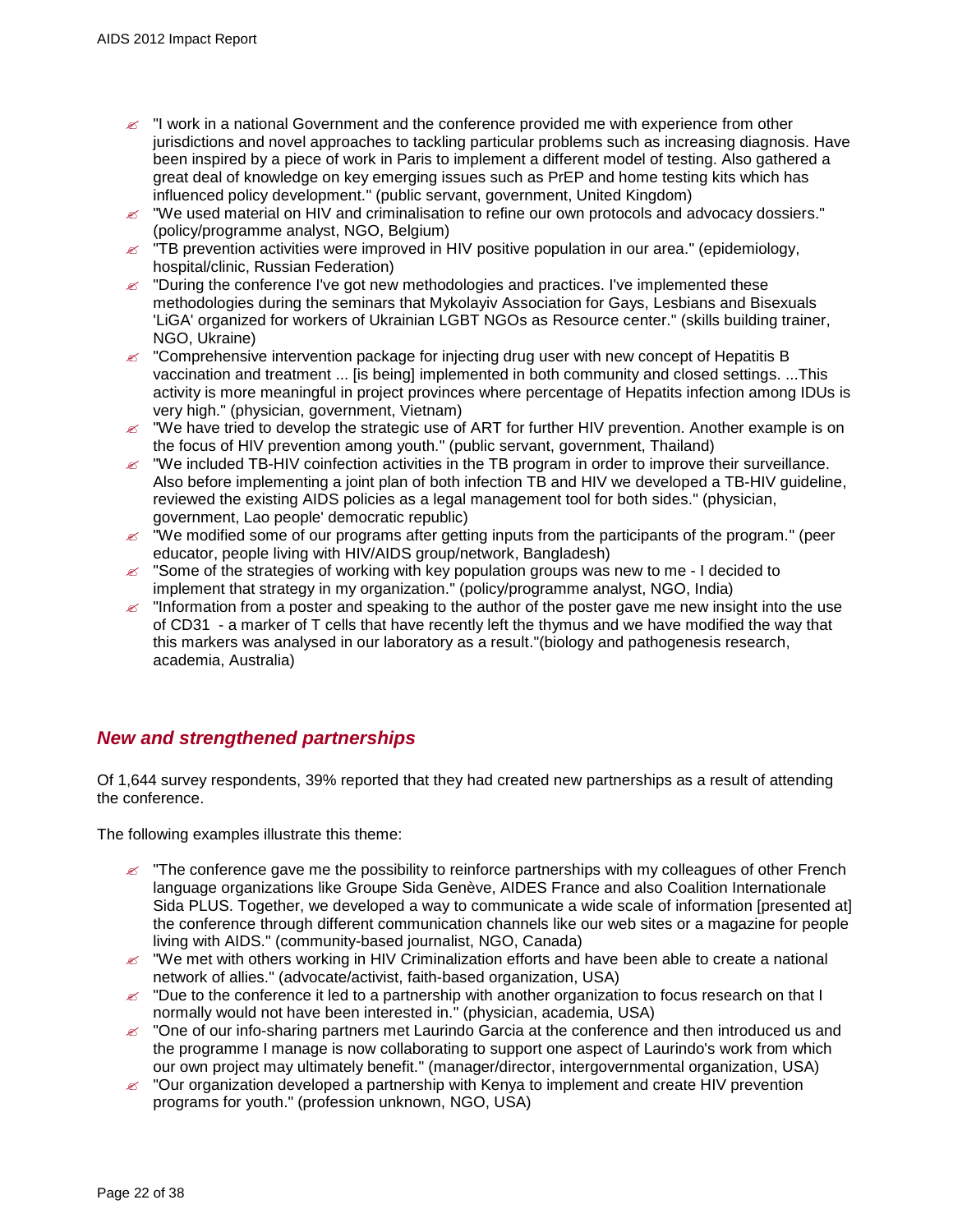- $\mathbb Z$  "The conference was the opportunity to meet existing partners in person, which strengthened ongoing collaborations we had for one big project with several countries in Africa. It was also an opportunity to meet with new organizations from across the globe, which we ended up working with (especially with a team in South Africa we now work with on a regular basis)." (economic research, academia, Mexico)
- $\ll$  "We were able to start a brand new research collaboration with Dr. Chris Beyrer from Johns Hopkins." (epidemiology, academia, Brazil)
- $\ll$  "I developed particular partnership with organizations from other countries in my region so we grouped together to submit a project that got approved." (advocate, NGO, Peru)
- $\approx$  "Partnership with NGOs from other countries, especially USA, was strengthened. More work possibilities were created, for example with the Women Won't Wait Campaign we were able to get in contact with other groups and NGOs and the work with IAS was strengthened." (advocate, NGO, Argentina)
- $\ll$  "There have been many benefits, but the most important [one was] to create a group for young people with HIV/AIDS Positive Quito, which allowed us to work with youth and adolescents, ..., now we have young leaders working with prevention." (activist, NGO, Ecuador)
- $\ll$  "The influence was in developing programs in partnership with other stakeholders improving the financial investments. Our organization, the Committee for the Prevention and Control of STI/HIV in the Armed Forces and National Police of Latin America and the Caribbean (COPRECOS LAC), that covers 15 countries, preventing the spread of HIV among military and police populations, their families and surrounding communities, is now working in close partnership with key populations networks in the region integrating programmatic and policy efforts in order to promote human rights, combat HIV stigma and discrimination." (policy/programme analyst, intergovernmental organization, Latin America and the Caribbean)
- "Housing in South Africa is a huge problem. The company I work for had financial constrains and ... after the conference ..., new partnerships where signed and through this, 2 mobile units were donated plus funds for staff. With this we can serve the communities better and where necessary, refer people for holistic treatment, make sure people take their medication and where possible, hand out food parcels." (manager/director, NGO, South Africa)
- $\ll$  "We have initiated research in HIV in collaboration with a nearby university." (physician, hospital/clinic, South Africa)
- $\le$  "I am forming new partnerships with medical doctors in my country ... so we can work together and also carry studies on HIV/AIDS related malignancies." (postgraduate, academia, Cameroon)
- $\leq$  "I won partnerships with three networks. They inspired me and, after, I initiated a youth-led NGO named YOWLI BURUNDI (Young Women's Knowledge and Leadership Institute Burundi) gathering young leaders - women and men - and serving as an environment to disclose our skills and contribute to the triple goals of the Millennium: Zero new HIV infections, Zero AIDS related deaths and zero discrimination. YOWLI BURUNDI is now the executive partner of the Global Fund and has implemented three projects in the University." (undergraduate, NGO, Burundi)
- $\approx$  "Developed partnership with Johns Hopkins University Bloomberg School of Communication and currently we are writing a proposal on prospective behavioural challenges of HIV negative people. We have initiated 3 research paper writing and one is already under review for publication." (social or behavioural science, academia, Ethiopia)
- $\approx$  "Due to the conference me and my organization got many opportunities in Côte d'Ivoire and we have now the confidence of our Governement. After the conference, as we were at Washington with our ministry, the Government gave us money for our projects." (administrator, NGO, Ivory Coast)
- $\approx$  "In the interest of integrated services we created partnerships with Reproductive Health/Family Planning service to complement the work we are doing." (manager/director, academia, Zimbabwe)
- "The conference allowed me to meet some partners to discuss with them a big study on EQA (external quality control) in Africa. It allowed me to have a meeting with them and to focus our EQA only on HIV diagnostic and monitoring."(biology and pathogenesis research, government, Senegal)
- $\approx$  "After attending several presentations on prevention particularly for adolescent girls programming, my organization has established a strong link with organizations programming for adolescent girls in Malawi. Further, my organization has established a centre which will act as a platform for girls to share experiences while at the same time access to sexual reproductive services." (manager/director, NGO, Malawi)
- $\approx$  "We have now more connections with networks working in HIV." (community health worker, NGO, Lebanon)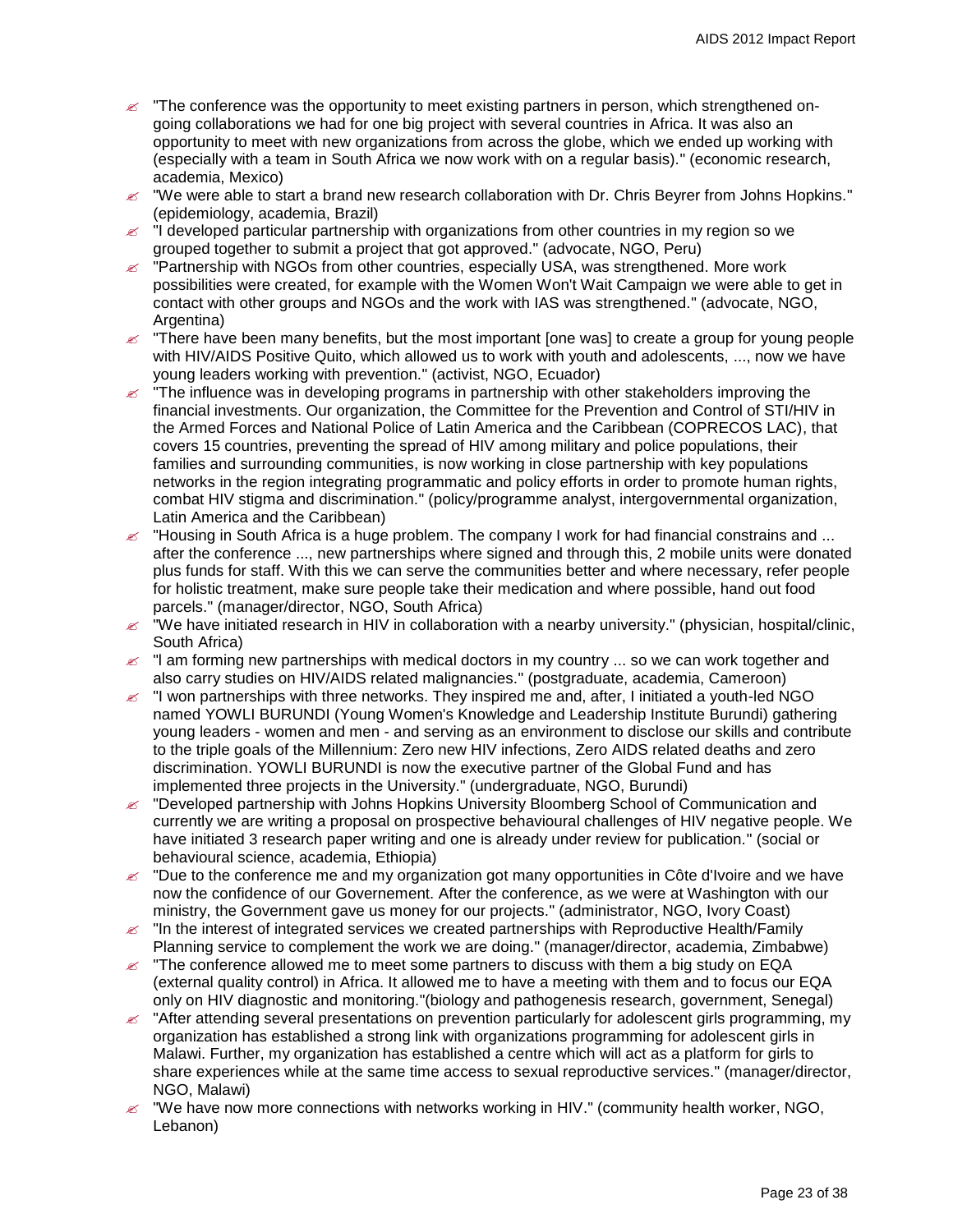- $\approx$  "Due to new relationships made during conference our organization started new advocacy project in Armenia. ... I was involved in different campaigns during the conference. This allowed to see how we could raise out problems and work in our countries. Now we are going to make such campaigns in my country." (community health worker, NGO, Armenia)
- $\approx$  "New partnerships are created and new views and perspectives on problems we have, which leads to solving the problems." (activist, NGO, Croatia)
- $\epsilon$  "Created data sharing links so that joint analysis of findings can be carried out. Created links to harmonise research inventories so that future data can be pooled." (social or behavioural science, academia, United Kingdom)
- $\approx$  "The charities AHPN in the UK met with Deutsche AIDS-Hilfe of Germany, to put proposal for cross European HIV project targeting African communities." (profession unknown, NGO, United Kingdom)
- $\epsilon$  "I met a colleague I had not seen in a long time. We shared some information and developed a partnership that permitted me to visit him in his lab to develop a new technique that I later standardized in my own lab."(biology and pathogenesis research, academia, Spain)
- $\approx$  "AIDS 2012 and the Youth pre-conference that I attended gifted me with a huge network and friends. I still have a strong connection with them and that helps immensely in my work. There were many organizations that I got to know about, and I am working with some of them right now." (student, organization unknown, Bangladesh)
- $\leq$  "The conference gave us an opportunity to interact with academic institutions like JHU in Baltimore as I did a session at the Plenary organized by them. Interacted with some leading researchers on TG issues and wrote and submitted collaborative research proposal to NIH. Developed new partnership with MAC AIDS Fund and wrote proposals for Global Fund for increasing access for PLHIV MSM and TG as a sub-sub recipient. The conference gave an opportunity to understand working of various organisations and came back and started work on developing a strategic plan for the organisation and reviewed and revised the existing work place policies of the organisation. A new code of conduct and gender policy was integrated into the framework of the organisational policy. We strengthened our existing relations with University of Minnesota, Baldwin Wallace in Cleveland, Fenway community health in Boston and met and reviewed our existing partnership with University of Toronto and Albert Einstein in NYC." (manager/director, grassroots community-based organization, India)
- $\approx$  "Networking connected us with researchers in LSHTM and we [are] developing a research collaboration." (manager/director, NGO, India)
- $\approx$  "The most limportant) influence for me and also my organization after attending the conference is advocacy effort on HIV-nutrition in Asia Region among the partnership we met at the conference i.e. World Food Programme, Albion Centre (Australia). So, after the meeting at the conference, we came back to start establishing the Asia Pacific Collaborating in HIV-Nutrition which is based at Thai Red Cross AIDS Research Centre." (clinical science, NGO, Thailand)
- $\ll$  "What benefited me and my organization the most is the network and connections that we made during AIDS 2012. We, for example, [we] were able to invite Roger-Mark de Souza, then Vice-President for Research at Population Action International to be our speaker for our conference on HIV/AIDS here in Tacloban. Funding wise our grant with HIV Young Leaders Fund was approved and we continue our partnership with them." (print journalist - newspaper/journal/e-publication, NGO, Philippines)
- $\epsilon$  "We are working in collaboration with many existing stakeholders and partners to play a pivotal role in AIDS 2014." (manager/director, government, Australia)
- $\epsilon$  "Formed new partnerships such as with Global Network of PLWHA and 7 Sisters in Asia. Committed to have inclusion of Pacific Island voices for next International AIDS Conference in Australia." (funder, government, Pacific Islands)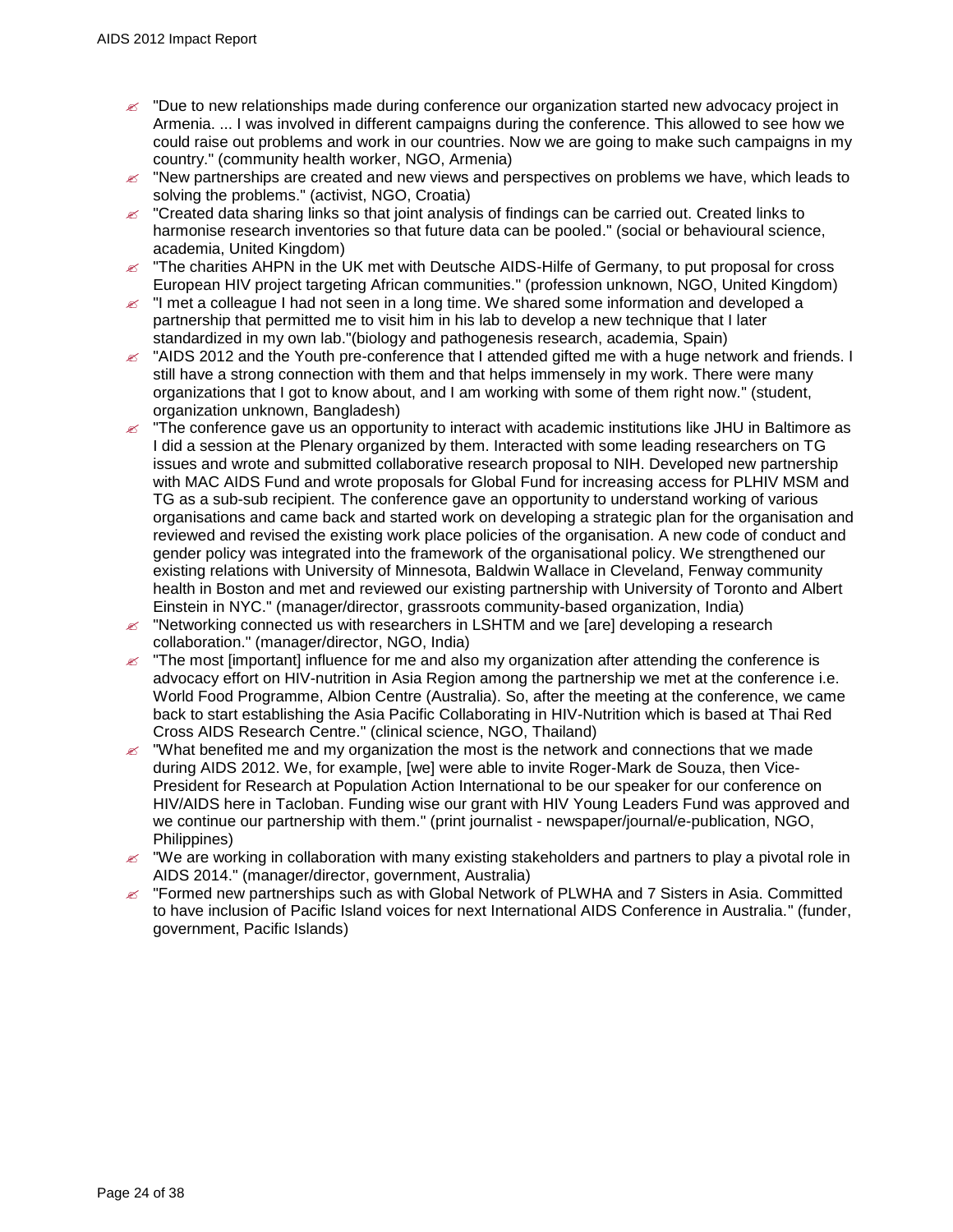## <span id="page-24-0"></span>*New projects, programmes and research*

Of 1,6444 survey respondents, 36% reported that they had created new partnerships as a result of attending the conference.

- $\approx$  "It motivated my co-workers and I to do additional research on Treatment as Prevention and the HIV Treatment Cascade. In addition, we planned and coordinated 2 Conference Hubs in Puerto Rico, in Spanish for over 70 participants." (manager/director, NGO, USA)
- $\approx$  "As the lead of a Network of organizations working with Latino Gay and Bisexual men in New York State, the conference, and in particular, the session on 'The Lancet special theme series' helped engage the network in conversation about prevention that went beyond the 'condom use.' As a result, the network developed an anti-homophobia campaign to address this social issues within the community we serve. Hopefully we are able to present the results of this social marketing campaign that combines social media and traditional mobilization at the next International AIDS Conference in Sydney." (educator/trainer, NGO, USA)
- $\approx$  "I gained knowledge about programs outside the U.S. that are using text campaigns to promote HIV prevention, testing and treatment. We are preparing a proposal to secure funding for a text campaign to be implemented locally. We are also working with a representative of GNP in hopes of implementing the HIV Stigma Index locally." (social worker, NGO, USA)
- $\leq$  "The conference created connections which led to the launch of studies in Africa (Uganda and South Africa) on HIV and Aging and the petitioning of UNAIDS to include data on older adults." Researcher Academia USA
- $\approx$  "We fund HIV/AIDS research in nonprofit laboratories after finding out that half of the US HIV+ population will be over 50 soon, we're seeking out those doing aging with HIV studies, etc." (funder, charitable foundation, USA)
- $\ll$  "We began to do additional work on Cure research. Prior to the conference we did not pay much attention to this." (community-based journalist, NGO, Canada)
- $\leq$  "Strengthened partnerships and developed new research project to assess the knowledge, attitude, behaviors around Treatment as prevention as in applied to diaspora communities in Canada." (physician, NGO, Canada)
- $\le$  "I created a kids and parents living with HIV group, I saw the importance ... that the parents and the kids know each other to create a sense of collaboration between them and the team of care, and with that, more commitment with the children adherence to the treatment." (psychologist, hospital/clinic, Mexico)
- $\ll$  "Upon my return I created a short feature looking at MAPs in relation to the church and its teaching, soliciting the views of both MARPs and Church officials. This programme aired regionally via the Caribbean Broadcast Media Partnership and HIV/AIDS (CBMP) through LiveUp the Show." (broadcast journalist - television, government, Saint Lucia)
- $\approx$  "The sessions on HIV and CNCDs have influenced new research in this area." (postgraduate, selfemployed/consultant, Barbados)
- $\leq$  "I coordinate a new project (focused on social networking) against homophobia because in our society (Peru) LGBT communities are discriminated and consequently more vulnerable to HIV/AIDS. The influence of mass media reinforces discrimination, racism, sexism and homophobia. This project has the name QUE NO... (No more...) and in the next months we would create a radio online program about sexual and LGBT rights." (teacher/lecturer, academia, Peru)
- $\mathbb Z$  "The Treatment as Prevention concept was important to adjust our work focus emphasizing wider access to testing, inclusion of rapid test as a way of including new positive results in treatment. We also enhanced our advocacy work based on a human rights approach and started developing projects focused on MARPs ". (manager/director, NGO, Argentina)
- $\le$  "After the conference, I started a youth rights project on accessing sexual and reproductive health services in a semi-rural community in South Africa. The project has generated interested in the local government and the city's Mayoral office is interested in a collaboration." (social or behavioural science, academia, South Africa)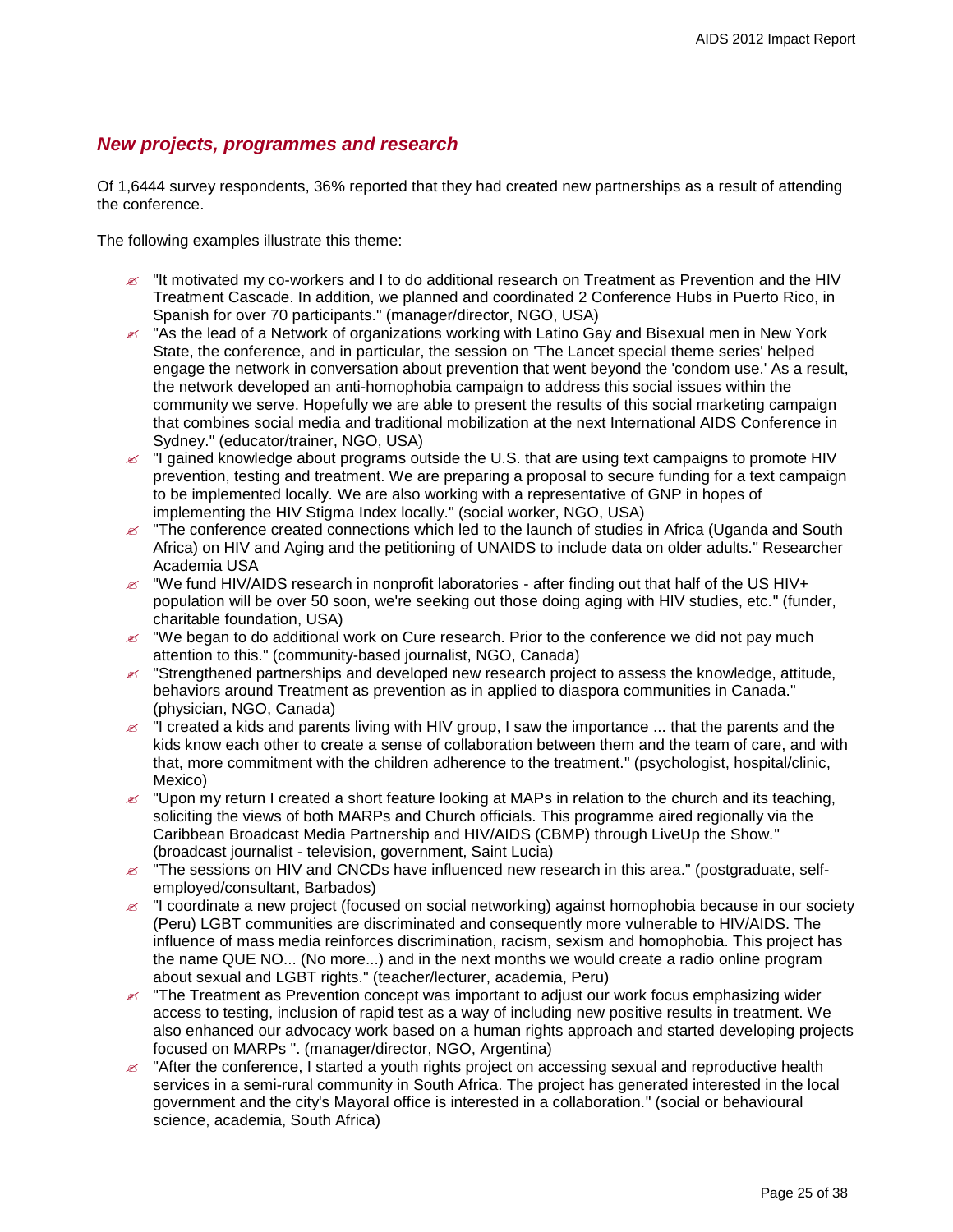- $\ll$  "We became involved with HTPN 071 and since the meeting I became involved with the Phylogenetics working group of the study." (clinical science, government, South Africa)
- $\leq$  "The information I learnt from the women I met during the conference has helped me form a women's forum in the community and we are now doing Income generation activities." (peer educator, NGO, Zambia)
- $\mathscr{\mathscr{E}}$  "We have implemented an adolescent program in order to empower adolescents in preventing themselves from HIV/AIDS, STIs and unintended pregnancy. We have trained peer educators; currently we have adolescent community groups , linked to the hospital friendly corner, to support adolescent pregnant and a committee with expert health workers for sexual violence management." (physician, hospital/clinic, Zambia)
- $\leq$  "I learned how other organisations engage sex workers into HIV/AIDS programs, this made me to start advocating for sex workers rights in Malawi, our organisation is one of the seven who launched the sex workers Alliance in Malawi. This is a big success after the conference.I also learned how to engage men in PMTCT programs, this made us to introduce the most successful "bring your wife PMTCT campaign". This campaign has helped men to come with their wives for ANC services at the hospital." (manager/director, grassroots community-based organization, Malawi)
- $\ll$  "My organization is now focusing on interventions that have shown to work and that have a significant impact on HIV reduction. For example, we have intensified operational research around voluntary medical male circumcision. We are also conducting a study to pilot roll out of early infant male circumcision. We had already been running a program to improve sex worker reproductive health; we have additionally added a component to advocate for Treatment as Prevention for HIV positive sex workers." (social or behavioural science, organization unknown, Zimbabwe)
- $\ll$  "My organization embarked on a project to integrate HIV laboratory services with overall laboratory unit at supported hospitals in Nigeria. This is with the aim of strengthening laboratory systems to support the provision of HIV treatment monitoring services for persons living with HIV/AIDS." (skills building trainer, NGO, Nigeria)
- $\approx$  "The Lagos State AIDS Control Agency where I worked ... decided to increase community testing by commencing the 1.3 by 13 initiative in which we intend to test 1.3 million people by 2013. This is based on the fact that most clients do not like to get tested at the health facility and community testing especially in the hard to reach areas and underserved populations. The focus here is on MARPs and prisoners and those living in the riverine areas of the state." (manager/director, government, Nigeria)
- $\approx$  "The organization rolled out eMTCT, embarked on a study to assess factors affecting PMTCT uptake, embarked on a study on size estimation of the MARPs population and scaled up Safe Male Circumcision (SMC), started on rationalization of ART support services to avoid duplicative support and ensure adherence to national treatment guidelines." (manager/director, government, Uganda)
- $\mathscr{\mathscr{L}}$  "We work on a CDC funded programme. It is aimed at strengthening the Procurement and Supply Chain of ARVs and other relevant commodities (e.g., lab equipment and consumables, Cotrimoxazole and Safe male Circumcision (SMC) kits. As an organization, we have recruited more field staff to support the growing number of both treatment sites and patients up-country. They are training grass root personnel on how to capture and report accurate data that enables us to procure drugs more accurately and in time, we are constantly negotiating for lower prices of drugs so that more people are treated with the funding available." (profession unknown, NGO, Uganda)
- $\epsilon$  "I created a group of six graduates and we are writing a proposal to see how we can improve nutrition for HIV/AIDS infected women and their families and economically empower them using kitchen gardening. In my country the issue of food security has partly impeded adherence; therefore by training these women in kitchen gardening we would be contributing to their food basket." (social worker, academia, Uganda)
- $\approx$  "With the knowledge I got from the conference, I managed to convince the board of directors to invest on new projects to generate funds. The profits gained from these projects so far are used to buy drugs [and] support patients [in] income generating activities through loans and grant for those who can't [reimburse]." (peer educator, trade union, Tanzania)
- $\ll$  "I was able to allocate more funds to take care of the children and adolescents infected with HIV. I opened adolescent clinics in 11 district hospitals in the south rift valley. I brought in over 100 health care workers who run a pediatric and adolescents 2 day-workshop...." (physician, NGO, Kenya)
- $\approx$  "I have been able to use knowledge gained to start up a process of developing a Most at Risk Policy for my country." (policy/administration, government, Kenya)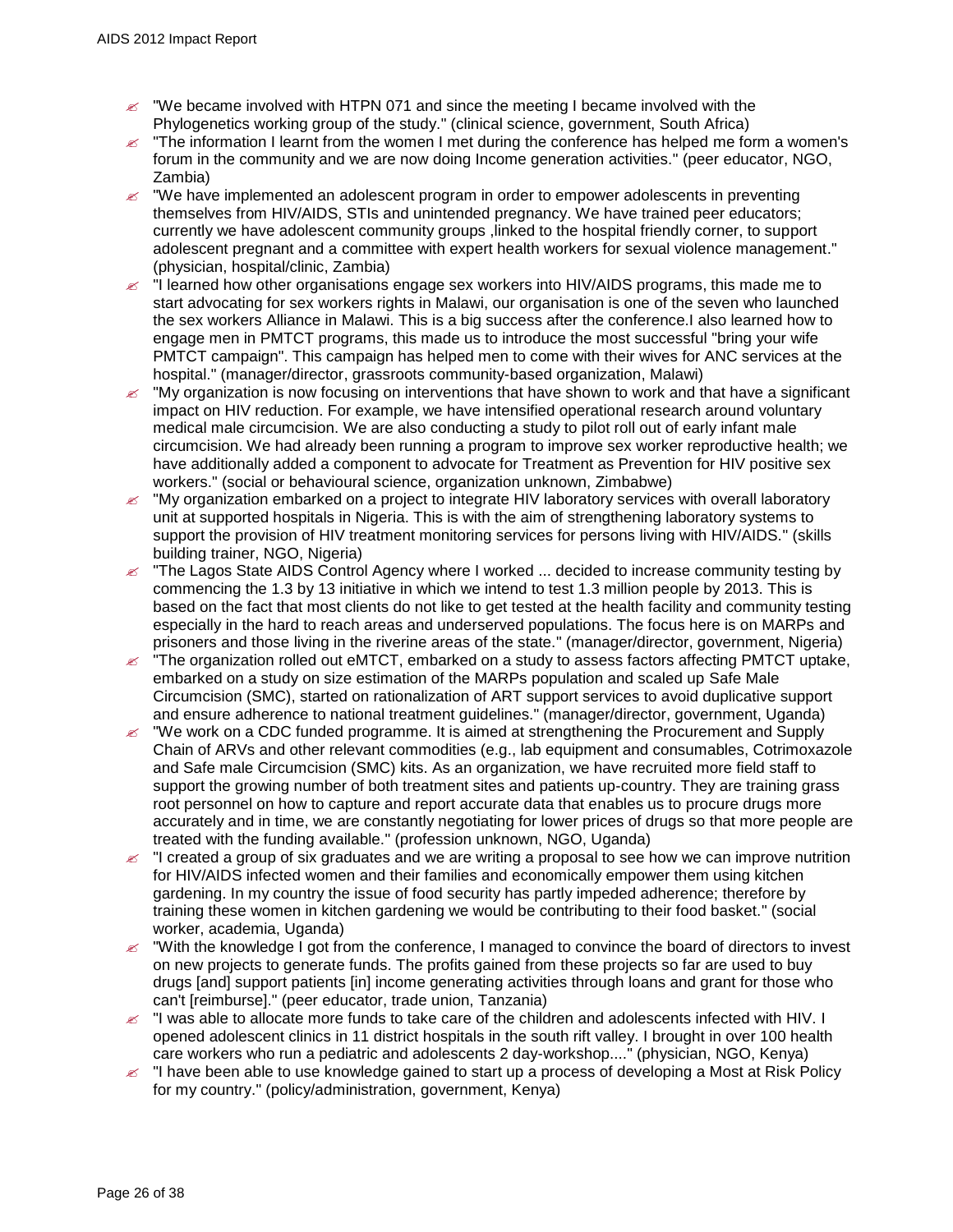- $\ll$  "New information obtained from IAS about HIV and hepatitis co-infection motivated us to initiate 2 new research studies about HIV Hepatitis B and C co-infection in our population." (physician, academia, Rwanda)
- $\approx$  "After the conference we initiated a sustainability drive by engaging in agriculture in the foru regional towns in Sierra Leone and had started a vocational skills training centre in the capital city (Freetown). ... We've been able to develop key organizational policies and documents such as Human Resource Manual, Advocacy Policy, News Bulletin, Guidelines on the establishment of Support group manual, Support group meeting outline, etc. We have developed and signed memorandum of understanding with our partners and have started working with telecommunication companies to see how we can put in practice the Kenya HIV intervention using mobile phones." (manager/director, people living with HIV/AIDS group/network, Sierra Leone)
- $\ll$  "We were only focusing within the urban area but after the conference, more people were involved and we decided to expend the project into the rural areas within the country." (nurse, government, Liberia)
- $\ll$  "My participation in AIDS 2012 impacted a lot ... my epidemiology surveillance structure and research. In brief, we have started the prospection of groups that were not very well explored in our country, namely MSM and miners." (epidemiology, Government, Mali)
- $\le$  "After AIDS 2012, we started in my country a big programme : Gender and HIV, how to include in all interventions equitable participation of youth, women and men to prevent sexual contamination? We started by training 240 CBO members [and] wrote a national gender and HIV plan for 2013." (policy/programme analyst, government, Burkina Faso)
- $\ll$  "Networking at the conference [gave] us an opportunity to take on a project where we are writing a training manual for health care workers to better meet the needs of MSM in low- and middle-income countries." (epidemiology, academia, Gambia)
- $\leq$  "The Conference helped me realise the importance of social media in sexual and reproductive health education. For that I co-founded the SpeakAIDS initiative, an online platform aiming to allow young people share and learn about HIV/AIDS and sexual and reproductive health." (skills building trainer, NGO, Comoros)
- $\approx$  "Initiation of social science projects on HIV cure." (prevention science, academia, France)
- "VSO presented a poster entitled '"Your son, your brother, my wife": research identifies high incidence of forced sexual encounters between male prisoners in Malawi resulting in high vulnerability to HIV and AIDS. I was able to share the poster presentation with a key donor representative attending the conference who has subsequently developed a relationship with our regional programme and has supported our work to develop a Southern African Advocacy network to lobby for the implementation of agreed SADC minimum standards on health and HIV and AIDS care in prisons across the SADC region." (policy/programme analyst, NGO, United Kingdom)
- $\approx$  "The concept of combination prevention was adopted to our tool box." (activist, people living with HIV/AIDS group/network, Germany)
- $\ll$  "We have started new projects connected to art. We have changed our work methods towards more empowerment." (manager/director, NGO, Norway)
- $\mathscr{\mathscr{L}}$  "Before going to the conference, ... we didn't have our own organization. We have been doing projects, programs and research on HIV [with] other NGOs. Influence [of] the conference has played a major role in the establishment and registration of our own NGO which is already working successfully in the implementation of several projects." (manager/director, NGO, Bosnia & Herzegovina)
- $\mathscr{L}$  "My organization has become more professional in advocacy approaches, and we were able to influence more professionals [regarding] HIV and MARPs in Russia..... We have launched several new projects and one new large study, as well as opened an office in Ukraine. Without the ... support from our new partners with whom we have established our relationships during the conference, these achievements would [not] have been impossible. (manager/director, NGO, Russian Federation)
- "Jointly with the US colleagues we received grant for HIV research." (teacher/lecturer, academia, Kazakhstan)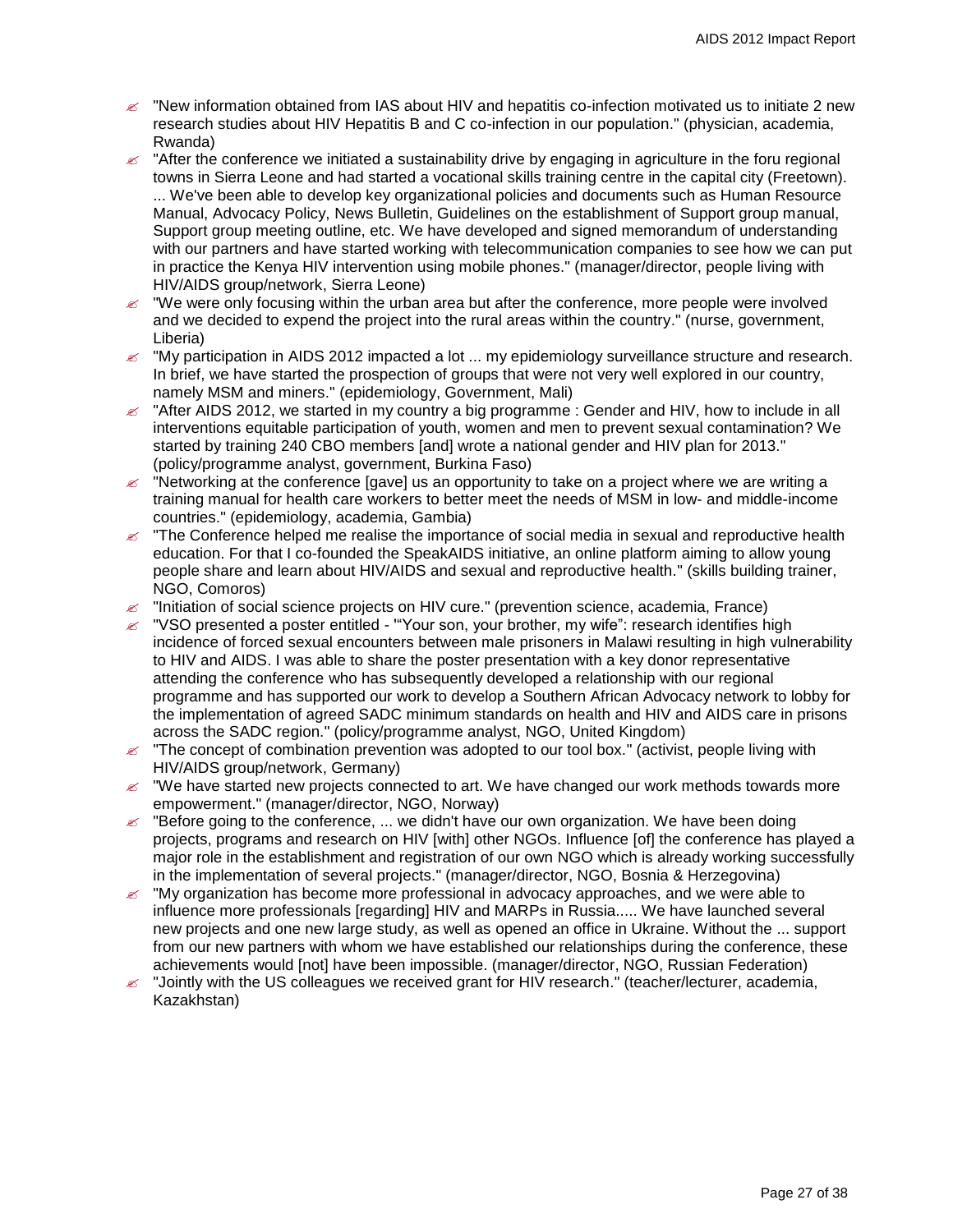- $\approx$  "After getting exposure to the HIV control activities from different countries during the conference both at the sessions and interaction with delegates, we decided to use our data for more evidence based approach and conducted operational research in critical areas for better implementation of various programs. Especially early diagnosis and initiation of ART services was one of the areas we were lagging behind. We are now trying to address this gap by integrating with the general health system. Another area is PMTCT program. The poster from Namibia showing not so effective Sd-Nevirapine and better results with WHO option\_B regimen motivated us to push for multi-drug regimen which was launched in our province during September 2012. Now we are happy to announce that the new regimen is showing better prevention of vertical transmission." (administrator, government, India)
- $\approx$  "The screening of my film 'Project Bolo' at AIDS 2012 and the response it received was very encouraging. We are now working on taking this very significant project ahead with its second phase - Project Bolo 2 with 20 more interviews of LGBT persons in India, with special emphasis on the rights and health work being done among MSM & Transgender communities in India." (advocate, grassroots community-based organization, India)
- $\approx$  "Besides hosting AIDS 2014, as a result of our participation in AIDS 2012, the State of Victoria will be the first in Australia to implement a working trial of community-based rapid HIV testing." (profession unknown, government, Australia)
- $\&$  "Increased knowledge of UNAIDS' and Global Fund's plans assisted us to start working on documents for UNAIDS on New Funding Model." (manager/director, private sector, Global)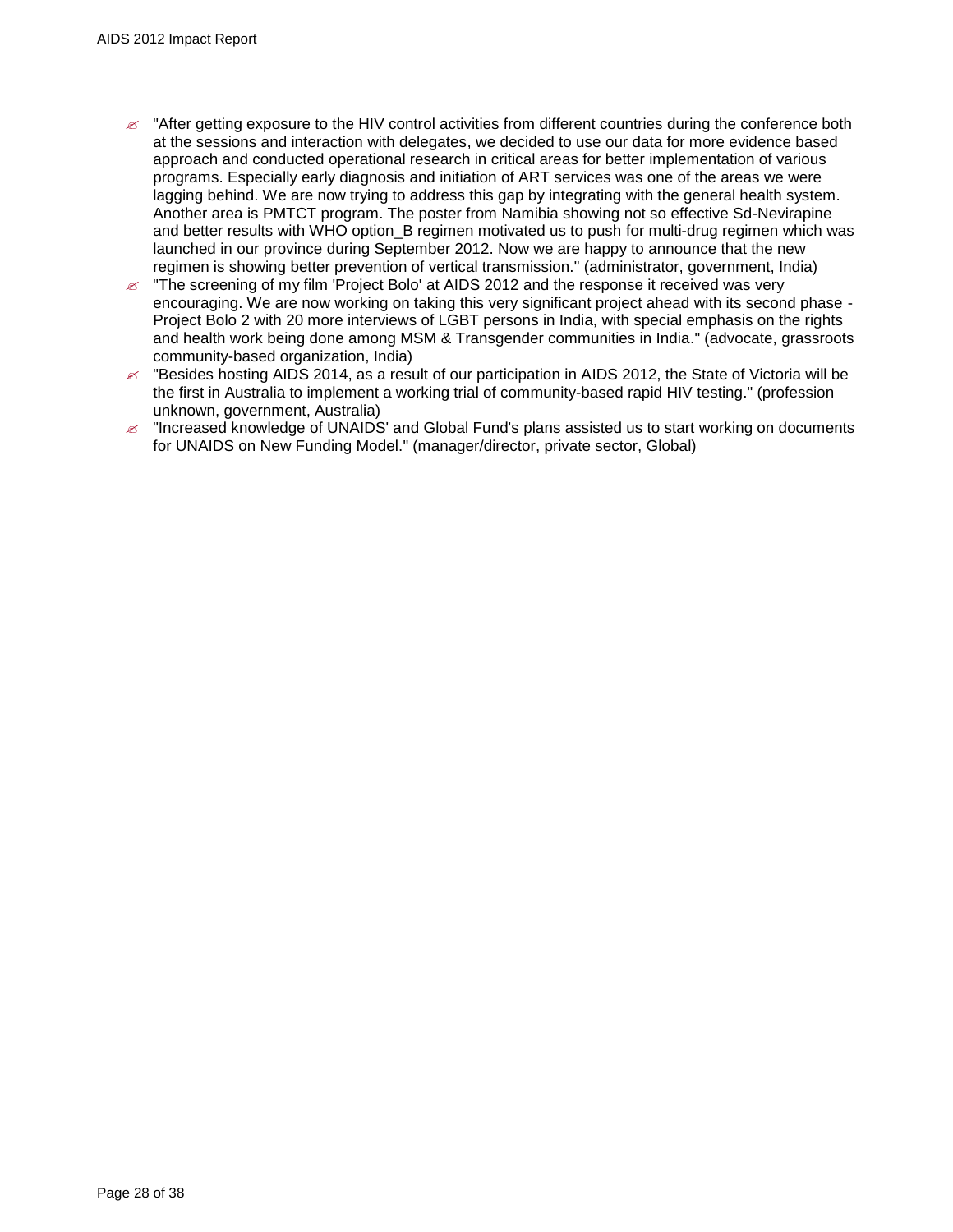## <span id="page-28-0"></span>**Did the conference have had any impact/influences beyond delegates and their organization?**

|               | Voices of surveyed delegates <sup>11</sup>                                                                                                                                                   |  |  |  |  |
|---------------|----------------------------------------------------------------------------------------------------------------------------------------------------------------------------------------------|--|--|--|--|
|               | Examples of conference's influences beyond delegates                                                                                                                                         |  |  |  |  |
|               |                                                                                                                                                                                              |  |  |  |  |
| $\mathscr{L}$ | "Increased availability of antiviral medications to needy patients in international settings." (USA)                                                                                         |  |  |  |  |
| $\mathscr{L}$ | "In many other countries, the shift from option A to Option B+ for PMTCT has been one of the biggest                                                                                         |  |  |  |  |
|               | impact of the conference following an important high level meeting held by UNICEF, WHO, PEPFAR,                                                                                              |  |  |  |  |
|               | and other well-known international experts." (Cameroon)                                                                                                                                      |  |  |  |  |
|               | im "Our government has committed itself to scale up male circumcision including infants. We have                                                                                             |  |  |  |  |
|               | received a lot of support even from WHO." (Zimbabwe)                                                                                                                                         |  |  |  |  |
|               | imetable of TB/HIV collaboration and is the Supposed Windows TB/HIV collaboration and is indeed supporting                                                                                   |  |  |  |  |
|               | the state TB/HIV Technical Working Committee financially as a result of the state Project Manager                                                                                            |  |  |  |  |
|               | participating in AIDS 2012." (Nigeria)<br>im "Conference has helped keep HIV prevention on the agenda, mobilized increased support and                                                       |  |  |  |  |
|               | commitment to eliminating new infections among children, and helped thinking around rolling out                                                                                              |  |  |  |  |
|               | global and regional frameworks, strategies and plans." (Eastern and Southern Africa)                                                                                                         |  |  |  |  |
|               | $\mathscr{L}$ "The conference allowed to raise very important questions on drug prices." (Armenia)                                                                                           |  |  |  |  |
|               | $\approx$ "The national treatment guideline has moved from CD4 250 to 350. Test and treat has been set up for                                                                                |  |  |  |  |
|               | MSM. Free treatment HCV has been offered. Treatment of TB and HIV has been modified."                                                                                                        |  |  |  |  |
|               | (Thailand)                                                                                                                                                                                   |  |  |  |  |
|               | $\epsilon$ "The special session of the Lancet on MSM and HIV gave us very important tools for our work on                                                                                    |  |  |  |  |
|               | prevention among gay men." (France)                                                                                                                                                          |  |  |  |  |
|               | $\mathscr{L}$ "I think that the 'cure' research agenda has moved forward as a result of the presentations and                                                                                |  |  |  |  |
|               | discussions that occurred at the conference." (global - 35 countries)                                                                                                                        |  |  |  |  |
|               | $\epsilon$ "I have observed that the Global Fund has taken some of the recommendations into account and has                                                                                  |  |  |  |  |
|               | rolled out new policies/tools which seem to have been triggered through discussions at the<br>conference (for example, the annual forecasting/disbursement policy)." (global - 69 countries) |  |  |  |  |
|               |                                                                                                                                                                                              |  |  |  |  |

Surveyed delegates were asked if they were aware of any impact/influences AIDS 2012 has had on other delegates and/or non attendees. The question included the following probe: "this includes for example new commitments (from donors, national governments and other key stakeholders), introduction or amendment of policies, launch or extension of HIV programmes and advocacy campaigns, change in behaviour/practice of key populations/groups, initiation of research projects at the local, national, regional or global level". Of 1,928 respondents, 25% said "yes" (vs. 49% of AIDS 2010 delegates), 23% said "no" (vs. 11% of AIDS 2010 delegates) and 52% did not know.

 $\overline{a}$ 

 $11$  The main country or region where surveyed delegates reported to work is specified into brackets.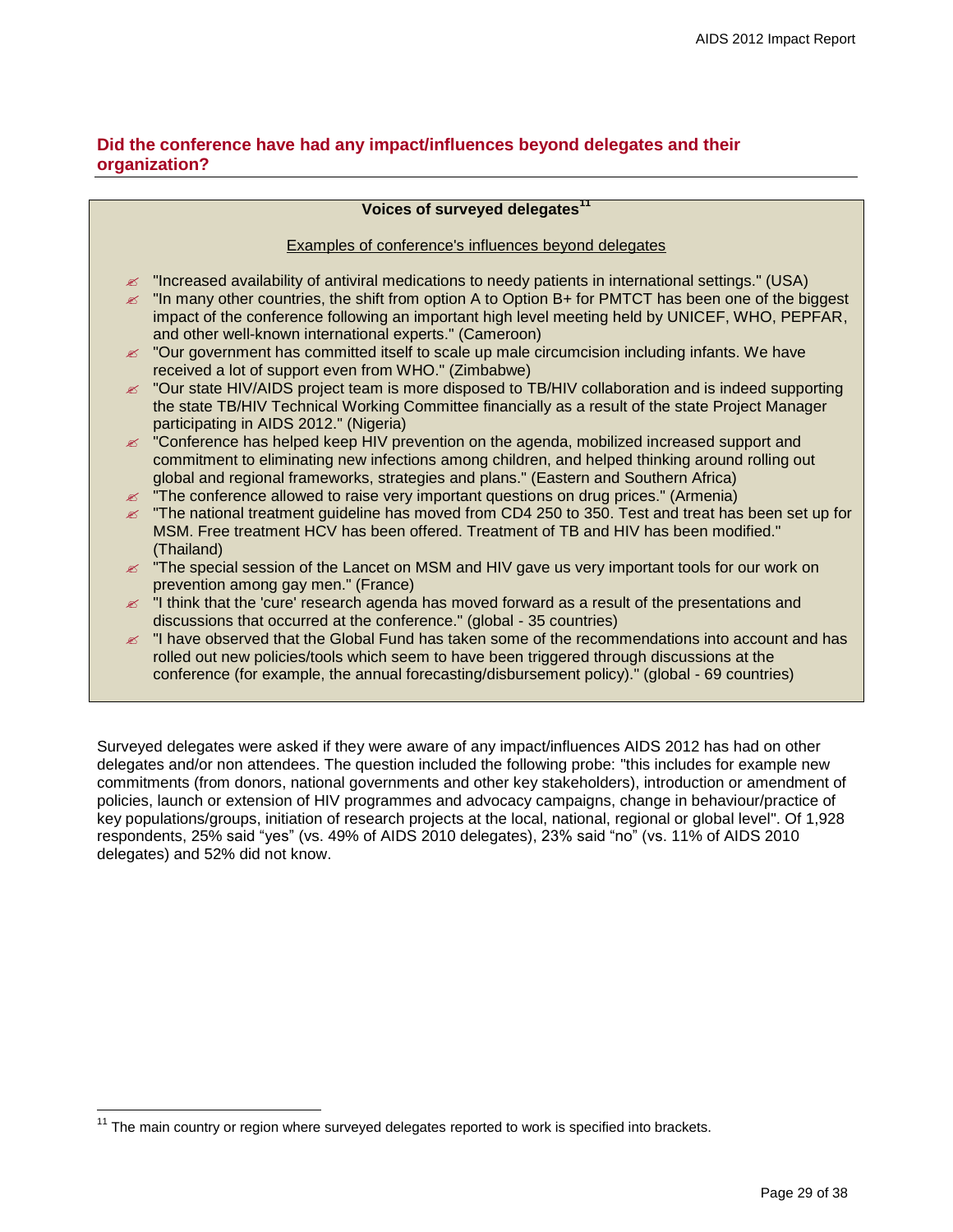Respondents who were aware of the impact/influence that AIDS 2012 had on other delegates and/or nonattendees were invited to give examples. In about 300 examples, the most recurrent themes were similar to the ones described in the last section of the report (see below):

- Development or revision of policies, strategies, protocols, practices and/or guidelines related to HIV/AIDS prevention and treatment, as well as the protection of rights of MARPs
- Better access to or scale up of HIV prevention, treatment, care and/or support services/programmes and better integration of HIV and other health related services
- Increased advocacy efforts, awareness and/or engagement of leaders, including policy makers, through discussions, debates, media coverage, public campaigns, organization of conference hubs and other types of information sharing (mainly related to HIV prevention and treatment, need for more funding and elimination of discrimination)
- Increased focus on prevention
- Increased collaboration and new partnerships at all levels of the response to HIV/AIDS
- New projects, programmes and research initiatives in the field of HIV/AIDS
- Increased confidence, motivation/energy towards the fight against HIV/AIDS at all levels
- Change in behaviour/attitudes towards HIV/AIDS by both PLHIV and HIV negative people (e.g., disclose HIV status, undertake HIV test, stop discrimination of PLHIV, etc.).

Not surprisingly, the following key words were the most frequently cited:

- Early treatment (initiate treatment at a higher threshold of CD4 count)
- Treatment as prevention
- Prevention of mother to child transmission (adoption/implementation of the option B+)
- HIV cure research
- AIDS-free generation
- Male circumcision
- HIV/AIDS and MSM
- HIV/AIDS and sex workers
- HIV/AIDS and aging populations
- HIV/AIDS and youth
- Human rights
- HIV/AIDS and TB
- Funding of HIV/AIDS programmes
- HIV drug pricing
- Sustainability of the response to HIV/AIDS (including evidence-based interventions).

A sample of concrete examples (verbatim responses) is available in Appendix 2.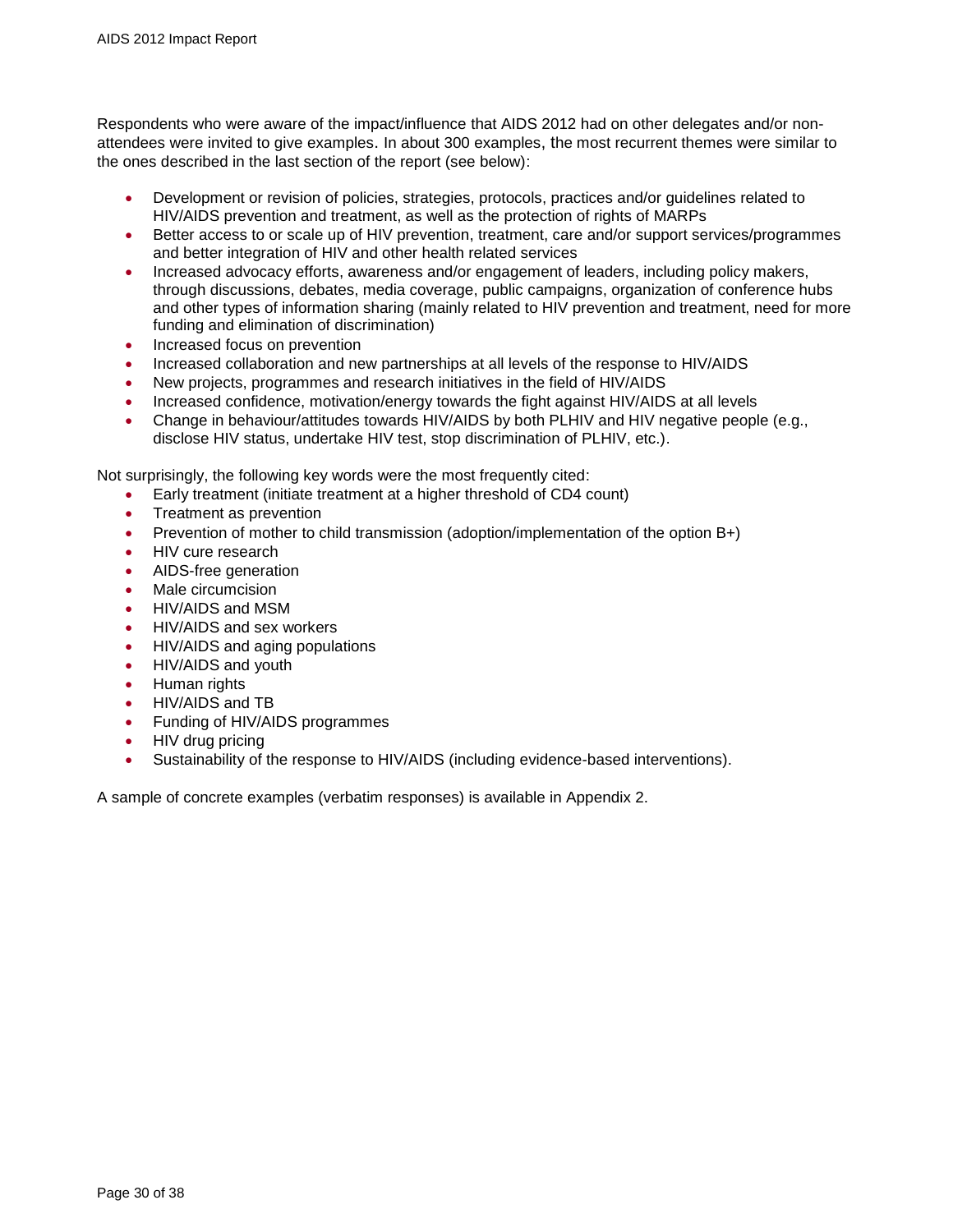#### <span id="page-30-0"></span>**CONCLUSION**

Results of the online survey completed by more than 2,000 conference delegates 10 months after AIDS 2012 demonstrate that the conference had a marked positive impact on HIV work at different levels.

The work of many delegates and their organizations has been clearly influenced by the conference, resulting among others in: increased motivation to work towards the response to HIV and AIDS; affirmation of current work focus and/or strategy; sharing of information, best practices and/or skills gained at the conference; improvement of work practices and/or methodologies; new partnerships and strengthened collaboration; launch and scale-up of projects, programmes and research; increased advocacy and awareness; development and review of policies, procedures, guidelines and protocols.

Thanks to the information shared by delegates during and after the conference with their constituencies, partners and colleagues, many non-attendees were able to benefit from AIDS 2012. Impacts at country level and within key international organizations were also reported across the globe by surveyed delegates, as a result of leaders attending AIDS 2012 and effective advocacy by delegates and their organizations after the conference.

The diversity of concrete examples (about the conference's influences) provided by survey respondents is a clear indicator that the International AIDS Conference has the potential to influence national, regional and global HIV responses in different areas, and serves as a catalyst for policy change, elaboration of strategies, revision of protocols and/or guidelines, better access to HIV-related services, increased awareness and advocacy, increased engagement of key leaders, better collaboration between national, regional and international stakeholders, new research and initiatives, and increased attention to the rights of most-at-risk populations (mainly MSM and sex workers in the case of AIDS 2012). The adoption/implementation of the option B+ for PMTCT by some national governments and momentum towards the HIV cure research seem to have been two key outcomes of AIDS 2012.

In conclusion, this impact assessment confirmed the results of the AIDS 2008 and AIDS 2010 follow-up surveys, proving that far more than being simply a five-day event, the International AIDS Conference is a key forum for those working in HIV and AIDS, influencing both delegates and their organizations, and reaching thousands of non-attendees, thus accelerating the national, regional and global response to HIV.

Although it is very challenging to get a comprehensive picture of the real impacts of the conference through a single online follow-up survey, it is recommended to conduct similar surveys for future International AIDS Conferences and to complement them with phone/skype interviews of delegates and non-attendees in order to validate survey results and get more details on the conference's impacts. If budget permits it, it would be also ideal to make a further assessment to track the implementation status of commitments made at the conference (at the financial, policy and programmatic levels among others) and progress of the advocacy initiatives generated at or catalyzed by the conference.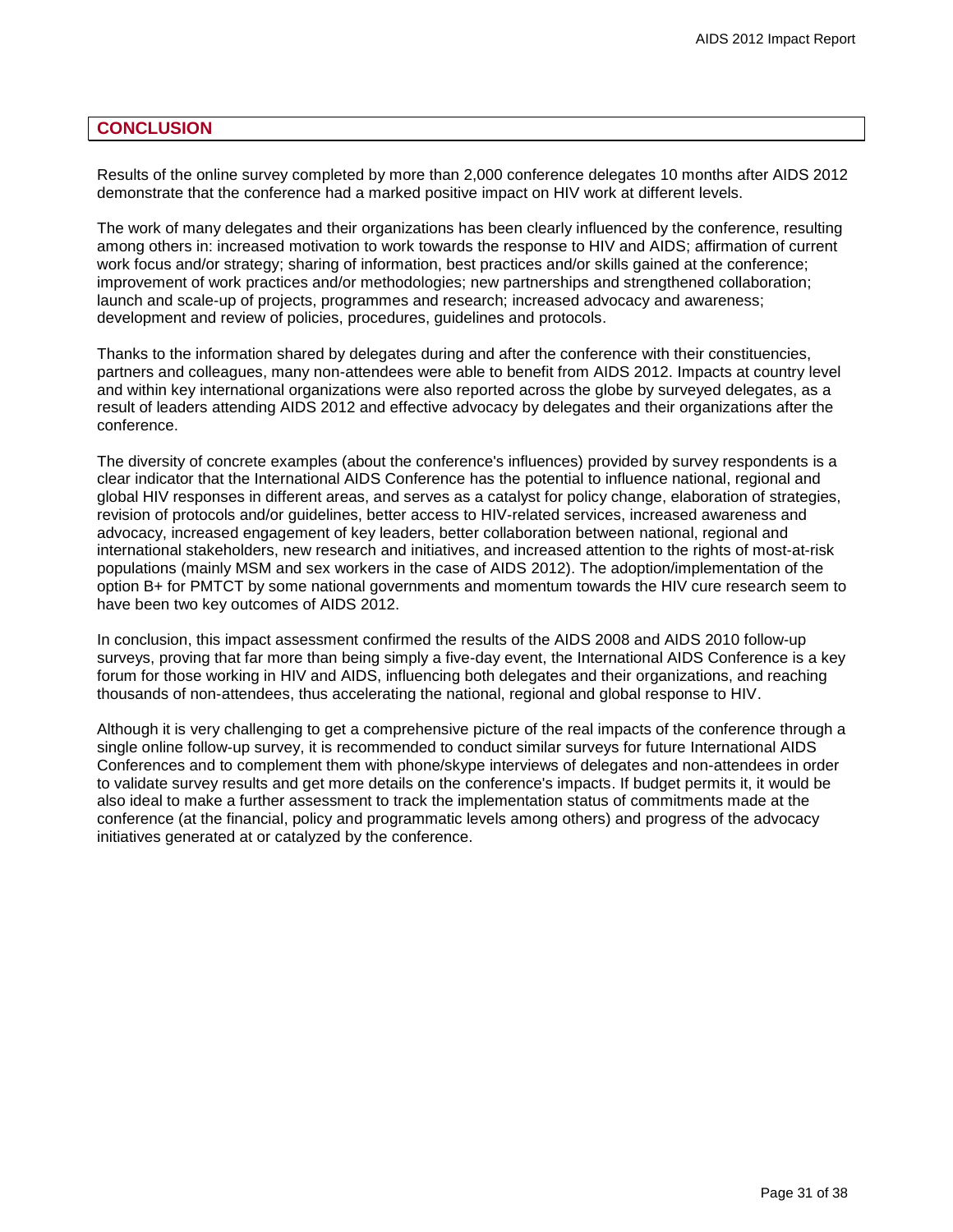#### <span id="page-31-0"></span>**APPENDIX 1 – AIDS 2012 follow-up survey form**

#### **1. \*Was AIDS 2012 your first International AIDS conference?**

- □ Yes
- □ No

#### **2. Did you keep contact with people you met for the first time at AIDS 2012?**

- □ Yes
- □ No

#### **3. \*Did the conference influence your individual and/or organization's work in any way?**

- □ Yes
- $\Box$  No (skip next 2 questions go to Q4)

#### **3.1 Please select from the list below the types of influence the conference has had on your individual and/or organization's work and/or concrete actions taken as a result of attending AIDS 2012.** *Select all that apply*

 $\square$  Affirmed current work focus/strategy (e.g., the conference provided evidence that my organization or I was doing the right thing and in the right way)

- □ Adjusted/changed work focus/strategy
- $\Box$  Improved/refined work practices and/or methodologies,
- $\square$  Developed new or reviewed existing policies, procedures, guidelines and/or protocols
- $\square$  Initiated new projects, programmes and/or research
- $\Box$  Extended and/or expanded existing projects, programmes and/or research
- $\Box$  Initiated advocacy or increased advocacy efforts
- $\Box$  Created new partnerships
- $\Box$  Joined existing partnerships

 $\square$  Shared information, best practices and/or skills gained at the conference with colleagues, managers and/or partners (e.g., through meetings, workshops, seminars, production and/or dissemination of reports/papers, emails, online forum, Facebook, Twitter, blogs, etc.)

 $\square$  Committed funds and/or non financial resources towards enhancing the response to HIV and AIDS

 $\Box$  Motivated me, colleagues, managers and/or partners in the work we do on HIV

□ Other

#### **3.2 Besides the above categories, we would like to get more details on the conference's impact.**

**Please insert in the text box below a concrete example of how the conference has influenced your individual and/or organization's work, or how you concretely used what you gained at the conference.**

Max 1,000 characters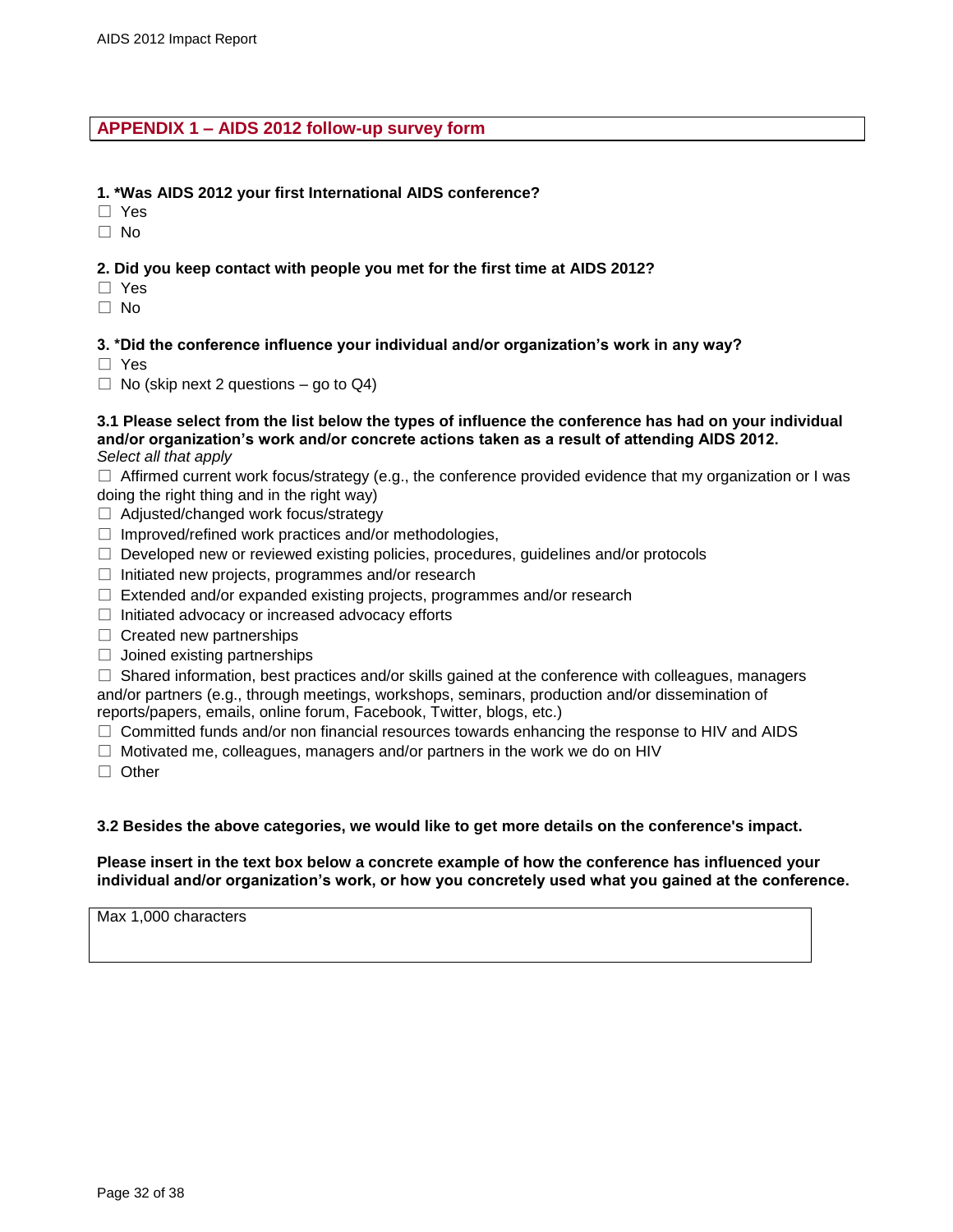**4. \*Are you aware of any impact/influences AIDS 2012 has had on other delegates and/or non attendees?** *This includes for example new commitments (from donors, national governments and other key stakeholders), introduction or amendment of policies, launch or extension of HIV programmes and advocacy campaigns, change in behaviour/practice of key populations/groups, initiation of research projects at the local, national, regional or global level.*

□ Yes

 $\Box$  No (skip Q4.1)

 $\Box$  Don't know (skip Q4.1)

**4.1 Please insert in the text box below a concrete example of any impact/influence AIDS 2012 has had on other delegates and/or non-attendees**. We would be grateful if you could avoid general statements such as "the conference allowed to increase advocacy efforts").

Max 1,000 characters

#### **Finally, a few details on you...**

**5. \*What is your main occupation/profession?** (selection from a scrolling menu)

**6. \*With which type of organization or profession are you mainly affiliated?** (selection from a scrolling menu)

**7. \*In which country do you mainly work?** (selection from a scrolling menu)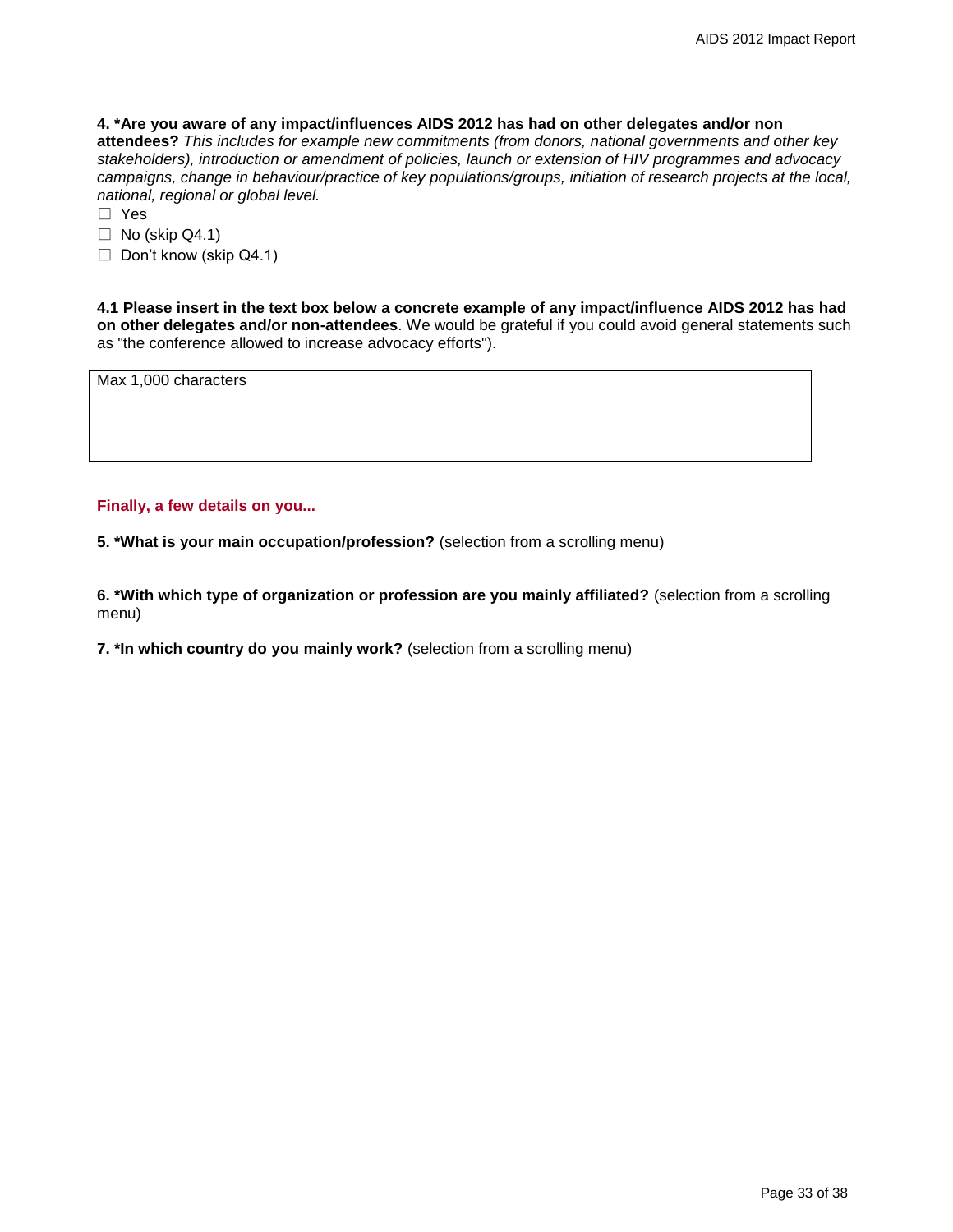## <span id="page-33-0"></span>**APPENDIX 2 – Impacts of the conference beyond delegates (concrete examples)**

| <b>Verbatim</b>                                                                                                                                                                                                                                                        | <b>Main</b><br>country/region<br>of work |
|------------------------------------------------------------------------------------------------------------------------------------------------------------------------------------------------------------------------------------------------------------------------|------------------------------------------|
| "I have witnessed two women living with HIV gain empowerment and motivation in HIV<br>peer based work. They returned to their communities with increased awareness,<br>inspiration and especially confidence. Both have become strong leaders in the HIV<br>movement." | Canada                                   |
| "The conference was an unique experience, strengthening friendships and creating<br>new ones, helping to maintain a global networks of HIV activists, advocates,<br>researchers, medical professionals and organizations involved on the global fight to end<br>AIDS." | <b>USA</b>                               |
| "AIDS 2012 helped highlight the importance of the HIV epidemic in the host city of<br>Washington DC."                                                                                                                                                                  | <b>USA</b>                               |
| "One example: Hilary Clinton's remarks, in combination with her 2011 State Dept talk<br>about an AIDS-free generation, has provided an impetus for PEPFAR and other<br>organizations such as World Bank priorities and funding goals."                                 | <b>USA</b>                               |
| "During the conference, Towards an HIV cure policy has been launched. This text<br>drives the field and it's a key statement."                                                                                                                                         | <b>USA</b>                               |
| "PEPFAR is being re-drafted! A great (potential) success for inclusion of sex workers in<br>the fight against AIDS."                                                                                                                                                   | <b>USA</b>                               |
| "I know that some people from Los Angeles are participating in advocacy. New efforts<br>especially in the area of prevention, more people are taking the HIV test (Hispanic<br>community)."                                                                            | <b>USA</b>                               |
| "The establishment of a National Youth HIV/AIDS Awareness Day in the US."                                                                                                                                                                                              | <b>USA</b>                               |
| "Community advocates from Europe & Australia were able to meet with US activists<br>and have now begun to coordinate their activities."                                                                                                                                | <b>USA</b>                               |
| "We had a booth at the conference and later on (this year) a partner in Kenya sent us<br>photos of our materials (stickers) being used by a local NGO working in HIV/AIDS so<br>our message (Good Catholics Use Condoms) is being adopted in their advocacy."          | <b>USA</b>                               |
| "Our clinic lead a report back to our local Health Department's Health Commission and<br>provided a new framework for understanding the massive changes that have taken<br>place in HIV care and prevention, thus influencing policy on a city-wide level."            | <b>USA</b>                               |
| "Circumcision received new emphasis as a legitimate strategy."                                                                                                                                                                                                         | <b>USA</b>                               |
| "The TAG (Treatment Action Group) from South Africa seems to be implementing some<br>ideas they gathered from the conference."                                                                                                                                         | <b>USA</b>                               |
| "AIDS 2012 motivated me to sponsor a post conference Hub in September for clinical<br>and community audiences."                                                                                                                                                        | <b>USA</b>                               |
| "It seems that the youth who came to the USA had never been out of their country and<br>now are empowered to know so many people live with HIV  they are now keeping<br>alive an anti-stigma project."                                                                 | <b>USA</b>                               |
| "A friend I met from Panama started a new organization for MSM living with HIV and is<br>doing awesome work."                                                                                                                                                          | <b>Belize</b>                            |
| "Conference created more awareness of Option B+ and the need to revise guidelines<br>accordingly."                                                                                                                                                                     | Guyana                                   |
| "Many people told me they got a lot of information they had never had in the past. I<br>personally introduced Her Royal Highness Crowne Princess of Norway, Mette-Marit to<br>some women living with HIV from Latin America."                                          | <b>Bolivia</b>                           |
| " Increased interest to prepare presentations for future conferences."                                                                                                                                                                                                 | Southern Africa                          |
| "Roll out of option B+ was agreed to by South African Minister of Health."                                                                                                                                                                                             | South Africa                             |
| "Increased funding commitment towards HIV/AIDS in South Africa from the DoH,<br>increased emphasis on PMTCT following the presentations by government at the<br>conference."                                                                                           | South Africa                             |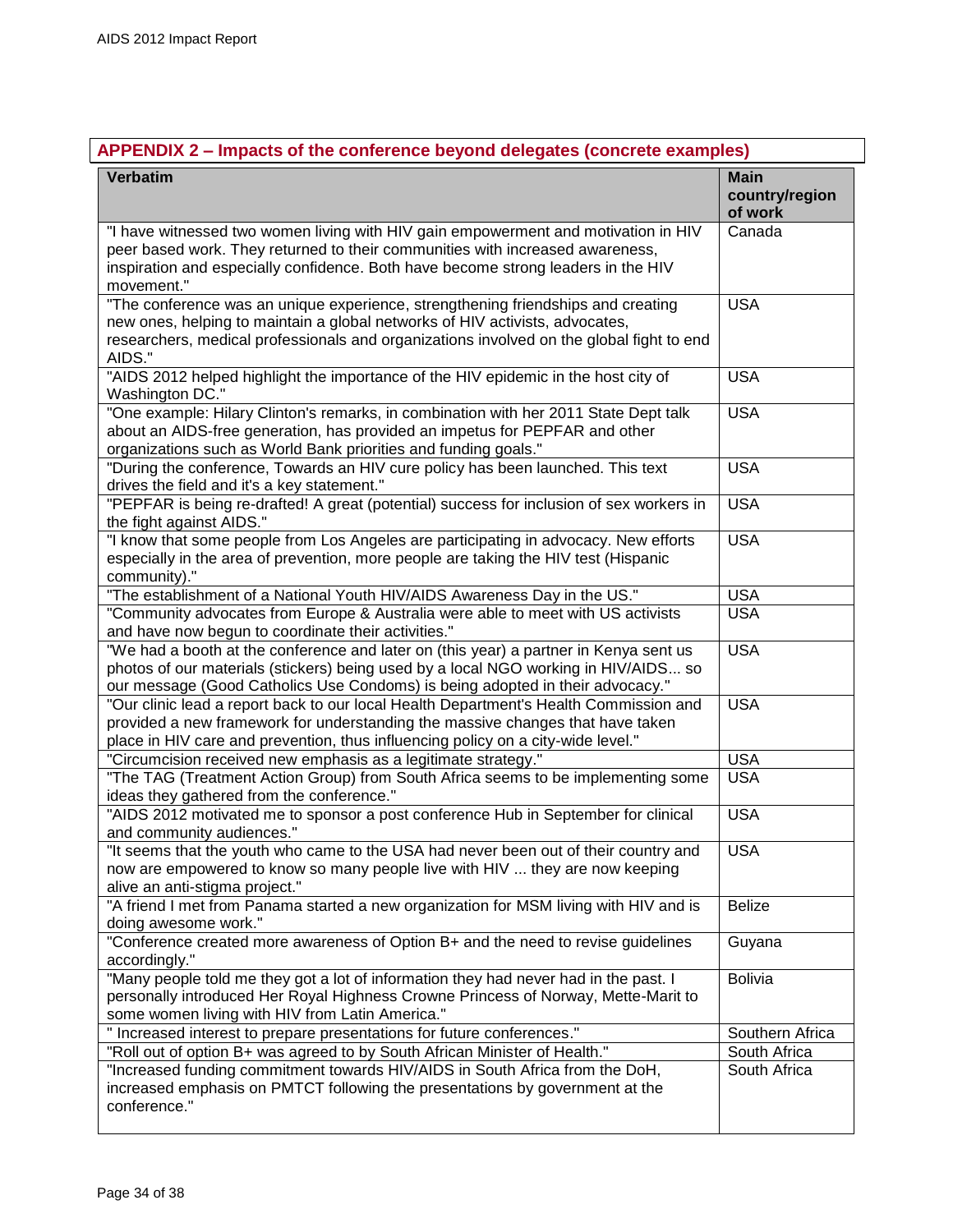| <b>Verbatim</b>                                                                                                                                 | <b>Main</b>               |
|-------------------------------------------------------------------------------------------------------------------------------------------------|---------------------------|
|                                                                                                                                                 | country/region<br>of work |
| "New strategic partnerships [were formed]. The FDA approval of Truvada for PrEP also                                                            | South Africa              |
| influenced discussions in our countries."                                                                                                       |                           |
| "Adoption of option B+ for Zimbabwe PMTCT program."                                                                                             | Zimbabwe                  |
| "Live testimonies that were made by people living with HIV and the other experiences                                                            | Zimbabwe                  |
| presented in the form of video  were very influential. In the case of Zimbabwe, these                                                           |                           |
| are being used for advocacy in the communities."                                                                                                |                           |
| "The AIDS Vaccine Advocacy Coalition (AVAC) has several fellows who are currently<br>working on interventions that have proven that they work." | Zimbabwe                  |
| "New commitments for POC (Point of Care) EID (Early Infant Diagnosis) and viral load                                                            | Zimbabwe                  |
| devices have been made. R&D resources [have been] channeled to POC devices and,                                                                 |                           |
| in our country, a proposal [is] on the table to roll-these out."                                                                                |                           |
| "This has helped the government to reflect on the SRHR (sexual and reproductive                                                                 | Malawi                    |
| health rights) policy by including abortion programme. More debates have been done<br>on this sensitive issue."                                 |                           |
| "I have noted a much greater public understanding of recent advances in using ART as                                                            | Malawi                    |
| prevention and improving treatment. The public seems to understand the tide is turning,                                                         |                           |
| and the need to redouble efforts."                                                                                                              |                           |
| "The conference allowed the nation to start looking at the implementation of option B+."                                                        | Zambia                    |
| " Our Government has increased the health sector budget allocation for 2013."                                                                   | Zambia                    |
| "Liberia National AIDS Programme Manager told me he was fortunate to meet MSF                                                                   | Liberia                   |
| delegate and hear about how to scale up ART. Following that he said his criteria for                                                            |                           |
| selecting new ART site have been changed."                                                                                                      |                           |
| "The Conference had impact on my Government, as shortly on coming back the<br>Government paid counterpart Funds to HIV response in the State."  | Nigeria                   |
| "The conference strengthened so many local organizations in terms of advocacy with                                                              | Nigeria                   |
| their health sectors in their various countries."                                                                                               |                           |
| "A hub conference was conducted as a follow-up in Lagos."                                                                                       | Nigeria                   |
| "More involvement with researchers, and opening up new areas for survey."                                                                       | Nigeria                   |
| "I know a delegate who [as a result of] the conference was able to strengthen his                                                               | Nigeria                   |
| partnership with organisations that are working on microbicides."                                                                               |                           |
| "Behaviour change on MSM programs. Commitment on fund raising according to the<br>lack of external Financial resources."                        | <b>Burkina Faso</b>       |
| "Triggered discussion on PMTCT which is likely going to influence policy change."                                                               | Gambia                    |
| "The process to conduct the PLHIV Stigma Index has started in my country and an                                                                 | Ghana                     |
| advisory team has been set up to ensure that the standards for the country roll out are<br>adhered to, among others."                           |                           |
| "We initiated a partnership with an NGO in the US. Its VOXIVA and we are working on                                                             | Rwanda                    |
| a web based male circumcision Adverse events reporting system."                                                                                 |                           |
| "The government has re-energized the HIV prevention efforts; there are a number of                                                              | Uganda                    |
| public campaigns currently running on this issue."                                                                                              |                           |
| "More strategic planning is being realised at all levels, including national and district                                                       | Uganda                    |
| [ones]. There are a few changes that have been incorporated in programming and also<br>into policies and guidelines."                           |                           |
| "There is a recruitment for PrEP in discordant couples going on in one of the towns of                                                          | Kenya                     |
| Kenya (Kisumu)."                                                                                                                                |                           |
| "Debate and discussion on how to finance HIV/AIDS sustainably in Kenya."                                                                        | Kenya                     |
| "Kenya has experienced increased advocacy and lobbying for recognition of key                                                                   | Kenya                     |
| populations and inclusion in policies to fight HIV. There have been open<br>demonstrations by MARPs and increased Fora."                        |                           |
| "The major influence is in the new focus on area like gender-based violence (GBV) and                                                           | Tanzania                  |
| Evidence Based interventions against HIV and AIDS. The discovery of new drug                                                                    |                           |
| TRUVADA brought a very big impact to PLWHIV."                                                                                                   |                           |
|                                                                                                                                                 |                           |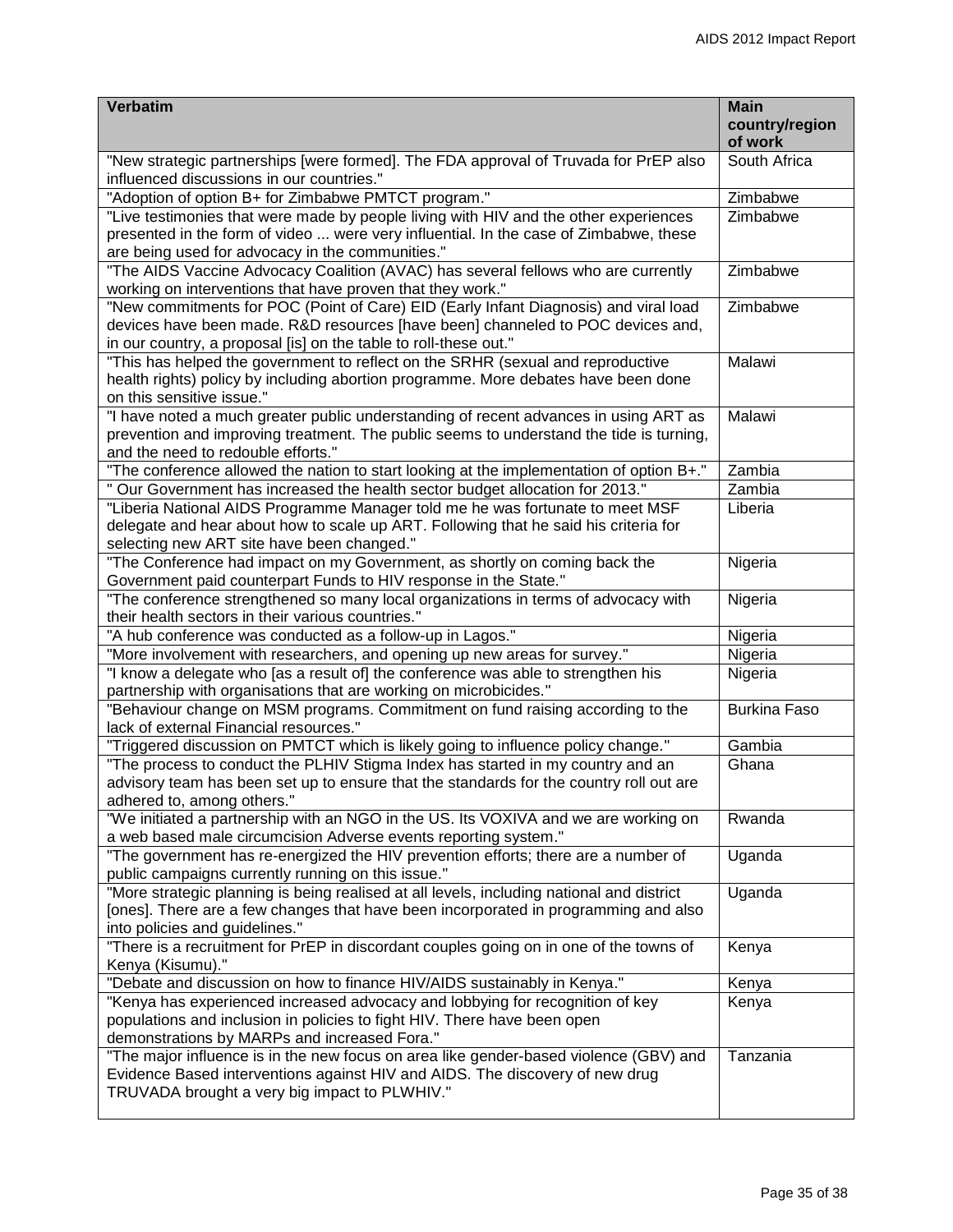| <b>Verbatim</b>                                                                                                                                                                                                                                | <b>Main</b><br>country/region<br>of work |
|------------------------------------------------------------------------------------------------------------------------------------------------------------------------------------------------------------------------------------------------|------------------------------------------|
| "From available evidence at the conference and post conference, WHO has produced                                                                                                                                                               | Sudan                                    |
| new treatment guidelines which focus on operational issues."                                                                                                                                                                                   |                                          |
| "More strategic alliances exist [since] the conference. I also know of organisations that<br>re-looked at their programming and adjusted it."                                                                                                  | Sub-Saharan<br>Africa                    |
| "A session on dentists approach to HIV testing in clinics (USA) assisted in launching a<br>campaign against discrimination [of] PLHIV from dentists and the general medical<br>services community in Israel."                                  | Israel                                   |
| "Negotiations of an ecumenical group with pharmaceutical companies about pricing and<br>licenses for generic manufacturers showed a more open attitude of some the<br>companies."                                                              | Germany                                  |
| "More interest in cure research . More awareness of the problems of sex workers (e.g.<br>entering the US)."                                                                                                                                    | Germany                                  |
| "The ongoing HIV cure initiative has been strengthened. A new collaboration - Delaney<br>towards HIV cure has been launched."                                                                                                                  | <b>Bulgaria</b>                          |
| "The Global Fund committed to additional funding for our developing world in<br>combating HIV/AIDS. It promised to support more care and support programs in the<br>country. The media also responded to put the facts in proper perspective." | India                                    |
| "It informed our TB/HIV strategy here in Khyber Pakhtunkhwa, Pakistan."                                                                                                                                                                        | Pakistan                                 |
| "Influenced us to continue our advocacy on Comprehensive Sexuality Education and<br>emphasis on HIV and AIDS in working with the Department of Education and the<br>Department of Health."                                                     | Philippines                              |
| "The message of AIDS is treatment for all, especially for children. This make<br>enhancement for my country's national guidelines for children."                                                                                               | Indonesia                                |
| "Build up a center of excellence that helps to ensure the quality of training, technical<br>assistance and supervision."                                                                                                                       | Vietnam                                  |
| "After the conference, with assistance from many development partners, National<br>Center for HIV/AIDS, Dermatology and STDs has developed Cambodia 3.0 committed<br>to no new infection, no death and no stigma and discrimination."          | Cambodia                                 |
| "Nepal Conference hub jointly organized by FHI 360, MoHP, and UNAIDS."                                                                                                                                                                         | Nepal                                    |
| "The conference strengthened the confidence [about] the effect of early ART and<br>resulted in the expansion of ART program at the national level in China."                                                                                   | China                                    |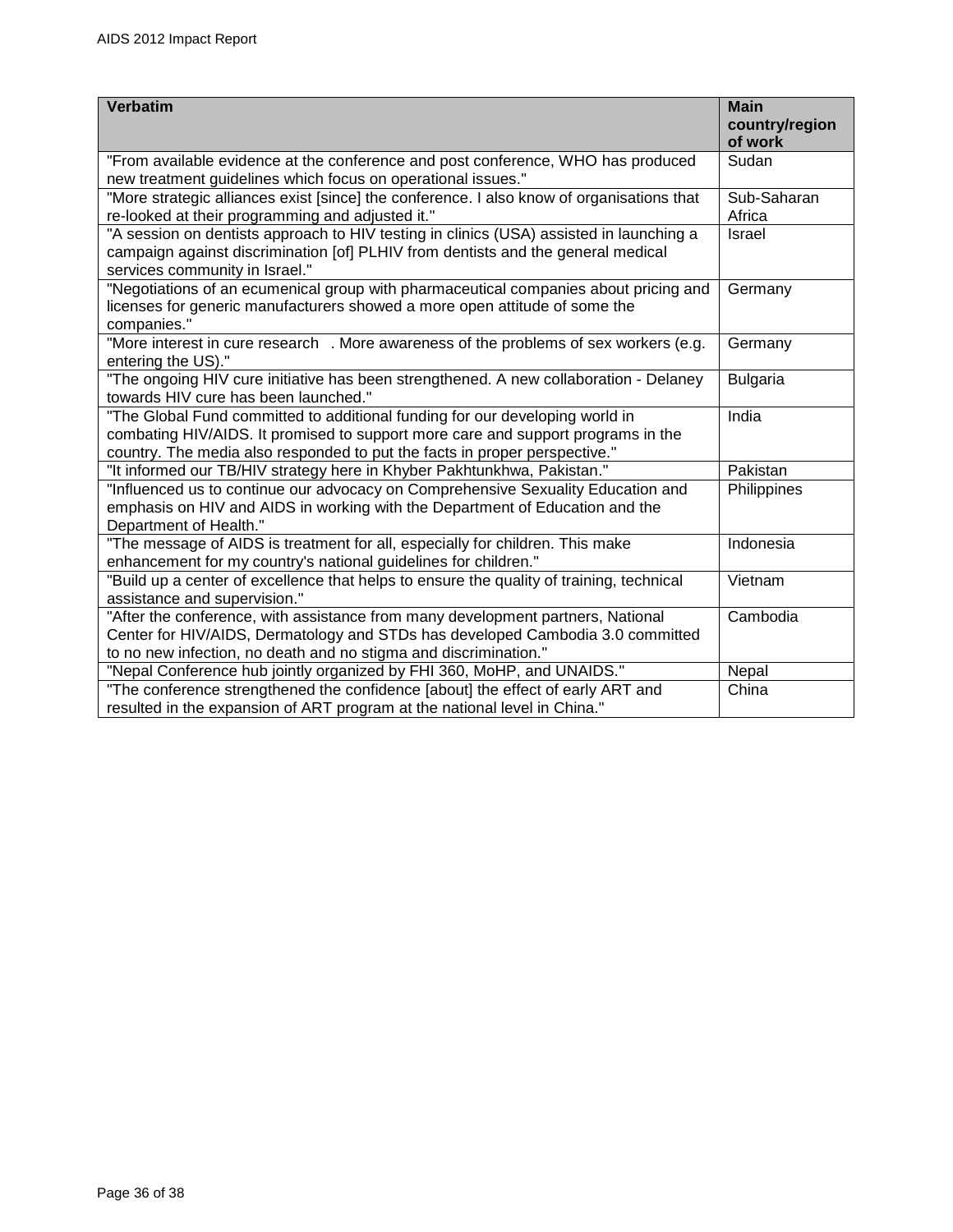#### <span id="page-36-0"></span>**APPENDIX 3 – List of countries and corresponding regions 12**

North America - NA

- Sub-Saharan Africa SSA
- Central and South America CSA
- Middle East and North Africa MENA
- South and South-East Asia SSEA
- Eastern Europe and Central Asia EECA
- Western and Central Europe WCE

| <b>Country</b>                           | <b>Region</b> | <b>Country</b>                                  | <b>Region</b> | Country                                             | Region      |
|------------------------------------------|---------------|-------------------------------------------------|---------------|-----------------------------------------------------|-------------|
| Afghanistan                              | <b>SSEA</b>   | Chad                                            | <b>SSA</b>    | Grenada                                             | Caribbean   |
| Albania                                  | <b>WCE</b>    | Chile                                           | <b>CSA</b>    | Greece                                              | <b>WCE</b>  |
| Algeria                                  | <b>MENA</b>   | China                                           | East Asia     | Guadeloupe                                          | Caribbean   |
| American Samoa                           | Oceania       | Christmas Island                                | <b>SSEA</b>   | Guam                                                | Oceania     |
| Andorra                                  | <b>WCE</b>    | Cocos (Keeling)<br>Islands                      | <b>SSEA</b>   | Guatemala                                           | <b>CSA</b>  |
| Angola                                   | <b>SSA</b>    | Colombia                                        | <b>CSA</b>    | Guinea                                              | <b>SSA</b>  |
| Anguilla                                 | Caribbean     | Comoros                                         | <b>SSA</b>    | Guinea-Bissau                                       | <b>SSA</b>  |
| Antigua and<br>Barbuda                   | Caribbean     | Congo, Republic of<br>the                       | <b>SSA</b>    | Guyana                                              | <b>CSA</b>  |
| Argentina                                | <b>CSA</b>    | Cook Islands                                    | Oceania       | Haiti                                               | Caribbean   |
| Armenia                                  | <b>EECA</b>   | Costa Rica                                      | <b>CSA</b>    | <b>Heard Islands and</b><br><b>McDonald Islands</b> | <b>SSEA</b> |
| Aruba                                    | Caribbean     | Cote d'Ivoire                                   | <b>SSA</b>    | Holy See (Vatican)                                  | <b>WCE</b>  |
| Australia                                | Oceania       | Croatia                                         | <b>WCE</b>    | Honduras                                            | <b>CSA</b>  |
| Austria                                  | <b>WCE</b>    | Cuba                                            | Caribbean     | Hong Kong                                           | East Asia   |
| Azerbaijan                               | <b>EECA</b>   | Cyprus                                          | <b>WCE</b>    | Hungary                                             | <b>WCE</b>  |
| <b>Bahamas</b>                           | Caribbean     | <b>Czech Republic</b>                           | <b>WCE</b>    | Iceland                                             | <b>WCE</b>  |
| <b>Bahrain</b>                           | <b>MENA</b>   | <b>Democratic People's</b><br>Republic of Korea | East Asia     | India                                               | <b>SSEA</b> |
| Bangladesh                               | <b>SSEA</b>   | Democratic Republic<br>of the Congo             | <b>SSA</b>    | Indonesia                                           | <b>SSEA</b> |
| <b>Barbados</b>                          | Caribbean     | <b>Denmark</b>                                  | <b>WCE</b>    | Iran, Islamic<br>Republic Of                        | <b>MENA</b> |
| <b>Belarus</b>                           | <b>EECA</b>   | Djibouti                                        | <b>MENA</b>   | Iraq                                                | <b>MENA</b> |
| Belgium                                  | <b>WCE</b>    | <b>Dominica</b>                                 | Caribbean     | Ireland                                             | <b>WCE</b>  |
| <b>Belize</b>                            | <b>CSA</b>    | Dominican Republic                              | Caribbean     | Israel                                              | <b>WCE</b>  |
| <b>Benin</b>                             | <b>SSA</b>    | Ecuador                                         | CSA           | Italy                                               | <b>WCE</b>  |
| Bermuda                                  | Caribbean     | Egypt                                           | <b>MENA</b>   | Jamaica                                             | Caribbean   |
| <b>Bhutan</b>                            | <b>SSEA</b>   | El Salvador                                     | <b>CSA</b>    | Japan                                               | East Asia   |
| <b>Bolivia</b>                           | <b>CSA</b>    | <b>Equatorial Guinea</b>                        | <b>SSA</b>    | Jordan                                              | <b>MENA</b> |
| Bosnia and<br>Herzegovina                | <b>WCE</b>    | Eritrea                                         | <b>SSA</b>    | Kazakhstan                                          | <b>EECA</b> |
| <b>Botswana</b>                          | <b>SSA</b>    | Estonia                                         | <b>WCE</b>    | Kenya                                               | <b>SSA</b>  |
| <b>Brazil</b>                            | <b>CSA</b>    | Ethiopia                                        | <b>SSA</b>    | Kiribati                                            | Oceania     |
| <b>British Indian</b><br>Ocean Territory | <b>SSEA</b>   | <b>Falkland Islands</b><br>(Malvinas)           | <b>CSA</b>    | Kosovo                                              | <b>WCE</b>  |
| <b>Brunei</b><br>Darussalam              | <b>SSEA</b>   | Fiji                                            | Oceania       | Kuwait                                              | <b>MENA</b> |
| <b>Bulgaria</b>                          | <b>WCE</b>    | Finland                                         | <b>WCE</b>    | Kyrgyzstan                                          | <b>EECA</b> |
| <b>Burkina Faso</b>                      | <b>SSA</b>    | France                                          | <b>WCE</b>    | Laos                                                | <b>SSEA</b> |
| Burundi                                  | <b>SSA</b>    | French Guiana                                   | <b>CSA</b>    | Latvia                                              | <b>WCE</b>  |
| Cambodia                                 | <b>SSEA</b>   | French Polynesia                                | Oceania       | Lebanon                                             | <b>MENA</b> |
| Cameroon                                 | <b>SSA</b>    | Gabon                                           | <b>SSA</b>    | Lesotho                                             | <b>SSA</b>  |
| Canada                                   | <b>NA</b>     | Gambia                                          | <b>SSA</b>    | Liberia                                             | <b>SSA</b>  |
| Cape Verde                               | <b>SSA</b>    | Georgia                                         | <b>EECA</b>   | Libyan Arab<br>Jamahiriya                           | <b>MENA</b> |
| Cayman Islands                           | Caribbean     | Germany                                         | <b>WCE</b>    | Liechtenstein                                       | <b>WCE</b>  |
| Central African<br>Republic              | <b>SSA</b>    | Ghana                                           | <b>SSA</b>    | Lithuania                                           | <b>WCE</b>  |

<sup>&</sup>lt;sup>12</sup> Source: UNAIDS classification used for AIDS 2012.

 $\overline{a}$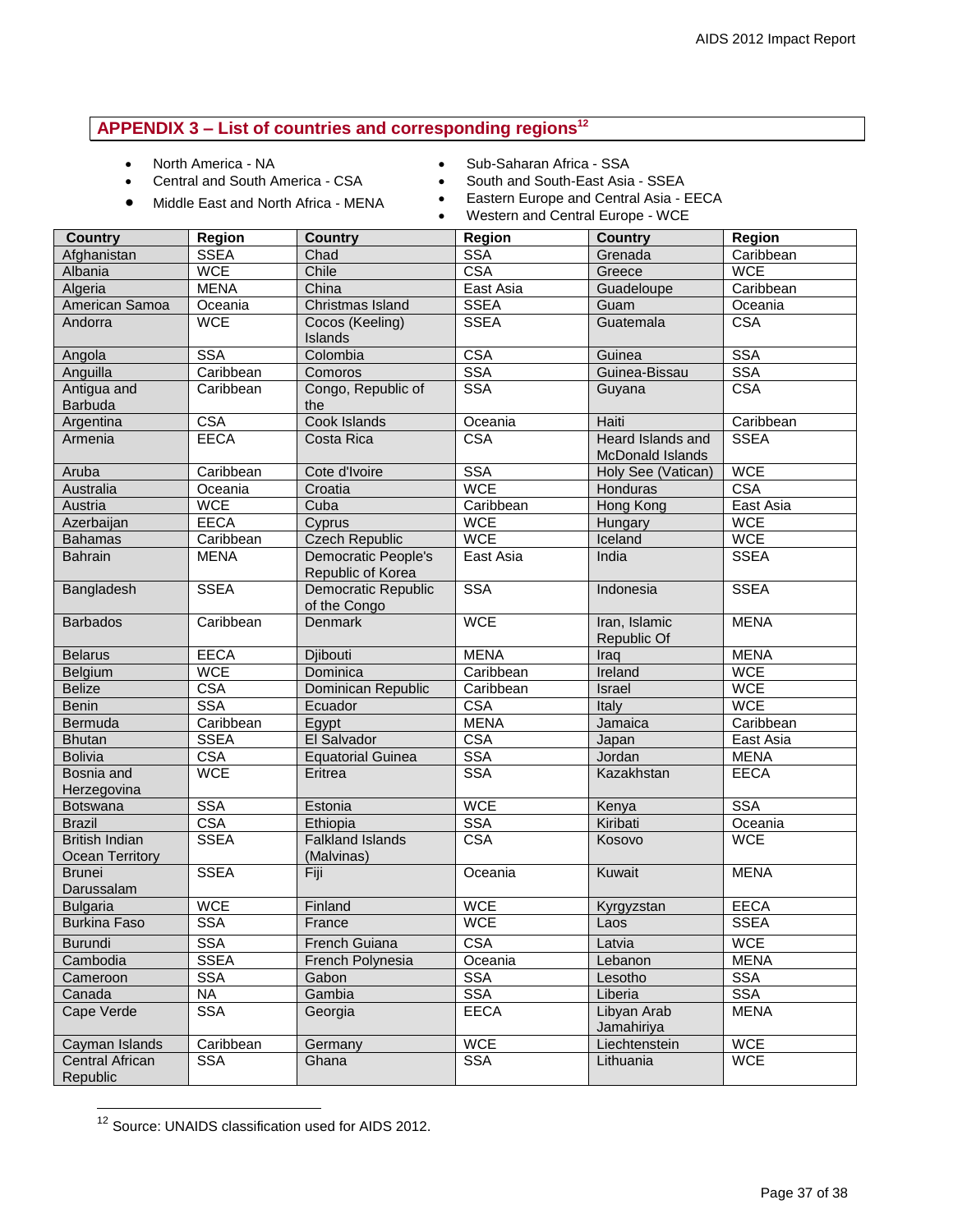| <b>Country</b>              | <b>Region</b> | <b>Country</b>                             | <b>Region</b> | <b>Country</b>                        | <b>Region</b> |
|-----------------------------|---------------|--------------------------------------------|---------------|---------------------------------------|---------------|
| Luxembourg                  | <b>WCE</b>    | Pakistan                                   | <b>SSEA</b>   | Spain                                 | <b>WCE</b>    |
| Macao                       | East Asia     | Palau                                      | Oceania       | Sri Lanka                             | <b>SSEA</b>   |
| Macedonia, FYR              | <b>WCE</b>    | Palestinian                                | <b>MENA</b>   | Sudan                                 | <b>MENA</b>   |
|                             |               | Territory, Occupied                        |               |                                       |               |
| Madagascar                  | <b>SSA</b>    | Panama                                     | <b>CSA</b>    | Suriname                              | <b>CSA</b>    |
| Malawi                      | <b>SSA</b>    | Papua New Guinea                           | Oceania       | Swaziland                             | <b>SSA</b>    |
| Malaysia                    | <b>SSEA</b>   | Paraguay                                   | <b>CSA</b>    | Sweden                                | <b>WCE</b>    |
| Maldives                    | <b>SSEA</b>   | Peru                                       | <b>CSA</b>    | Switzerland                           | <b>WCE</b>    |
| Mali                        | <b>SSA</b>    | Philippines                                | <b>SSEA</b>   | Syrian Arab<br>Republic               | <b>MENA</b>   |
| Malta                       | <b>WCE</b>    | Pitcairn                                   | Oceania       | Taiwan, Province of<br>China          | East Asia     |
| Marshall Islands            | Oceania       | Poland                                     | <b>WCE</b>    | Tajikistan                            | <b>EECA</b>   |
| Mauritania                  | <b>SSA</b>    | Portugal                                   | <b>WCE</b>    | Thailand                              | <b>SSEA</b>   |
| <b>Mauritius</b>            | <b>SSA</b>    | <b>Puerto Rico</b>                         | Caribbean     | Timor-Leste                           | <b>SSEA</b>   |
| Mayotte                     | <b>SSA</b>    | Qatar                                      | <b>MENA</b>   | Togo                                  | <b>SSA</b>    |
| Mexico                      | <b>NA</b>     | Republic of Korea                          | East Asia     | Tokelau                               | Oceania       |
| Micronesia,                 | Oceania       | Romania                                    | <b>WCE</b>    | Tonga                                 | Oceania       |
| <b>Federated States of</b>  |               |                                            |               |                                       |               |
| Moldova                     | <b>EECA</b>   | <b>Russian Federation</b>                  | <b>EECA</b>   | Trinidad and<br>Tobago                | Caribbean     |
| Monaco                      | <b>WCE</b>    | Rwanda                                     | <b>SSA</b>    | Tunisia                               | <b>MENA</b>   |
| Mongolia                    | East Asia     | Saint Helena                               | Caribbean     | Turkey                                | <b>WCE</b>    |
| Montenegro                  | <b>WCE</b>    | Saint Kitts and<br><b>Nevis</b>            | Caribbean     | Turkmenistan                          | <b>EECA</b>   |
| Montserrat                  | Caribbean     | Saint Lucia                                | Caribbean     | <b>Turks and Caicos</b><br>Islands    | Caribbean     |
| Morocco                     | <b>MENA</b>   | Saint Pierre and<br>Miquelon               | Caribbean     | Tuvalu                                | Oceania       |
| Mozambique                  | <b>SSA</b>    | Saint Vincent and<br>the Grenadines        | Caribbean     | Uganda                                | <b>SSA</b>    |
| Myanmar                     | <b>SSEA</b>   | Samoa                                      | Oceania       | Ukraine                               | <b>EECA</b>   |
| Namibia                     | <b>SSA</b>    | San Marino                                 | <b>WCE</b>    | <b>United Arab</b><br>Emirates        | <b>MENA</b>   |
| Nauru                       | Oceania       | Sao Tome and                               | <b>SSA</b>    | United Kingdom of                     | <b>WCE</b>    |
|                             |               | Principe                                   |               | Great Britain and<br>Northern Ireland |               |
| Nepal                       | <b>SSEA</b>   | Saudi Arabia                               | <b>MENA</b>   | <b>United Republic of</b>             | <b>SSA</b>    |
|                             |               |                                            |               | Tanzania                              |               |
| Netherlands                 | <b>WCE</b>    | Senegal                                    | <b>SSA</b>    | <b>United States of</b><br>America    | <b>NA</b>     |
| Netherlands<br>Antilles     | Caribbean     | Serbia                                     | <b>WCE</b>    | Uruguay                               | <b>CSA</b>    |
| New Caledonia               | Oceania       | Seychelles                                 | <b>SSA</b>    | Uzbekistan                            | <b>EECA</b>   |
| New Zealand                 | Oceania       | Sierra Leone                               | <b>SSA</b>    | Vanuatu                               | Oceania       |
| Nicaragua                   | <b>CSA</b>    | Singapore                                  | <b>SSEA</b>   | Venezuela                             | <b>CSA</b>    |
| Niger                       | <b>SSA</b>    | Slovakia                                   | <b>WCE</b>    | Viet Nam                              | <b>SSEA</b>   |
| Nigeria                     | <b>SSA</b>    | Slovenia                                   | <b>WCE</b>    | Virgin Islands,                       | Caribbean     |
|                             |               |                                            |               | <b>British</b>                        |               |
| <b>Niue</b>                 | Oceania       | Solomon Islands                            | Oceania       | Virgin Islands, U.S.                  | Caribbean     |
| Norfolk Islands             | Oceania       | Somalia                                    | <b>MENA</b>   | Wallis and Futuna                     | Oceania       |
| Northern Mariana<br>Islands | Oceania       | South Africa                               | <b>SSA</b>    | Yemen                                 | <b>MENA</b>   |
| Norway                      | <b>WCE</b>    | South Georgia and<br>the South<br>Sandwich | <b>CSA</b>    | Zambia                                | <b>SSA</b>    |
| Oman                        | <b>MENA</b>   | South Sudan                                | <b>MENA</b>   | Zimbabwe                              | <b>SSA</b>    |